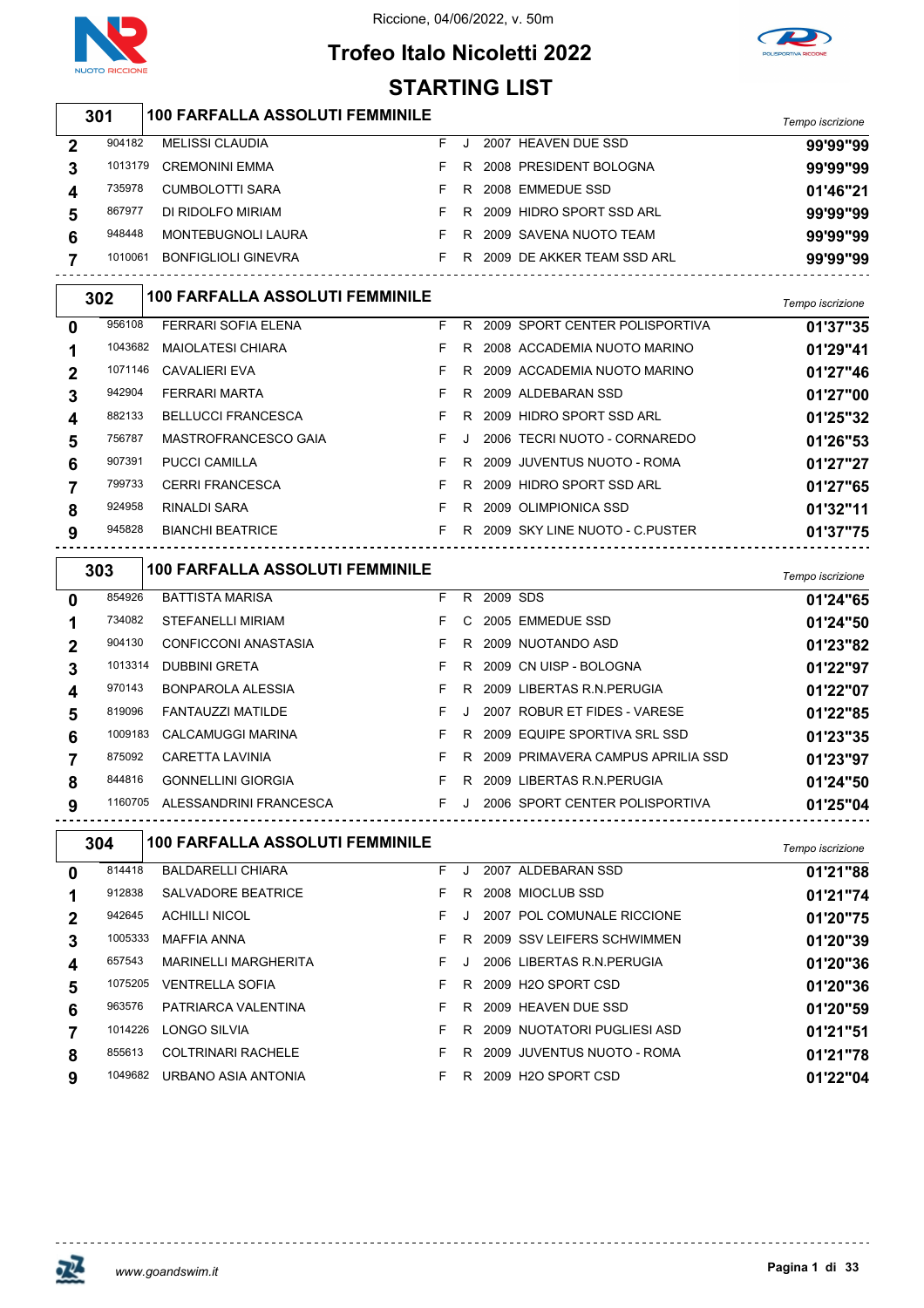

Riccione, 04/06/2022, v. 50m



### **Trofeo Italo Nicoletti 2022 STARTING LIST**

|                                               | STARTING LIST |                                        |    |    |                                |                  |  |  |  |  |  |  |
|-----------------------------------------------|---------------|----------------------------------------|----|----|--------------------------------|------------------|--|--|--|--|--|--|
|                                               | 305           | <b>100 FARFALLA ASSOLUTI FEMMINILE</b> |    |    |                                | Tempo iscrizione |  |  |  |  |  |  |
| 0                                             | 942636        | <b>RENZI SOFIA</b>                     | F. |    | R 2009 POL COMUNALE RICCIONE   | 01'20"27         |  |  |  |  |  |  |
| 1                                             | 969352        | SANTANGELO LUDOVICA                    | F. | R. | 2009 DE AKKER TEAM SSD ARL     | 01'19"76         |  |  |  |  |  |  |
| $\mathbf{2}$                                  | 536883        | <b>CUMBOLOTTI ALICE</b>                | F. | C. | 2005 EMMEDUE SSD               | 01'19"65         |  |  |  |  |  |  |
| 3                                             | 952729        | PIERGIOVANNI SOFIA PALMIRA             | F  | R. | 2009 HEAVEN DUE SSD            | 01'19"47         |  |  |  |  |  |  |
| 4                                             | 920199        | <b>FAVALE ALESSIA</b>                  | F  | R. | 2009 MEDITERRANEO SPORT SSD    | 01'18"91         |  |  |  |  |  |  |
| 5                                             | 1009963       | <b>TUDOR MONICA ROXANA</b>             | F. | R. | 2009 DE AKKER TEAM SSD ARL     | 01'19"42         |  |  |  |  |  |  |
| 6                                             | 817733        | <b>CROTTI NICOLE</b>                   | F  |    | 2006 SSV LEIFERS SCHWIMMEN     | 01'19"61         |  |  |  |  |  |  |
| 7                                             | 1113398       | NANNI CHIARA                           | F  |    | 2007 RARI NANTES ROMAGNA ASD   | 01'19"68         |  |  |  |  |  |  |
| 8                                             | 776688        | CORADAZZI LINDA                        | F. | C. | 2005 CNAT 99 AMICI DEL NUOTO   | 01'19"95         |  |  |  |  |  |  |
| 9                                             | 1075889       | <b>MANCINI ELENA</b>                   | F. |    | R 2009 S.G.T. SPORT SSD        | 01'20"33         |  |  |  |  |  |  |
| <b>100 FARFALLA ASSOLUTI FEMMINILE</b><br>306 |               |                                        |    |    |                                |                  |  |  |  |  |  |  |
| $\mathbf{0}$                                  | 927352        | <b>PARISSE CAMILLA</b>                 | F. |    | R 2009 99 SPORT ASD - L'AQUILA | 01'18"42         |  |  |  |  |  |  |
| 1                                             | 1120259       | <b>BERNARDINELLI CHIARA</b>            | F  | R. | 2008 TECRI NUOTO - CORNAREDO   | 01'18"36         |  |  |  |  |  |  |

| 6<br>8      | 757871<br>783521<br>787059<br>690685 | DURIGAN ANNA<br><b>CECCHINI TERESA</b><br><b>COLLALTI FRANCESCA</b><br><b>RIGHETTI SARA</b> | F.<br>F.<br>F. | R<br>R.<br>R. | 2009 SSV BOZEN<br>2009 LIBERTAS R.N. PERUGIA<br>2009 NUOTO CLUB GIULIANOVA ASD<br>F C 2005 POL COMUNALE RICCIONE | 01'17"78<br>01'18"23<br>01'18"40 |
|-------------|--------------------------------------|---------------------------------------------------------------------------------------------|----------------|---------------|------------------------------------------------------------------------------------------------------------------|----------------------------------|
|             | 847501<br>1014102                    | <b>LALLONE LUDOVICA</b><br><b>RIZZO GINEVRA</b>                                             | F.<br>F.       | R.            | R 2008 NUOTO CLUB GIULIANOVA ASD<br>2009 CN UISP - BOLOGNA                                                       | 01'16"95<br>01'17"48             |
|             | 986924                               | ROMANAZZI RACHELE                                                                           | F.             |               | R 2009 NUOTATORI PUGLIESI ASD                                                                                    | 01'17"71                         |
| $\mathbf 2$ | 941616                               | LOMASTRO ALICE FABRIZIA CARLOTTA                                                            | F.             | R.            | 2009 HIDRO SPORT SSD ARL                                                                                         | 01'17"82                         |
|             |                                      | 1120259 BERNARDINELLI CHIARA                                                                |                |               | R 2008 TECRI NUOTO - CORNAREDO                                                                                   | 01'18"36                         |

|   | 307     | <b>100 FARFALLA ASSOLUTI FEMMINILE</b> |    |              |                                   | Tempo iscrizione |
|---|---------|----------------------------------------|----|--------------|-----------------------------------|------------------|
| 0 | 716981  | ALEMU LEILANI ATSEDE                   | F. | $\cdot$      | 2007 NUOTO CLUB GIULIANOVA ASD    | 01'16"67         |
| 1 | 760607  | DAVINI ANNA                            | F. | R            | 2009 CANOTTIERI BALDESIO          | 01'16"49         |
| 2 | 526354  | DI FELICE MARTA                        | F. | $\mathbf{C}$ | 2004 PRIMAVERA CAMPUS APRILIA SSD | 01'16"11         |
| 3 | 786126  | <b>VIOLA ELISABETTA</b>                | F. | J            | 2006 POL COMUNALE RICCIONE        | 01'15"95         |
| 4 | 879801  | <b>BOARI ASIA</b>                      | F. | R            | 2008 SAVENA NUOTO TEAM            | 01'15"75         |
| 5 | 620589  | ROBERTI ELISA                          | F. | R.           | 2008 SPORT VILLAGE SSD            | 01'15"76         |
| 6 | 878146  | <b>PALVARINI GIULIA</b>                | F. | J.           | 2006 TECRI NUOTO - CORNAREDO      | 01'15"98         |
|   | 1002936 | <b>MAZZANTI SILVIA</b>                 | F. | R.           | 2009 IMOLANUOTO                   | 01'16"39         |
| 8 | 956105  | <b>CANUTI ELENA</b>                    | F. | R.           | 2009 SPORT CENTER POLISPORTIVA    | 01'16"52         |
| 9 | 621737  | <b>FANTAUZZI REBECCA</b>               | F. | C.           | 2004 ROBUR ET FIDES - VARESE      | 01'16"70         |
|   |         |                                        |    |              |                                   |                  |

| 308 |         | <b>100 FARFALLA ASSOLUTI FEMMINILE</b> |    |    |          |                              | Tempo iscrizione |
|-----|---------|----------------------------------------|----|----|----------|------------------------------|------------------|
| 0   | 728020  | LAUDADIO ALICE                         | F. |    | 2006 SDS |                              | 01'15"55         |
|     | 774745  | <b>MANCINI SILVIA</b>                  | F  | R  |          | 2008 JUVENTUS NUOTO - ROMA   | 01'15"35         |
| 2   | 605159  | <b>FRISO CLAUDIA</b>                   | F. |    |          | 2006 LIBERTAS R.N. PERUGIA   | 01'15"09         |
| 3   | 1004631 | RAVENNA PAOLA                          | F. | R. |          | 2008 PRESIDENT BOLOGNA       | 01'15"00         |
| 4   | 947095  | <b>BURNELLI MARTINA</b>                | F. | R. |          | 2008 CN UISP - BOLOGNA       | 01'14"83         |
| 5   | 954142  | <b>ZANARINI VERA</b>                   | F. | C. |          | 2005 LIB NUOTO RAVENNA       | 01'14"95         |
| 6   | 884094  | <b>BASSANI CHIARA</b>                  | F. | R. |          | 2008 ROBUR ET FIDES - VARESE | 01'15"03         |
|     | 945531  | LENZI ARIANNA                          | F. | R  |          | 2009 PRESIDENT BOLOGNA       | 01'15"34         |
| 8   | 892997  | <b>OBERHAUSER LENA</b>                 | F  |    |          | 2007 SSV LEIFERS SCHWIMMEN   | 01'15"40         |
| 9   | 802473  | <b>GALEOTA OLIVIA</b>                  | F  |    | 2007 SDS |                              | 01'15"63         |

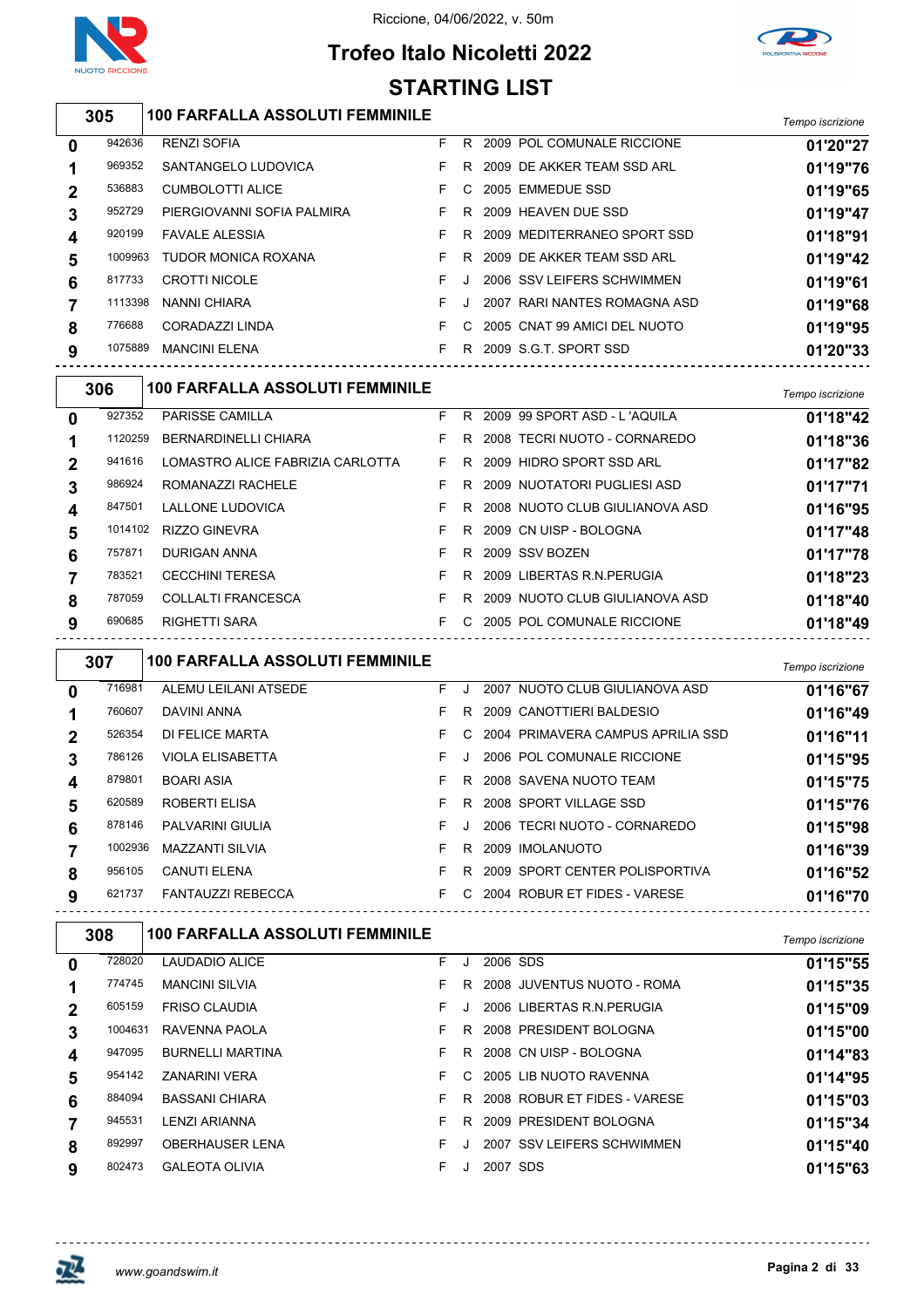

 $\sqrt{2}$ 

Riccione, 04/06/2022, v. 50m



### **Trofeo Italo Nicoletti 2022 STARTING LIST**

| 309    | 100 FARFALLA ASSOLUTI FEMMINILE |     |              |                              | Tempo iscrizione |
|--------|---------------------------------|-----|--------------|------------------------------|------------------|
| 946773 | SABATTANI GAIA                  |     |              | R 2008 IMOLANUOTO            | 01'14"60         |
| 956530 | VILCU ALESSIA STEFANIA          | FJ. |              | 2007 HEAVEN DUE SSD          | 01'14"40         |
| 529536 | <b>SCICHILONE SARA</b>          |     | F C 2005 SDS |                              | 01'14"03         |
| 956223 | CRUDU TEODORA ELENA             |     |              | R 2008 LIBERTAS R.N. PERUGIA | 01'13"80         |

| 529536 | <b>SCICHILONE SARA</b>          |  | C 2005 SDS |                                  | 01'14"03 |
|--------|---------------------------------|--|------------|----------------------------------|----------|
| 956223 | CRUDU TEODORA ELENA             |  |            | R 2008 LIBERTAS R.N.PERUGIA      | 01'13"80 |
| 874928 | <b>GALLI AMBRA</b>              |  |            | R 2008 ALDEBARAN SSD             | 01'13"75 |
| 947376 | RANCAN EMMA                     |  |            | F R 2009 ROBUR ET FIDES - VARESE | 01'13"79 |
| 768899 | <b>VEZZALI ANTONIA PENELOPE</b> |  |            | F R 2009 RARI NANTES ALA         | 01'13"84 |
| 516358 | CARTA FRANCESCA                 |  |            | F C 2004 LIBERTAS R.N. PERUGIA   | 01'14"05 |
| 884063 | <b>FANTINI GRETA</b>            |  |            | F R 2008 MIOCLUB SSD             | 01'14"50 |
| 819426 | <b>CERRI FRANCESCA</b>          |  |            | 2007 POL COMUNALE RICCIONE       | 01'14"60 |

|              | 310     | <b>100 FARFALLA ASSOLUTI FEMMINILE</b> |    |              |                                  | Tempo iscrizione |
|--------------|---------|----------------------------------------|----|--------------|----------------------------------|------------------|
| 0            | 790909  | <b>OCCHI ELENA</b>                     | F. | C.           | 2005 NS EMILIA SSD               | 01'13"37         |
| 1            | 804097  | <b>SALADINO MICHELLE</b>               | F. | R.           | 2009 SSV BOZEN                   | 01'13"27         |
| $\mathbf{2}$ | 1074102 | CONFORTI VALENTINA                     | F. | R.           | 2009 NUOTO PIOMBINO              | 01'13"07         |
| 3            | 760425  | <b>BARRACO ANNA</b>                    | F. | $\cdot$      | 2007 VELA NUOTO ANCONA           | 01'13"06         |
| 4            | 590862  | RUGGIERI ALESSIA                       | F. |              | C 2004 CLUB AQUATICO PESCARA SSD | 01'12"98         |
| 5            | 657521  | <b>VINTI SOFIA</b>                     | F. | $\mathbf{C}$ | 2005 LIBERTAS R.N.PERUGIA        | 01'13"05         |
| 6            | 797463  | DI GIOVANNI BENEDETTA                  | F. | R            | 2009 CENTRO NUOTO CEPAGATTI      | 01'13"06         |
|              | 774075  | LUPO SOFIA                             | F  | J.           | 2007 HEAVEN DUE SSD              | 01'13"25         |
| 8            | 824489  | <b>GHIANNI ELISA</b>                   | F. | J            | 2007 CENTRO NUOTO CEPAGATTI      | 01'13"36         |
| 9            | 942641  | <b>ROSSI BEATRICE</b>                  | F. | R.           | 2009 POL COMUNALE RICCIONE       | 01'13"71         |
|              |         |                                        |    |              |                                  |                  |

|                | 311     | <b>100 FARFALLA ASSOLUTI FEMMINILE</b> |    |    |                              | Tempo iscrizione |
|----------------|---------|----------------------------------------|----|----|------------------------------|------------------|
| 0              | 625358  | ALBINI MARIA VITTORIA                  | F. | R. | 2008 CANOTTIERI BALDESIO     | 01'12"95         |
|                | 945766  | <b>CAMORANI FEDERICA</b>               | F. |    | R 2008 G.S. FORLI' NUOTO ASD | 01'12"93         |
| $\overline{2}$ | 735911  | NICODEMO IRENE                         | F. | C. | 2005 HIDRO SPORT SSD ARL     | 01'12"80         |
| 3              | 688221  | <b>CRINI GIULIA</b>                    | F. |    | C 2005 SAVENA NUOTO TEAM     | 01'12"63         |
| 4              | 950721  | <b>ZUCCHINI SARA</b>                   | F. |    | R 2009 NS EMILIA SSD         | 01'12"47         |
| 5              | 846146  | SAMBENEDETTO EMMA                      |    |    | F R 2009 S.G.T. SPORT SSD    | 01'12"61         |
| 6              | 1002398 | <b>BARONI ZOE</b>                      | F. | R. | 2009 IMOLANUOTO              | 01'12"66         |
|                | 666361  | PESCOLLA GIUSY                         | F. |    | C 2005 EMMEDUE SSD           | 01'12"92         |
| 8              | 699277  | <b>MANETTI MARTINA</b>                 | F. | C. | 2004 NS EMILIA SSD           | 01'12"93         |
| 9              | 752506  | <b>BORGOGNONI CAMILLA</b>              | F. | S. | 2001 NUOTANDO ASD            | 01'12"96         |

|              | 312     | <b>100 FARFALLA ASSOLUTI FEMMINILE</b> |    |    |                                   | Tempo iscrizione |
|--------------|---------|----------------------------------------|----|----|-----------------------------------|------------------|
| 0            | 893574  | POLIDORI GIADA                         | F. |    | 2007 RARI NANTES ROMAGNA ASD      | 01'12"43         |
|              | 814409  | <b>TARANTINO ELENA</b>                 | F. | R. | 2008 PRIMAVERA CAMPUS APRILIA SSD | 01'12"22         |
| $\mathbf{2}$ | 846257  | DE PADOVA GIORGIA                      | F. | R. | 2008 S.G.T. SPORT SSD             | 01'12"17         |
|              | 910627  | <b>BELLOTTI VITTORIA</b>               | F. | R. | 2008 NUOTATORI TRENTINI           | 01'12"02         |
| 4            | 893377  | PADALINO SOFIA                         | F. | R  | 2008 RARI NANTES ROMAGNA ASD      | 01'11"94         |
| 5            | 727923  | SARACENI SARA                          | F. | R. | 2008 H2O SPORT CSD                | 01'11"96         |
| 6            | 1011073 | <b>BIACCHESSI ASIA</b>                 | F. | R. | 2009 CN UISP - BOLOGNA            | 01'12"02         |
|              | 910219  | SABBIONI AGNESE                        | F. | R. | 2008 POL COMUNALE RICCIONE        | 01'12"19         |
| 8            | 694569  | <b>SCHIANCHI GIULIA</b>                | F. | C. | 2005 SPORT CENTER POLISPORTIVA    | 01'12"23         |
| 9            | 826574  | PRODOMO SARA                           | F. |    | 2006 HEAVEN DUE SSD               | 01'12"45         |

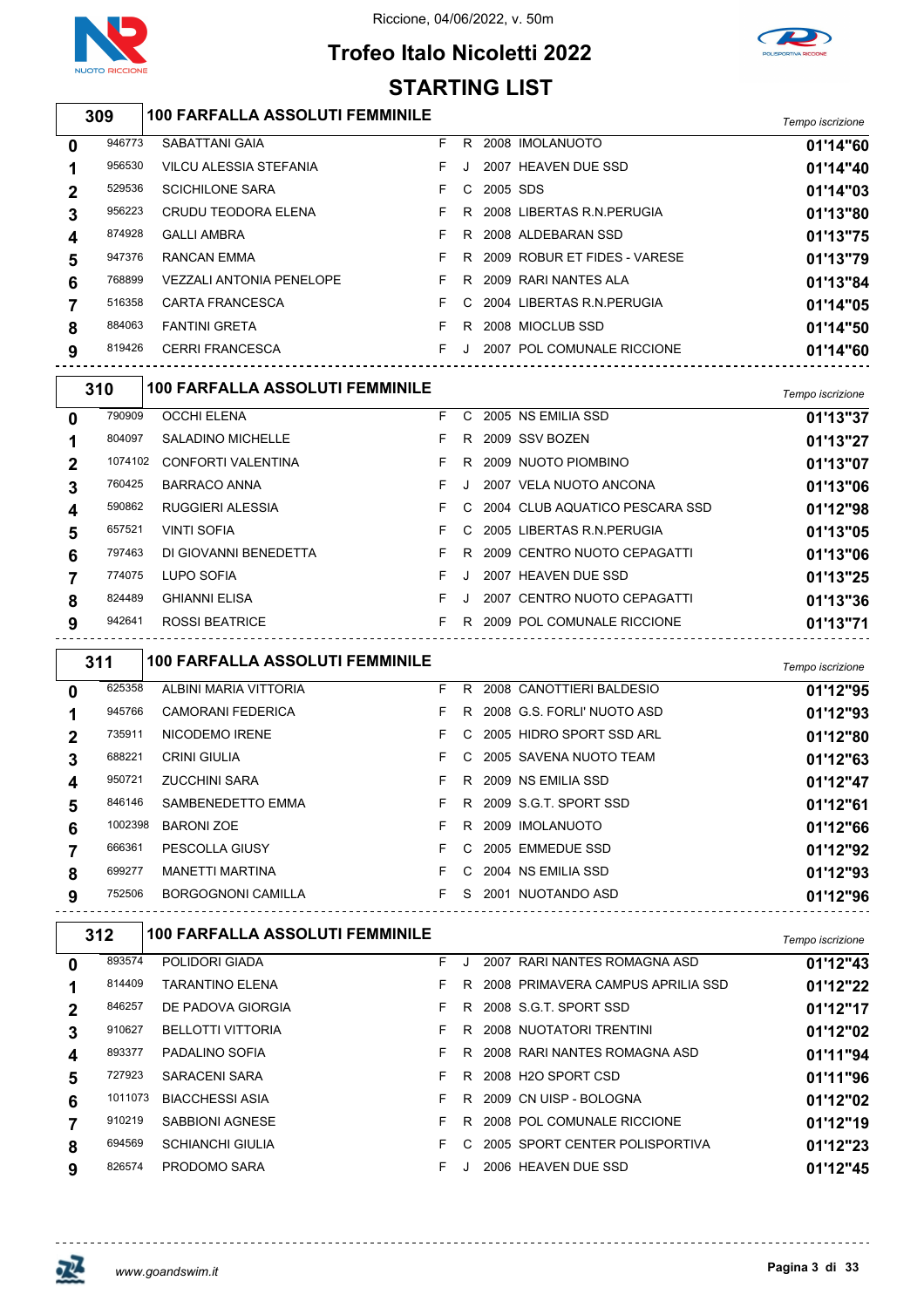



### **Trofeo Italo Nicoletti 2022 STARTING LIST**

|   |         |                                        | 3 I ARTINY LIST |    |    |                                  |                  |
|---|---------|----------------------------------------|-----------------|----|----|----------------------------------|------------------|
|   | 313     | <b>100 FARFALLA ASSOLUTI FEMMINILE</b> |                 |    |    |                                  | Tempo iscrizione |
| 0 | 968745  | <b>REGGIANI GINEVRA</b>                | F               |    |    | R 2008 DE AKKER TEAM SSD ARL     | 01'11"76         |
| 1 | 765016  | <b>VEGGETTI MICHELA</b>                | F               | J  |    | 2006 IMOLANUOTO                  | 01'11"43         |
| 2 | 528527  | SACCHI SOFIA                           | F               | C  |    | 2005 NS MARCHE SSD               | 01'11"26         |
| 3 | 878523  | SASSOLI EMMA SOFIA                     | F               | Π. |    | 2006 NS EMILIA SSD               | 01'11"25         |
| 4 | 875923  | PISCOPO GRETA                          | F               |    |    | R 2008 SPORT CENTER POLISPORTIVA | 01'11"10         |
| 5 | 878525  | <b>VALIERI ALESSANDRA</b>              | F               |    |    | R 2008 NS EMILIA SSD             | 01'11"12         |
| 6 | 660186  | <b>FRABETTI AMBRA</b>                  | F               | C  |    | 2004 CN UISP - BOLOGNA           | 01'11"26         |
| 7 | 796384  | <b>CAPONE BEATRICE</b>                 | F               | J  |    | 2006 CENTRO NUOTO CEPAGATTI      | 01'11"33         |
| 8 | 756492  | <b>BACILLI SARA</b>                    | F               | J  |    | 2006 MIOCLUB SSD                 | 01'11"68         |
| 9 | 714983  | <b>BERNABEI ILARIA</b>                 | F.              | J  |    | 2007 OLIMPIONICA SSD             | 01'11"93         |
|   | 314     | <b>100 FARFALLA ASSOLUTI FEMMINILE</b> |                 |    |    |                                  | Tempo iscrizione |
| 0 | 651638  | DEL BARONE GAIA                        | F.              |    | J. | 2006 SDS                         | 01'11"01         |
| 1 | 527381  | DE MEO AURORA                          | F               |    | C. | 2005 SDS                         | 01'10"95         |
| 2 | 1002931 | <b>SERRICCHIO FRANCESCA</b>            | F               |    |    | R 2009 IMOLANUOTO                | 01'10"76         |
| 3 | 464489  | DI NARDO VIRGINIA                      | F               | J  |    | 2006 SDS                         | 01'10"64         |
| 4 | 849346  | SILVAROLI SOFIA                        | F               |    |    | R 2008 H2O SPORT CSD             | 01'10"54         |
| 5 | 924093  | <b>ANTONICELLI SONIA</b>               | F               |    |    | R 2009 NEW OLIMPIC SSD           | 01'10"58         |
| 6 | 784738  | MANDOLFO GIULIANA                      | F               |    | R  | 2009 NUOTATORI PUGLIESI ASD      | 01'10"69         |
| 7 | 930797  | <b>BATTINI LUCIA</b>                   | F               | J  |    | 2006 EQUIPE SPORTIVA SRL SSD     | 01'10"82         |
| 8 | 893536  | RAVAIOLI SOFIA                         | F.              | J  |    | 2006 RARI NANTES ROMAGNA ASD     | 01'10"99         |
| 9 | 735875  | ORIENTE CHIARA                         | F.              |    | J  | 2007 HIDRO SPORT SSD ARL         | 01'11"10         |
|   | 315     | <b>100 FARFALLA ASSOLUTI FEMMINILE</b> |                 |    |    |                                  | Tempo iscrizione |
| 0 | 691506  | <b>MARIOTTI ELISA</b>                  | F               | J  |    | 2006 NS MARCHE SSD               | 01'10"44         |
| 1 | 856315  | PITARI MARIA LAURA                     | F               |    |    | R 2009 99 SPORT ASD - L'AQUILA   | 01'10"10         |
| 2 | 829785  | <b>MANCUSO SARA</b>                    | F               |    |    | R 2008 TECRI NUOTO - CORNAREDO   | 01'10"03         |
| 3 | 826717  | <b>VRABIE MIRIAM</b>                   | F               |    | J. | 2007 HEAVEN DUE SSD              | 01'09"93         |
| 4 | 958136  | <b>GIANMOENA CAROL</b>                 | F.              |    |    | R 2008 SSV LEIFERS SCHWIMMEN     | 01'09"84         |
| 5 | 798542  | CHUGAYDA VERONIKA                      | F.              |    |    | R 2008 SSV BOZEN                 | 01'09"85         |
| 6 | 947114  | PIOLA AURORA                           | F.              |    |    | R 2008 CN UISP - BOLOGNA         | 01'09"95         |
| 7 | 482484  | <b>GEREVINI GIULIA</b>                 | F.              |    |    | C 2004 CANOTTIERI BALDESIO       | 01'10"10         |
| 8 |         | 1020353 ORRINO SOFIA NICOLE            |                 |    |    | F R 2009 EMMEDUE SSD             | 01'10"38         |
| 9 |         | 1076182 ALLEGRETTI CECILIA             |                 |    |    | F R 2008 H2O SPORT CSD           | 01'10"52         |
|   | 316     | <b>100 FARFALLA ASSOLUTI FEMMINILE</b> |                 |    |    | ----------------------------     | Tempo iscrizione |
| 0 | 753745  | <b>GABANELLA ELENA</b>                 | F.              |    |    | C 2005 SSV BOZEN                 | 01'09"74         |
| 1 | 804954  | CAVINA SOFIA                           | F.              |    |    | R 2008 H2O SPORT CSD             | 01'09"66         |
| 2 | 799635  | ORIENTE DOMITILLA                      | F.              |    |    | R 2008 HIDRO SPORT SSD ARL       | 01'09"48         |
| 3 | 686737  | FRANCHI VIRGINIA                       | F.              |    |    | C 2005 POL COMUNALE RICCIONE     | 01'09"25         |
| 4 | 901235  | HANZELEWICZ ARIANNA                    | F.              |    | J  | 2007 S.G.T. SPORT SSD            | 01'09"10         |
| 5 | 983737  | CARROLI REBECCA                        | F.              |    |    | R 2009 IMOLANUOTO                | 01'09"15         |
| 6 | 817723  | CARLINI FRANCESCA                      | F               |    | J  | 2006 SSV LEIFERS SCHWIMMEN       | 01'09"43         |
| 7 | 576930  | CINGOLANI GIULIA                       | F.              |    |    | C 2004 VELA NUOTO ANCONA         | 01'09"59         |
| 8 | 690596  | SEEBER KAROLINA EVA                    |                 |    |    | F C 2005 BRESSANONE NUOTO        | 01'09"68         |
|   |         |                                        |                 |    |    |                                  |                  |

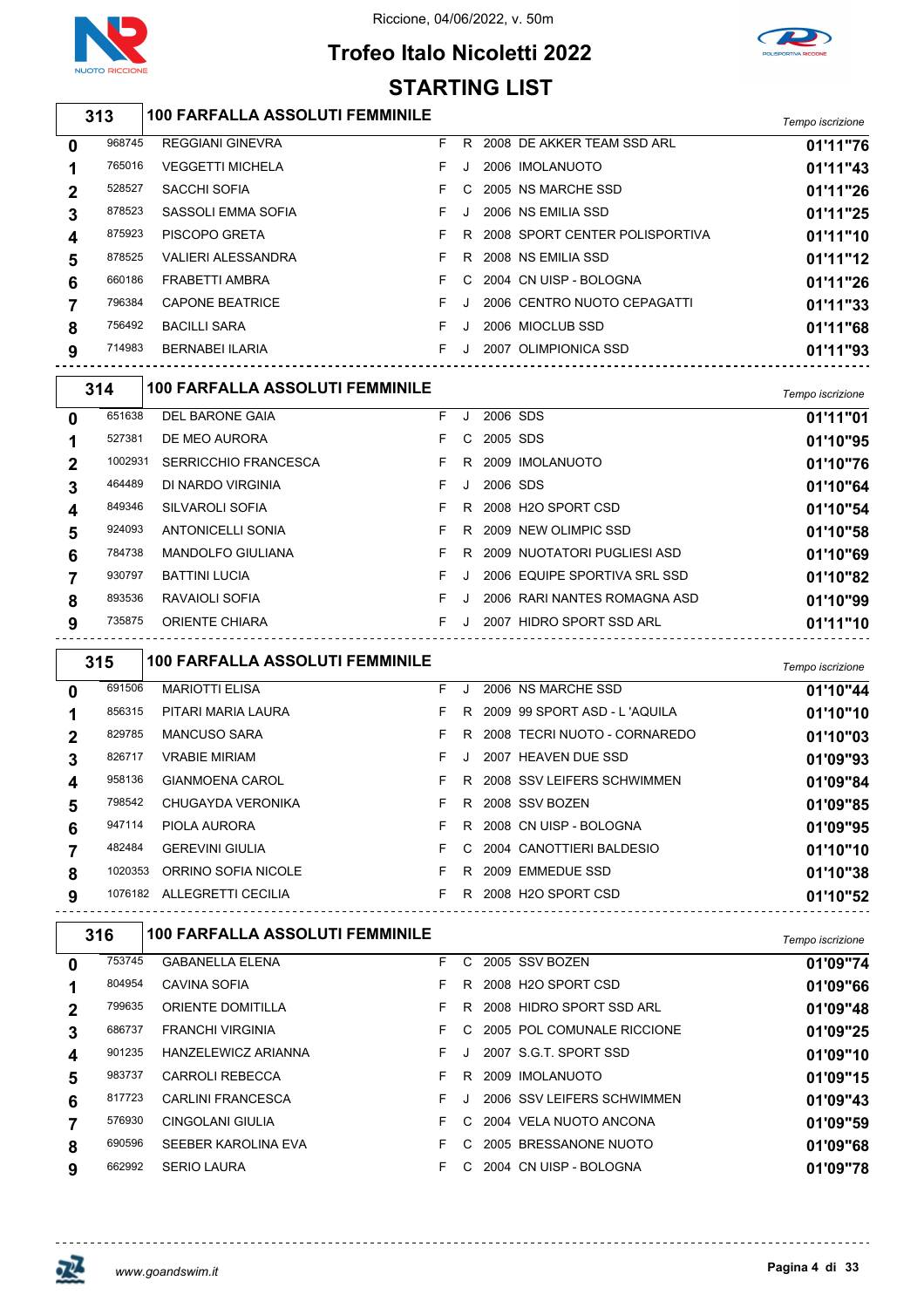



### **Trofeo Italo Nicoletti 2022 STARTING LIST**

# *Tempo iscrizione* **100 FARFALLA ASSOLUTI FEMMINILE**

| 0           | 639243  | <b>DENTI SILVIA</b>    | J       |            | 2006 CANOTTIERI BALDESIO         | 01'08"88 |
|-------------|---------|------------------------|---------|------------|----------------------------------|----------|
|             | 876706  | <b>BUSSI ILARIA</b>    | R       |            | 2008 IMOLANUOTO                  | 01'08"82 |
| $\mathbf 2$ | 533310  | LIPARI CHIARA ENYA     |         |            | C 2004 THEBRIS NUOTO - P.FELCINO | 01'08"68 |
| 3           | 1004162 | <b>GUALANDI EMMA</b>   | $\cdot$ |            | 2007 CUS FERRARA ASD             | 01'08"51 |
| 4           | 820251  | <b>PIGLIACELLI LIN</b> | J       |            | 2007 AOSTA NUOTO                 | 01'08"49 |
| 5           | 824309  | ANGELICOLA ALESSIA     | R.      |            | 2008 H2O SPORT CSD               | 01'08"50 |
| 6           | 823536  | <b>BACHER DENA</b>     | $\cdot$ |            | 2007 BRESSANONE NUOTO            | 01'08"61 |
|             | 825948  | <b>TIRONI ALICE</b>    |         | C 2005 SDS |                                  | 01'08"70 |
| 8           | 765607  | <b>SPENSIERI GRETA</b> | $\cdot$ |            | 2006 IMOLANUOTO                  | 01'08"83 |
| 9           | 961113  | <b>GRANDI AGATA</b>    |         |            | R 2009 CUS FERRARA ASD           | 01'09"02 |
|             |         |                        |         |            |                                  |          |

|              | 318    | <b>100 FARFALLA ASSOLUTI FEMMINILE</b> |    |              |                                | Tempo iscrizione |
|--------------|--------|----------------------------------------|----|--------------|--------------------------------|------------------|
| $\mathbf{0}$ | 885344 | <b>MOTTA ALICE</b>                     | F. | $\mathbf{J}$ | 2006 JUVENTUS NUOTO - ROMA     | 01'08"41         |
| 1            | 464488 | DI NARDO MARTINA                       | F. |              | C 2004 SDS                     | 01'08"33         |
| $\mathbf{2}$ | 996141 | SARTORE DESIREE                        | F. |              | R 2008 TEAM VENETO ASD         | 01'08"30         |
| 3            | 893548 | <b>SCARMIN GIULIA</b>                  | F. | R.           | 2008 GS SWIMMING VICENZA       | 01'08"19         |
| 4            | 775404 | <b>TARTERINI GIADA</b>                 | F. |              | R 2008 VELA NUOTO ANCONA       | 01'08"17         |
| 5            | 786604 | <b>PRIA LUDOVICA</b>                   | F. |              | C 2005 TECRI NUOTO - CORNAREDO | 01'08"17         |
| 6            | 586697 | PERUZZO ELENA                          | F. |              | C 2004 CENTRO NUOTO ROSA 'SSD  | 01'08"22         |
|              | 623952 | <b>BERTUCCIOLI MARGHERITA</b>          | F. | J            | 2007 POL COMUNALE RICCIONE     | 01'08"33         |
| 8            | 816209 | COZZI SILVIA                           | F. | $\cdot$      | 2007 MIOCLUB SSD               | 01'08"39         |
| 9            | 827123 | <b>GARDISAN AURORA</b>                 | F. |              | C 2005 ARCA TEAM ASD           | 01'08"45         |

|              | 319    | <b>100 FARFALLA ASSOLUTI FEMMINILE</b> |    |         |          |                              | Tempo iscrizione |
|--------------|--------|----------------------------------------|----|---------|----------|------------------------------|------------------|
| $\mathbf{0}$ | 785951 | <b>TESTINO MARTINA</b>                 | F. | $\cdot$ |          | 2007 NUOTATORI PUGLIESI ASD  | 01'08"10         |
|              | 757885 | <b>FANTINI STELLA</b>                  | F. | R.      |          | 2008 SSV BOZEN               | 01'07"94         |
| $\mathbf{2}$ | 850040 | SIRRI CATERINA                         | F. |         |          | 2007 RARI NANTES ROMAGNA ASD | 01'07"93         |
| 3            | 484185 | ROSSANO CLAUDIA                        | F. |         |          | C 2004 H2O SPORT CSD         | 01'07"85         |
| 4            | 785772 | RANIERI MATILDE BENEDETTA              | F. |         | 2006 SDS |                              | 01'07"72         |
| 5            | 773542 | <b>PISCITELLI FRANCESCA</b>            | F. | R       |          | 2008 ATLANTIDE NUOTO ASD     | 01'07"82         |
| 6            | 770604 | DOTTO AMANDA                           | F. | $\cdot$ |          | 2007 TEAM VENETO ASD         | 01'07"87         |
|              | 887285 | <b>FIORUCCI SERENA</b>                 | F. | R.      |          | 2008 CNAT 99 AMICI DEL NUOTO | 01'07"94         |
| 8            | 827375 | <b>VACCHI BEATRICE</b>                 | F. | $\cdot$ |          | 2006 CN UISP - BOLOGNA       | 01'08"03         |
| 9            | 497205 | ANTENUCCI SABRINA                      | F. |         |          | C 2005 H2O SPORT CSD         | 01'08"16         |
|              |        |                                        |    |         |          |                              |                  |

|              | 320    | <b>100 FARFALLA ASSOLUTI FEMMINILE</b> |    |    |                               | Tempo iscrizione |
|--------------|--------|----------------------------------------|----|----|-------------------------------|------------------|
| $\mathbf{0}$ | 755987 | <b>CAMPAGNA MARTINA</b>                | F. |    | 2006 JUVENTUS NUOTO - ROMA    | 01'07"58         |
|              | 701641 | <b>VALENTINO GRETA</b>                 | F. | C. | 2005 HEAVEN DUE SSD           | 01'07"54         |
| $\mathbf 2$  | 876584 | DI NUCCIO MANUELA                      | F. |    | 2007 SWIM PROJECT VENAFRO ASD | 01'07"35         |
| 3            | 731777 | <b>ZANON CECILIA</b>                   | F. |    | 2007 TEAM VENETO ASD          | 01'07"33         |
| 4            | 624043 | <b>HONOVICH ALICE</b>                  | F. | C. | 2004 RINASCITA TEAM ROMAGNA   | 01'06"92         |
| 5            | 622755 | <b>PASQUALE LUCIA</b>                  | F. | C. | 2004 CANOTTIERI BALDESIO      | 01'07"12         |
| 6            | 579174 | <b>NOTTOLI LAVINIA</b>                 | F. | C. | 2005 LIBERTAS R.N. PERUGIA    | 01'07"33         |
|              | 761192 | EVANGELISTI FRANCESCA EDELWEISS        | F. |    | 2006 NUOTO CL.AZZURRA 91 - BO | 01'07"36         |
| 8            | 825454 | <b>CAMPIONI CHIARA</b>                 | F. |    | 2006 CN UISP - BOLOGNA        | 01'07"55         |
| 9            | 591236 | CAPRIA ARIANNA                         | F. | S. | 2003 H2O SPORT CSD            | 01'07"59         |

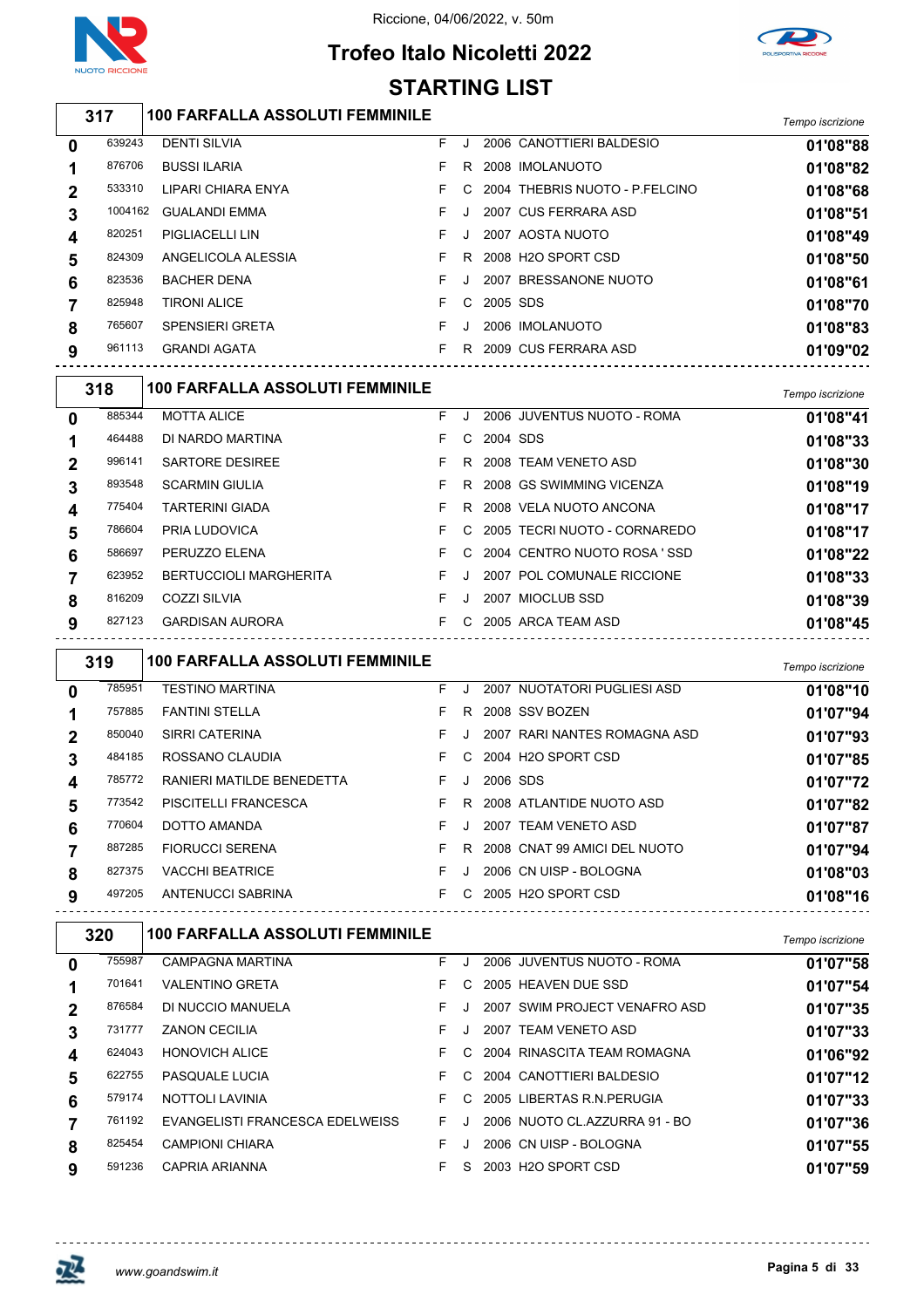



# **Trofeo Italo Nicoletti 2022**

|             | <b>STARTING LIST</b> |                                        |    |         |  |                                    |                  |  |  |  |  |
|-------------|----------------------|----------------------------------------|----|---------|--|------------------------------------|------------------|--|--|--|--|
|             | 321                  | <b>100 FARFALLA ASSOLUTI FEMMINILE</b> |    |         |  |                                    | Tempo iscrizione |  |  |  |  |
| 0           | 843143               | DI CESARE VITTORIA AZZURRA             | F  |         |  | R 2008 S.G.T. SPORT SSD            | 01'06"73         |  |  |  |  |
| 1           | 790112               | <b>SCOTTON EVELYN</b>                  | F  | R       |  | 2008 TEAM VENETO ASD               | 01'06"59         |  |  |  |  |
| 2           | 714057               | <b>TOMA VITTORIA</b>                   | F  | $\cdot$ |  | 2007 NUOTATORI PUGLIESI ASD        | 01'06"43         |  |  |  |  |
| 3           | 727905               | ROSSANO SOFIA                          | F  | R.      |  | 2008 H2O SPORT CSD                 | 01'06"35         |  |  |  |  |
| 4           | 762822               | <b>MELDOLESI EMMA</b>                  | F  | C       |  | 2005 RINASCITA TEAM ROMAGNA        | 01'06"16         |  |  |  |  |
| 5           | 817535               | <b>GUERRA CECILIA</b>                  | F  | J       |  | 2007 SWIM TEAM LUGO ASD            | 01'06"23         |  |  |  |  |
| 6           | 620920               | <b>VALNERI GIADA</b>                   | F  | S       |  | 2001 TECRI NUOTO - CORNAREDO       | 01'06"39         |  |  |  |  |
| 7           | 705827               | <b>TRAPASSO VALENTINA</b>              | F  | C       |  | 2004 SSV BOZEN                     | 01'06"52         |  |  |  |  |
| 8           | 628104               | <b>GIUDICI ELEONORA</b>                | F. | S       |  | 2003 TECRI NUOTO - CORNAREDO       | 01'06"67         |  |  |  |  |
| 9           | 770770               | STINZIANI CAMILLA                      | F  | J       |  | 2006 H2O SPORT CSD                 | 01'06"85         |  |  |  |  |
|             | 322                  | <b>100 FARFALLA ASSOLUTI FEMMINILE</b> |    |         |  |                                    | Tempo iscrizione |  |  |  |  |
| 0           | 753740               | <b>RUIZ SARA</b>                       | F  | J       |  | 2006 SSV BOZEN                     | 01'06"09         |  |  |  |  |
| 1           | 639294               | PENTA CRISTINA                         | F  | J       |  | 2007 TEAM NUOTO TRENTO ASD         | 01'05"86         |  |  |  |  |
| 2           | 830829               | <b>CERBINI ELETTRA</b>                 | F  | C       |  | 2005 THEBRIS NUOTO - P.FELCINO     | 01'05"73         |  |  |  |  |
| 3           | 492792               | VIOLA SOFIA                            | F  | J       |  | 2006 HEAVEN DUE SSD                | 01'05"55         |  |  |  |  |
| 4           | 921934               | ROSINI ELEONORA VELIA                  | F  | J       |  | 2007 CN UISP - BOLOGNA             | 01'05"41         |  |  |  |  |
| 5           | 701421               | <b>BIGIANI MARTINA</b>                 | F  | C       |  | 2004 CN UISP - BOLOGNA             | 01'05"49         |  |  |  |  |
| 6           | 879002               | PASTI ANASTASIA                        | F  | R       |  | 2008 CUS FERRARA ASD               | 01'05"64         |  |  |  |  |
| 7           | 702686               | FERRARI VALENTINA                      | F  | J       |  | 2006 FERRARANUOTO ASD              | 01'05"85         |  |  |  |  |
| 8           | 585396               | RANIERI CAMILLA                        | F. | C       |  | 2004 ASD DIMENSIONE NUOTO L'AQUILA | 01'06"05         |  |  |  |  |
| 9           | 819449               | <b>MOLINARI SOFIA</b>                  | F  | J       |  | 2007 ACCADEMIA NUOTO MARINO        | 01'06"12         |  |  |  |  |
|             | 323                  | <b>100 FARFALLA ASSOLUTI FEMMINILE</b> |    |         |  |                                    | Tempo iscrizione |  |  |  |  |
| 0           | 761197               | <b>FLAMIGNI ALICE</b>                  | F  | J       |  | 2006 CN UISP - BOLOGNA             | 01'05"22         |  |  |  |  |
| 1           | 632990               | DE SILVESTRIS GIADA                    | F  | C       |  | 2005 CANOTTIERI TEVERE REMO        | 01'04"79         |  |  |  |  |
| 2           | 740967               | ALBANELLI AURORA                       | F  | C       |  | 2004 CN UISP - BOLOGNA             | 01'04"53         |  |  |  |  |
| 3           | 758695               | <b>SCALINI NICOLE</b>                  | F  | J       |  | 2006 IMOLANUOTO                    | 01'04"44         |  |  |  |  |
| 4           | 712906               | <b>DIODATI GIULIA</b>                  | F. | J       |  | 2007 CENTRO NUOTO CEPAGATTI        | 01'04"18         |  |  |  |  |
| 5           | 696232               | POSSENTI REBECCA                       | F. | C       |  | 2004 DE AKKER TEAM SSD ARL         | 01'04"20         |  |  |  |  |
| 6           | 826021               | <b>SALVATO ASIA</b>                    | F  | J       |  | 2007 IMOLANUOTO                    | 01'04"47         |  |  |  |  |
| 7           | 494631               | <b>WEGER SABRINA</b>                   | F  | S       |  | 2001 SSV BOZEN                     | 01'04"67         |  |  |  |  |
| 8           | 825487               | SITA DANILA                            | F. | J       |  | 2006 CN UISP - BOLOGNA             | 01'04"93         |  |  |  |  |
| 9           | 589435               | LOSAPIO GIULIA                         |    |         |  | F S 2003 TECRI NUOTO - CORNAREDO   | 01'05"38         |  |  |  |  |
|             | 324                  | <b>100 FARFALLA ASSOLUTI FEMMINILE</b> |    |         |  |                                    | Tempo iscrizione |  |  |  |  |
| 0           | 720076               | ADDA MATILDA                           | F  | J       |  | 2007 TEAM VENETO ASD               | 01'03"69         |  |  |  |  |
| 1           | 799634               | MUCCITTO GIOVANNA                      | F  |         |  | R 2008 HIDRO SPORT SSD ARL         | 01'03"50         |  |  |  |  |
| $\mathbf 2$ | 691223               | <b>MARCACCI VITTORIA</b>               | F  |         |  | C 2004 G.S. FORLI' NUOTO ASD       | 01'02"47         |  |  |  |  |
| 3           | 574410               | CAPRETTA ELENA                         | F  | S       |  | 2002 NUOTO CL.AZZURRA 91 - BO      | 01'00"69         |  |  |  |  |
| 4           | 521990               | COCCONCELLI COSTANZA                   | F. | S       |  | 2002 NUOTO CL.AZZURRA 91 - BO      | 00'59"35         |  |  |  |  |
| 5           | 792788               | <b>BELTRAME ALICE</b>                  | F  | J       |  | 2006 IMOLANUOTO                    | 01'00"43         |  |  |  |  |
| 6           | 122800               | PESCIO ANDREA AMBRA                    | F  |         |  | S 1998 DE AKKER TEAM SSD ARL       | 01'01"66         |  |  |  |  |
| 7           | 396654               | GHIRARDINI ALISSA                      | F. | S       |  | 1999 NUOTO CL.AZZURRA 91 - BO      | 01'02"89         |  |  |  |  |
| 8           | 460592               | <b>BATTAGLIA CATERINA</b>              | F. |         |  | C 2004 SPORT VILLAGE SSD           | 01'03"61         |  |  |  |  |

VELOCE GEMMA F J 2007 RINASCITA TEAM ROMAGNA **01'04"08**

巫

 $\frac{1}{2}$ 

 $- - - - - -$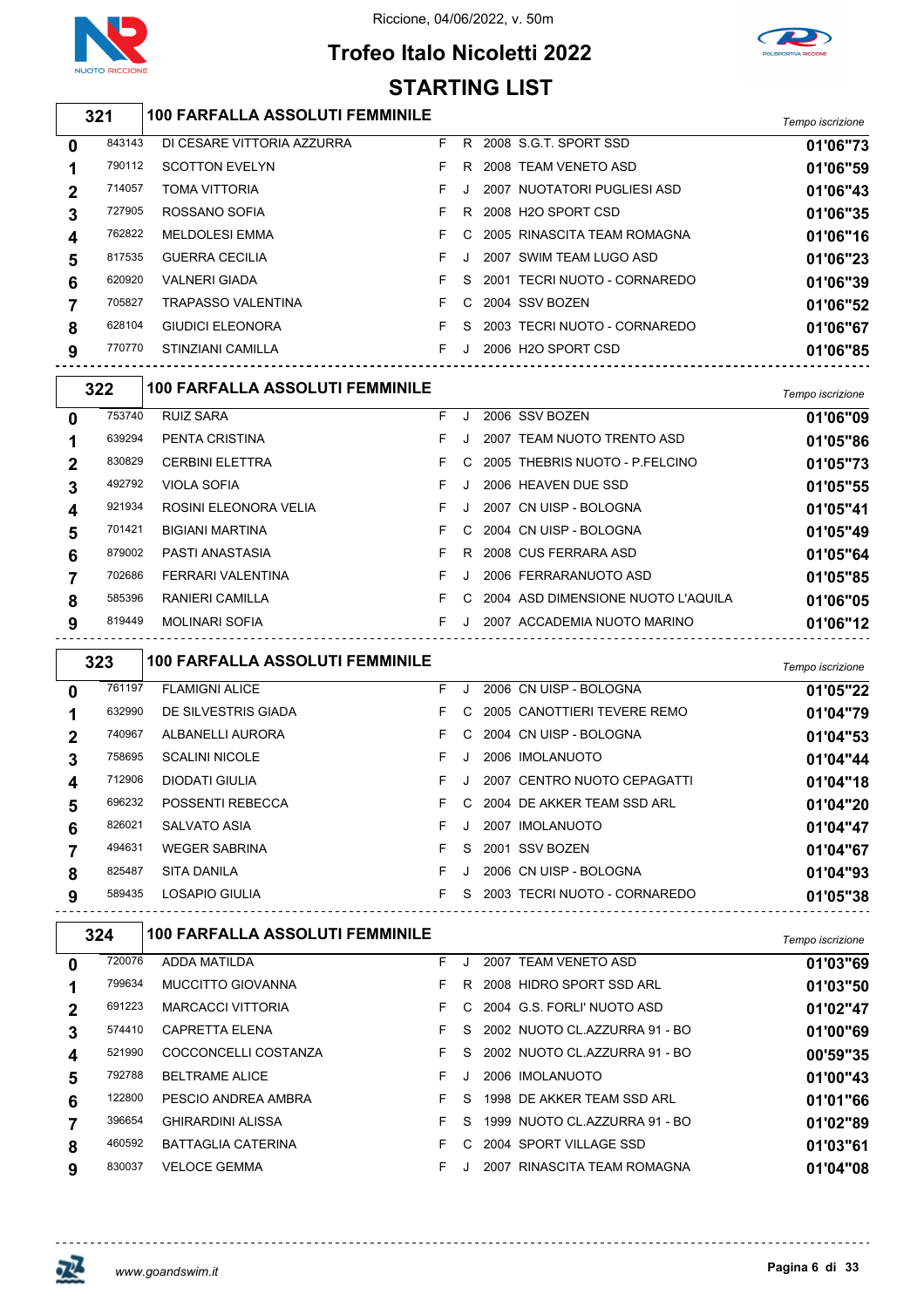

### **Trofeo Italo Nicoletti 2022**



#### *Tempo iscrizione* **100 FARFALLA ASSOLUTI FEMMINILE** BELLANI SOFIA ANDREA F S 2003 ACCADEMIA NUOTO MARINO **01'03"64** SALVATO SOFIA F C 2005 IMOLANUOTO **01'03"36** CALO' CHIARA F S 2002 POL NADIR - PALERMO **01'02"41** CAPANNOLO CAMILLA F S 1996 NUOTO CL.AZZURRA 91 - BO **01'00"47** BIASIBETTI HELENA F S 2002 NUOTO CL.AZZURRA 91 - BO **00'59"20** ZAMBELLI GIULIA F C 2005 NUOTO CL.AZZURRA 91 - BO **01'00"27** GUSPERTI SARA F S 2001 NUOTO CL.AZZURRA 91 - BO **01'01"32** LONATI MARTINA F C 2004 H2O SPORT CSD **01'02"65** BANFI DENISE F S 2000 ROBUR ET FIDES - VARESE **01'03"60** MARZIALI GINEVRA F S 2003 NUOTO CLUB VITERBO SSD **01'04"06** *Tempo iscrizione* **100 FARFALLA ASSOLUTI FEMMINILE** CALANCA ELETTRA F J 2007 SWEET TEAM MODENA ASD **01'03"61** LOMBARDI ELLYSON F S 2003 DE AKKER TEAM SSD ARL **01'03"16** BOTTAZZO ANITA F S 2003 IMOLANUOTO **01'02"05** LAQUINTANA SONIA F S 2001 NUOTO CL.AZZURRA 91 - BO **01'00"46** BIANCHI ILARIA F S 1990 NUOTO CL.AZZURRA 91 - BO **00'57"22** POLIERI ALESSIA F S 1994 IMOLANUOTO **00'59"40** PORCARI ANNA F J 2006 TEAM VENETO ASD **01'01"29** CHABAT LUNA MARIA F C 2005 LIBERTAS R.N.PERUGIA **01'02"55** GENTILE CRISTIANA VIRGINIA F C 2004 MEDITERRANEO SPORT SSD **01'03"56** FANTUZ MARTINA F S 2001 IMOLANUOTO **01'03"81** *Tempo iscrizione* **50 RANA ASSOLUTI FEMMINILE** ZONELLINI VITTORIA F R 2009 NS EMILIA SSD **99'99"99** ZUCCHINI VALENTINA F R 2009 CN UISP - BOLOGNA **99'99"99** DE CLEMENTI MARTINA F R 2008 ROBUR ET FIDES - VARESE **99'99"99** BARTOLINI ALESSIA F R 2009 NS EMILIA SSD **99'99"99** ARCO LUCREZIA F C 2004 ACCADEMIA NUOTO MARINO **99'99"99** VIOLA ELISABETTA F J 2006 POL COMUNALE RICCIONE **99'99"99** PASTORELLI ANNA CHIARA F R 2009 NS EMILIA SSD **99'99"99** SUDATI ELETTRA F R 2009 SKY LINE NUOTO - C.PUSTER **99'99"99** DE FRANCESCO ILARIA F R 2009 EQUIPE SPORTIVA SRL SSD **99'99"99** DI LELLA ELEONORA F R 2009 CN UISP - BOLOGNA **99'99"99** *Tempo iscrizione* **50 RANA ASSOLUTI FEMMINILE** ALBINI MARIA BENEDETTA F S 1994 FINP - ASD POL. COM. RICCIONE **01'48"00** MARROCU DENISE F R 2008 AOSTA NUOTO **01'03"50** PARIGI ELEONORA F R 2009 CNAT 99 AMICI DEL NUOTO **00'57"66** VARANELLI MATILDE F R 2009 H2O SPORT CSD **00'51"50** MAGGIO IRIS F R 2008 PRESIDENT BOLOGNA **00'50"72** PEER JULIA F R 2009 SSV BOZEN **00'50"99 STARTING LIST**

MENNA GAIA F R 2009 H2O SPORT CSD **00'55"90**

CREMONINI VIRGINIA F S 2002 FINP - ASD POL. COM. RICCIONE **01'03"20**

CORUZZI GIORGIA F R 2006 FINP - EGO NUOTO A.S.D. **01'30"01**

PIERACCI GIOIA F J 2007 CNAT 99 AMICI DEL NUOTO **99'99"99**

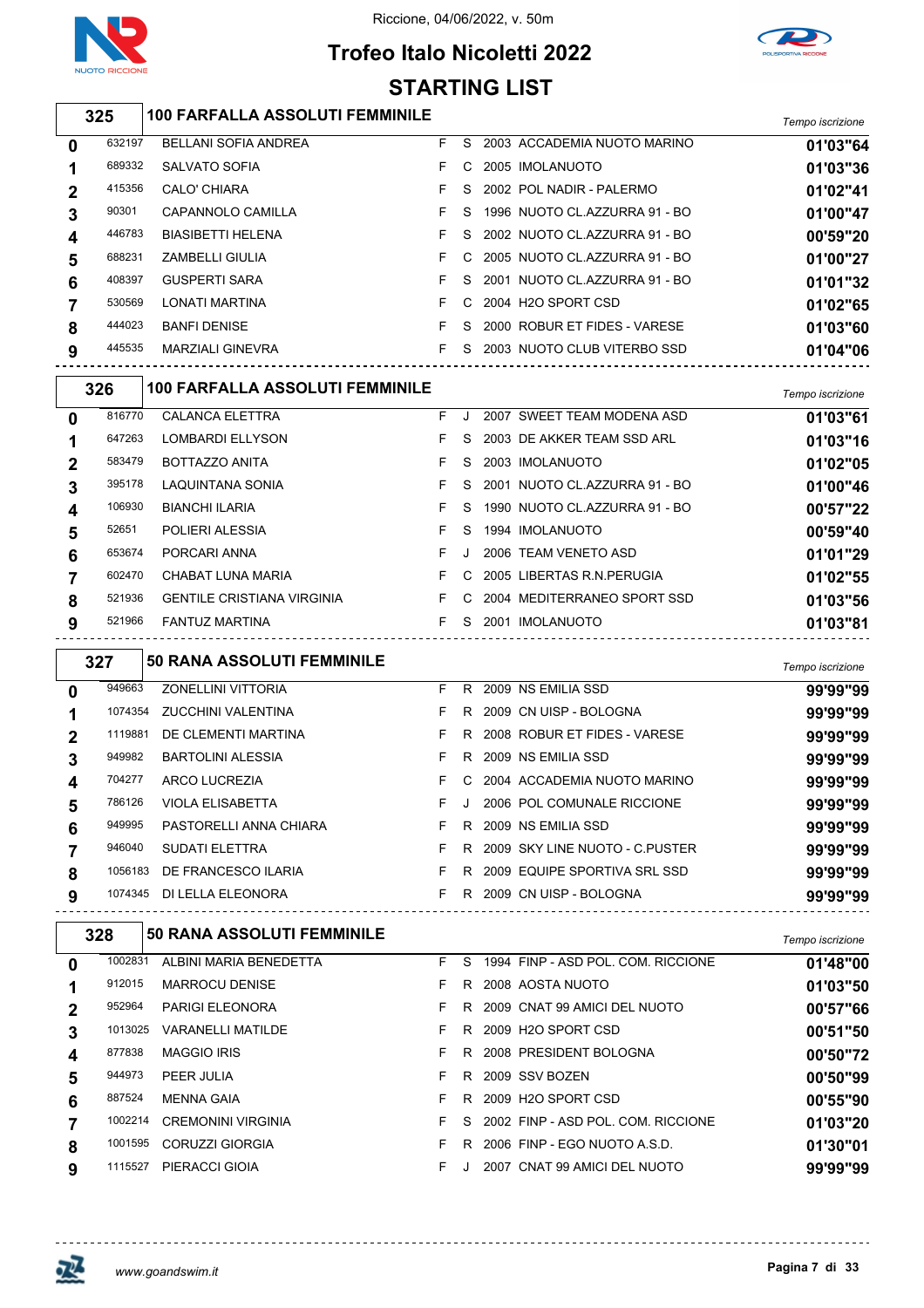



### **Trofeo Italo Nicoletti 2022 STARTING LIST**

| 329    | <b>50 RANA ASSOLUTI FEMMINILE</b> |                                  | Tempo iscrizione |
|--------|-----------------------------------|----------------------------------|------------------|
| 885832 | <b>BISSI BENEDETTA</b>            | 2008 CANOTTIERI TEVERE REMO<br>R | 00'50"6          |

| 0            | 885832        | <b>BISSI BENEDETTA</b>            |    |    |          | R 2008 CANOTTIERI TEVERE REMO            | 00'50"60 |
|--------------|---------------|-----------------------------------|----|----|----------|------------------------------------------|----------|
|              | 846745        | <b>FABRIZIO MATILDA FRANCESCA</b> | F. | R. | 2009 SDS |                                          | 00'48"30 |
| $\mathbf{2}$ | 1005355       | <b>POJER SILVIA</b>               |    | R. |          | 2009 SSV LEIFERS SCHWIMMEN               | 00'47"68 |
| 3            | 801602        | <b>GALLO ANNA</b>                 |    | R  |          | 2008 H2O SPORT CSD                       | 00'47"49 |
| 4            | 1066872       | <b>BRUNELLI ARIANNA</b>           |    |    |          | R 2009 CNAT 99 AMICI DEL NUOTO           | 00'47"24 |
| 5            | 885804        | NAVARRETTA ELENA                  |    | R. |          | 2008 AOSTA NUOTO                         | 00'47"48 |
| 6            | 947341        | CIOTOLA GIORGIA                   |    | R. |          | 2009 ROBUR ET FIDES - VARESE             | 00'47"58 |
|              | 1145003       | <b>NORA ELISA</b>                 |    |    |          | R 2009 JUVENTUS NUOTO - ROMA             | 00'48"16 |
| 8            | 921714        | <b>MAIORANI GIULIA</b>            |    | R  |          | 2009 NUOTO CLUB GIULIANOVA ASD           | 00'49"90 |
| 9            | <b>TS0005</b> | <b>BRUNETTI ROSANNA</b>           |    | S. |          | 1964 FINP - ACQUAMARINA TEAM TRIESTE ONL | 00'50"70 |
|              |               |                                   |    |    |          |                                          |          |

|   | 330     | <b>50 RANA ASSOLUTI FEMMINILE</b> |    |    |                                | Tempo iscrizione |
|---|---------|-----------------------------------|----|----|--------------------------------|------------------|
| 0 | 887519  | <b>CARUSI ELENA</b>               | F. | R. | 2009 H2O SPORT CSD             | 00'46"60         |
|   | 849346  | SILVAROLI SOFIA                   | F. | R. | 2008 H2O SPORT CSD             | 00'44"86         |
| 2 | 1043793 | <b>MARCONE SARA</b>               | F. | R. | 2009 ACCADEMIA NUOTO MARINO    | 00'44"69         |
| 3 | 1014085 | <b>MADDALUNI ILENIA</b>           | F. | R. | 2008 CN UISP - BOLOGNA         | 00'44"52         |
| 4 | 987032  | <b>MUCCINO ISABELLA</b>           | F  | R. | 2008 HIDRO SPORT SSD ARL       | 00'44"02         |
| 5 | 979072  | DI TORO ANGELA                    | F. | R. | 2008 EMMEDUE SSD               | 00'44"38         |
| 6 | 853877  | <b>CASA MARTINA</b>               | F. | J. | 2006 HEAVEN DUE SSD            | 00'44"67         |
|   | 845350  | <b>PAGLIONE CARAPELLE ANNA</b>    | F. | R. | 2009 S.G.T. SPORT SSD          | 00'44"76         |
| 8 | 910219  | SABBIONI AGNESE                   | F  | R  | 2008 POL COMUNALE RICCIONE     | 00'45"30         |
| 9 | 848177  | <b>GRILLI SOFIA</b>               | F  | R  | 2008 THEBRIS NUOTO - P.FELCINO | 00'46"81         |

|             | 331     | <b>50 RANA ASSOLUTI FEMMINILE</b> |    |         |                                | Tempo iscrizione |
|-------------|---------|-----------------------------------|----|---------|--------------------------------|------------------|
| 0           | 847502  | D'AGOSTINO MARIA BEATRICE         | F  | R.      | 2008 NUOTO CLUB GIULIANOVA ASD | 00'43"74         |
|             | 856642  | <b>BERARDI FRANCESCA</b>          | F  | R.      | 2008 S.G.T. SPORT SSD          | 00'43"54         |
| $\mathbf 2$ | 1010066 | <b>ZIONI MIRIAM</b>               | F  | R.      | 2009 CN UISP - BOLOGNA         | 00'43"50         |
| 3           | 579172  | <b>MENCARONI GIULIA</b>           | F  | $\cdot$ | 2007 LIBERTAS R.N. PERUGIA     | 00'43"00         |
| 4           | 1012873 | <b>VIZZARRI ROSSELLA</b>          | F. |         | R 2009 H2O SPORT CSD           | 00'42"90         |
| 5           | 885782  | SUBASCIAKI CHIARA                 | F. | R       | 2008 PRESIDENT BOLOGNA         | 00'43"00         |
| 6           | 1005353 | PIREDDA SARA                      | F. |         | R 2009 SSV LEIFERS SCHWIMMEN   | 00'43"27         |
|             | 994282  | CURRELI MARTINA CATERINA MARIA    | F. | R       | 2009 CLUB AQUATICO PESCARA SSD | 00'43"51         |
| 8           | 769824  | <b>CARE' GIULIA</b>               | F. | C.      | 2005 HEAVEN DUE SSD            | 00'43"60         |
| 9           | 557591  | <b>GRILLINI SONIA</b>             | F. | S.      | 2003 IMOLANUOTO                | 00'43"98         |

|             | 332    | <b>50 RANA ASSOLUTI FEMMINILE</b> |    |    |                                 | Tempo iscrizione |
|-------------|--------|-----------------------------------|----|----|---------------------------------|------------------|
| $\bf{0}$    | 783283 | <b>GALLI ANNA</b>                 | F. | R  | 2008 LIBERTAS R.N. PERUGIA      | 00'42"42         |
|             | 963594 | <b>BABBANINI CAMILLA</b>          | F. | R  | 2008 HEAVEN DUE SSD             | 00'42"39         |
| $\mathbf 2$ | 868564 | DE LENA KAROLA                    | F. |    | 2007 H2O SPORT CSD              | 00'42"19         |
| 3           | 897056 | <b>MAZZONE BEATRICE</b>           | F. | R. | 2008 AOSTA NUOTO                | 00'41"97         |
| 4           | 858988 | <b>BUONAGURIO FRANCESCA</b>       | F. |    | C 2004 HIDRO SPORT SSD ARL      | 00'41"42         |
| 5           | 877011 | EL KHOLDI BOSHRA                  | F. | R. | 2008 IMOLANUOTO                 | 00'41"88         |
| 6           | 730955 | ANGELI GEMMA                      | F. |    | 2007 CNAT 99 AMICI DEL NUOTO    | 00'42"07         |
|             | 958137 | GIUSTI DORIS                      | F. | R  | 2008 SSV LEIFERS SCHWIMMEN      | 00'42"22         |
| 8           | 708120 | GIULIANO ARIANNA                  | F. |    | 2006 H <sub>2</sub> O SPORT CSD | 00'42"39         |
| 9           | 912002 | <b>ESPOSTI MARTINA</b>            | F. | R  | 2009 SKY LINE NUOTO - C PUSTER  | 00'42"53         |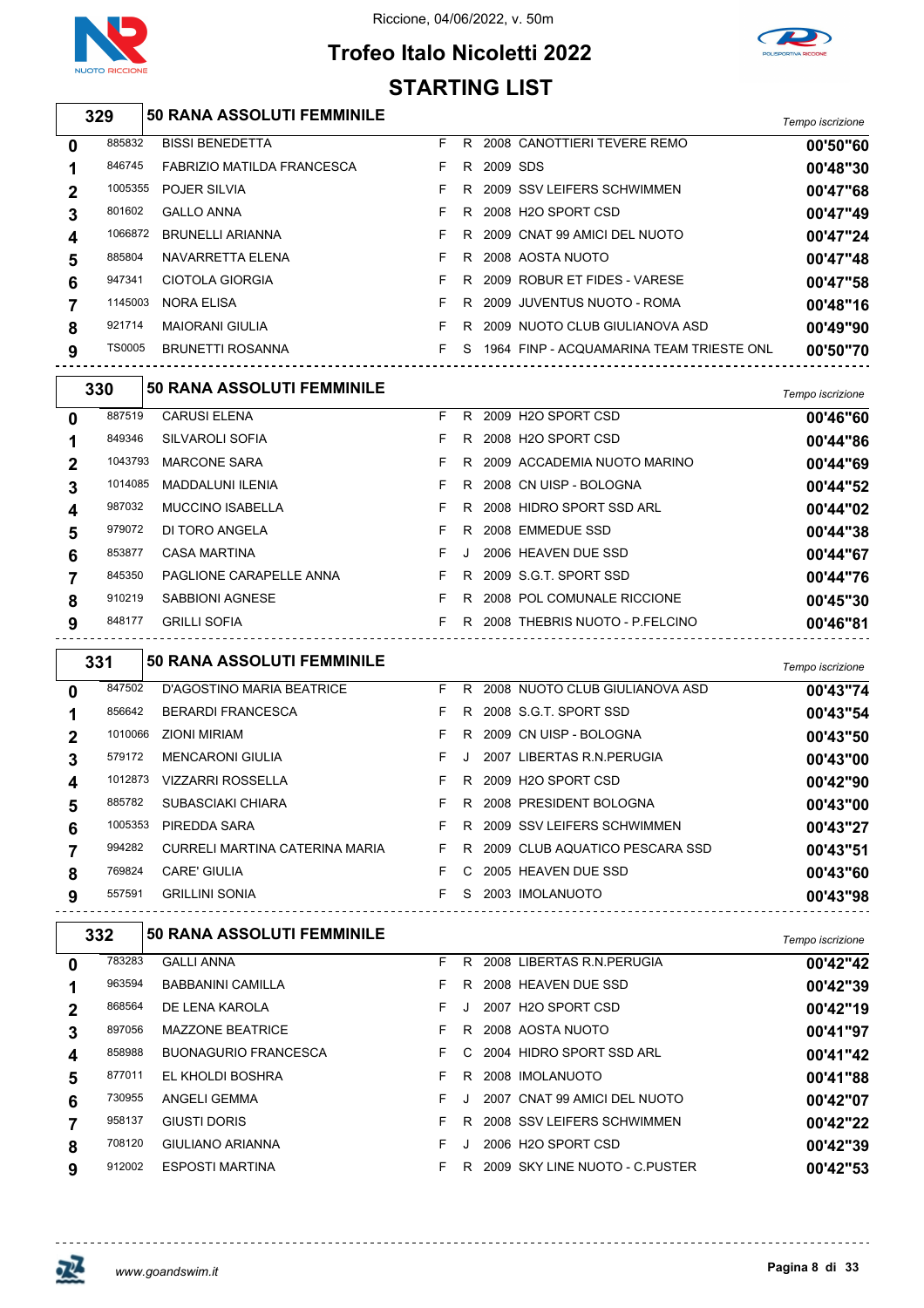



### **Trofeo Italo Nicoletti 2022 STARTING LIST**

|                | 333     | <b>50 RANA ASSOLUTI FEMMINILE</b> |    |         |            |                                       | Tempo iscrizione             |
|----------------|---------|-----------------------------------|----|---------|------------|---------------------------------------|------------------------------|
| 0              | 884093  | <b>BASAGLIA BIANCA</b>            | F  | R.      |            | 2008 ROBUR ET FIDES - VARESE          | 00'41"16                     |
| 1              | 889307  | D'ONOFRIO LAVINIA                 | F  | R       |            | 2008 HEAVEN DUE SSD                   | 00'40"59                     |
| 2              | 816641  | <b>GIUPPONI SOFIA</b>             | F  | J       |            | 2007 SKY LINE NUOTO - C.PUSTER        | 00'40"47                     |
| 3              | 774359  | <b>PIRCHER ISABEL</b>             | F  | R       |            | 2008 SSV BOZEN                        | 00'40"13                     |
| 4              | 982048  | <b>MARCANTONIO GRETA</b>          | F  | R       |            | 2009 OLIMPIONICA SSD                  | 00'39"89                     |
| 5              | 891385  | CAROFIGLIO FLAVIA                 | F  | Π.      |            | 2007 HEAVEN DUE SSD                   | 00'40"10                     |
| 6              | 564128  | CATALANO FEDERICA                 | F  | J       |            | 2006 HIDRO SPORT SSD ARL              | 00'40"33                     |
| 7              | 675311  | <b>CONTURBIA ELISA</b>            | F  | C       |            | 2004 SKY LINE NUOTO - C. PUSTER       | 00'40"57                     |
| 8              | 819101  | <b>TENTI CARLOTTA</b>             | F  | J       |            | 2006 ROBUR ET FIDES - VARESE          | 00'40"76                     |
| 9              | 686737  | <b>FRANCHI VIRGINIA</b>           | F. |         |            | C 2005 POL COMUNALE RICCIONE          | 00'41"16                     |
|                | 334     | 50 RANA ASSOLUTI FEMMINILE        |    |         |            |                                       | Tempo iscrizione             |
| 0              | 776775  | <b>BAZZURRI AURORA</b>            | F  |         |            | R 2008 THEBRIS NUOTO - P.FELCINO      | 00'39"74                     |
| 1              | 844171  | <b>BATTISTELLI VITTORIA</b>       | F  | J       |            | 2007 DE AKKER TEAM SSD ARL            | 00'39"50                     |
| 2              | 1013179 | <b>CREMONINI EMMA</b>             | F  | R       |            | 2008 PRESIDENT BOLOGNA                | 00'39"42                     |
| 3              | 1100005 | <b>CIFELLI DONATELLA</b>          | F  | R       | 2008 SDS   |                                       | 00'39"32                     |
| 4              | 847496  | DI FEBO ELISA                     | F  | R       |            | 2009 NUOTO CLUB GIULIANOVA ASD        | 00'39"17                     |
| 5              | 688255  | <b>COSER MARTA</b>                | F  | C       |            | 2005 SKY LINE NUOTO - C.PUSTER        | 00'39"31                     |
| 6              | 663331  | MASTROCOLA MARTA                  | F  | R       |            | 2008 CENTRO NUOTO CEPAGATTI           | 00'39"40                     |
| 7              | 566472  | <b>MIRANDA MAIRA</b>              | F  | J       |            | 2006 HIDRO SPORT SSD ARL              | 00'39"49                     |
| 8              | 536077  | PIETROSANTI MELANIE               | F  | S       |            | 2002 SSV LEIFERS SCHWIMMEN            | 00'39"74                     |
| 9              | 928593  | <b>MATTIVI NORA</b>               | F. |         |            | R 2008 SSV BOZEN                      | 00'39"79                     |
|                | 335     | 50 RANA ASSOLUTI FEMMINILE        |    |         |            |                                       |                              |
|                | 817732  | <b>LOVATO NOEMI</b>               | F  | J       |            | 2006 SSV LEIFERS SCHWIMMEN            | Tempo iscrizione<br>00'38"93 |
| 0              | 1008045 | <b>MASELLI MARGHERITA</b>         | F  | R       |            | 2009 PRESIDENT BOLOGNA                | 00'38"66                     |
| 1<br>2         | 1002938 | <b>ROLLI MARTA</b>                | F  | R.      |            | 2009 DE AKKER TEAM SSD ARL            | 00'38"51                     |
| 3              | 817150  | DI TOMA ILARIA                    | F  | $\cdot$ |            | 2006 ROBUR ET FIDES - VARESE          | 00'38"45                     |
| 4              | 622467  | PAGLIARA ALESSIA                  | F  | С       |            | 2004 AOSTA NUOTO                      | 00'38"40                     |
| 5              | 691528  | <b>MERCANTI GAIA</b>              | F. |         |            | C 2005 NS MARCHE SSD                  | 00'38"43                     |
| 6              | 893540  | EPULANDI ELISA                    | F. |         |            | R 2008 GS SWIMMING VICENZA            | 00'38"47                     |
| $\overline{7}$ | 801595  | SCUTTI BENEDETTA                  | F. | J       |            | 2007 H2O SPORT CSD                    | 00'38"55                     |
| 8              | 888467  | CASALINI ANNA                     | F. |         |            | J 2006 EQUIPE SPORTIVA SRL SSD        | 00'38"67                     |
| 9              | 841256  | CASAROTTI ILARIA                  |    |         |            | F J 2007 TECRI NUOTO - CORNAREDO      | 00'38"99                     |
|                | 336     | <b>50 RANA ASSOLUTI FEMMINILE</b> |    |         |            | ------------------------------------- |                              |
| 0              | 801593  | DE FELICE ALYSSA PIA              |    |         |            | F R 2008 H2O SPORT CSD                | Tempo iscrizione<br>00'38"33 |
| 1              | 828431  | FALASCA AURORA                    | F. | $\cdot$ |            | 2006 HEAVEN DUE SSD                   | 00'38"08                     |
| $\mathbf 2$    | 774469  | <b>VINCENZI TEA</b>               | F  |         |            | J 2006 DE AKKER TEAM SSD ARL          | 00'38"06                     |
| 3              | 796816  | <b>CESAREO MANILA</b>             | F. |         |            | R 2008 PINGUINO NUOTO - AVEZZANO      | 00'38"01                     |
| 4              | 690685  | RIGHETTI SARA                     | F  |         |            | C 2005 POL COMUNALE RICCIONE          | 00'37"89                     |
| 5              | 799731  | SPEDALIERI ESTER                  | F  |         |            | R 2008 HIDRO SPORT SSD ARL            | 00'37"99                     |
| 6              | 661129  | SAMBROTTA ERICA                   | F  |         | C 2005 SDS |                                       | 00'38"04                     |
| $\overline{7}$ | 784544  | LOLLI SERENA                      | F. |         |            | R 2008 VELA NUOTO ANCONA              | 00'38"06                     |

CATAPANO MATILDE F J 2007 HEAVEN DUE SSD **00'38"08**

DI COSMO MATILDE F R 2008 OLIMPIONICA SSD **00'38"36**

巫

 $- - -$ 

 $- - - - - - -$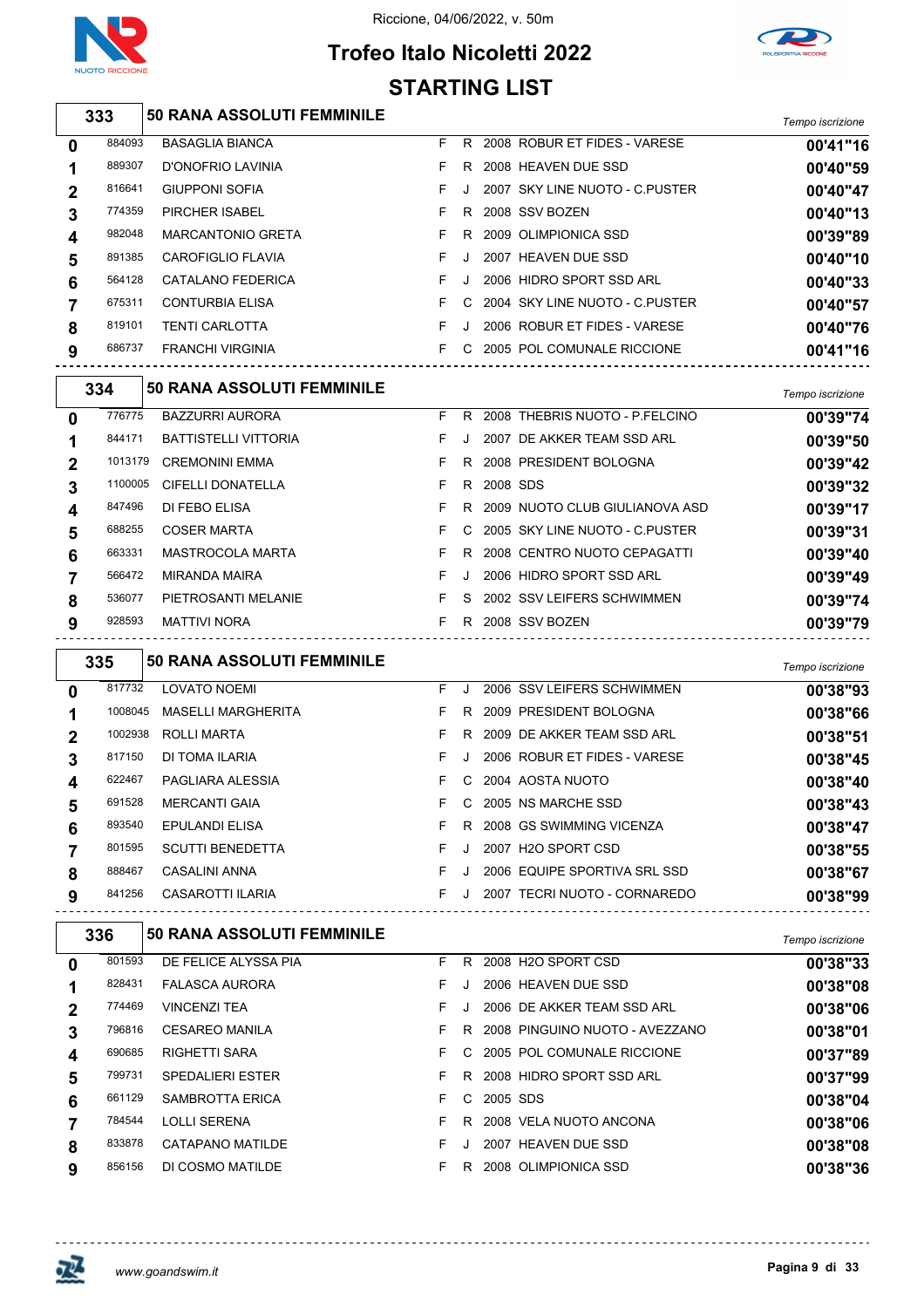

#### Riccione, 04/06/2022, v. 50m





|                | 337     | 50 RANA ASSOLUTI FEMMINILE        |    |         |                                | Tempo iscrizione |
|----------------|---------|-----------------------------------|----|---------|--------------------------------|------------------|
| 0              | 893735  | <b>ALLEGRA BEATRICE</b>           | F. | C.      | 2005 TECRI NUOTO - CORNAREDO   | 00'37"88         |
| 1              | 793655  | <b>LOCONSOLE ALESSIA</b>          | F  | R       | 2009 MEDITERRANEO SPORT SSD    | 00'37"65         |
| $\overline{2}$ | 913884  | D'ARIENZO CHIARA                  | F  | J       | 2007 CN UISP - BOLOGNA         | 00'37"59         |
| 3              | 503133  | <b>MARCOLINI ARIANNA</b>          | F  | J       | 2006 SPORT VILLAGE SSD         | 00'37"54         |
| 4              | 409950  | PEDRAZZINI MARTA                  | F  | S       | 2002 TECRI NUOTO - CORNAREDO   | 00'37"47         |
| 5              | 846146  | SAMBENEDETTO EMMA                 | F  | R.      | 2009 S.G.T. SPORT SSD          | 00'37"48         |
| 6              | 958136  | <b>GIANMOENA CAROL</b>            | F  | R       | 2008 SSV LEIFERS SCHWIMMEN     | 00'37"55         |
| 7              | 695882  | ROSSI AIDA MARTINA                | F  | С       | 2005 ROBUR ET FIDES - VARESE   | 00'37"64         |
| 8              | 927466  | <b>CANTALUPI CHIARA</b>           | F  | R       | 2008 SWEET TEAM MODENA ASD     | 00'37"84         |
| 9              | 623510  | <b>FURONE GIULIA</b>              | F. |         | C 2004 HEAVEN DUE SSD          | 00'37"88         |
|                | 338     | <b>50 RANA ASSOLUTI FEMMINILE</b> |    |         |                                | Tempo iscrizione |
| 0              | 690721  | <b>SCHIAVONI NATALIA</b>          | F  | J       | 2006 PALLANUOTO TOLENTINO ASD  | 00'37"30         |
| 1              | 816234  | <b>ZECCHETIN SILVIA</b>           | F  | $\cdot$ | 2006 MIOCLUB SSD               | 00'37"22         |
| 2              | 763208  | <b>MAHUTOVA TIMEA</b>             | F  | $\cdot$ | 2006 BRESSANONE NUOTO          | 00'37"11         |
| 3              | 825520  | <b>VENTURA GINEVRA</b>            | F  | J       | 2006 CN UISP - BOLOGNA         | 00'36"87         |
| 4              | 735459  | <b>RENZI VANESSA</b>              | F  | J.      | 2007 THEBRIS NUOTO - P.FELCINO | 00'36"79         |
| 5              | 888712  | PESSINA MARIASOLE                 | F  | R       | 2008 SSV BOZEN                 | 00'36"84         |
| 6              | 857337  | <b>GARUTTI SOFIA</b>              | F  | J.      | 2007 CUS FERRARA ASD           | 00'37"08         |
| 7              | 731064  | <b>CORSETTI ALESSIA</b>           | F  | J.      | 2006 99 SPORT ASD - L'AQUILA   | 00'37"17         |
| 8              | 828532  | <b>ARCALENI ARIANNA</b>           | F  | C       | 2005 CNAT 99 AMICI DEL NUOTO   | 00'37"25         |
| 9              | 500917  | MARIANO ANNALAURA                 | F. |         | C 2005 HIDRO SPORT SSD ARL     | 00'37"36         |
|                | 339     | 50 RANA ASSOLUTI FEMMINILE        |    |         |                                | Tempo iscrizione |
| 0              | 636770  | <b>DAPOR MATILDE</b>              | F  | C       | 2005 RARI NANTES ALA           | 00'36"73         |
| 1              | 830014  | DE MARCHI LUDOVICA                | F  | $\cdot$ | 2007 LIB NUOTO RAVENNA         | 00'36"63         |
| $\mathbf{2}$   | 1041624 | <b>MOSCATELLI ALICE</b>           | F  | J       | 2007 HEAVEN DUE SSD            | 00'36"62         |
| 3              | 764037  | <b>CUNEO BIANCA</b>               | F  |         | 2006 CNAT 99 AMICI DEL NUOTO   | 00'36"41         |
| 4              | 757577  | <b>TAVA ARIANNA</b>               | F  | C       | 2005 SSV BOZEN                 | 00'36"34         |

| 764037 | <b>CUNEO BIANCA</b>     |     |              | 2006 CNAT 99 AMICI DEL NUOTO | 00'36"41 |
|--------|-------------------------|-----|--------------|------------------------------|----------|
| 757577 | <b>TAVA ARIANNA</b>     |     |              | F C 2005 SSV BOZEN           | 00'36"34 |
| 528445 | DI CLEMENTE MARIA PAOLA |     | F C 2004 SDS |                              | 00'36"34 |
| 856640 | MACCARONE CLAUDIA       |     |              | R 2008 S.G.T. SPORT SSD      | 00'36"59 |
| 829003 | MEDELHAILIE             |     |              | R 2008 BLUGALLERY TEAM ASD   | 00'36"63 |
| 775674 | <b>COMPER MATILDE</b>   | - J |              | 2007 SSV BOZEN               | 00'36"64 |
| 944977 | <b>FRAENZL LILLY</b>    |     |              | R 2009 SSV BOZEN             | 00'36"75 |
|        |                         |     |              |                              |          |

|             | 340    | <b>50 RANA ASSOLUTI FEMMINILE</b> |    |    |                                | Tempo iscrizione |
|-------------|--------|-----------------------------------|----|----|--------------------------------|------------------|
| 0           | 885020 | <b>FERRANTE CAMILLA</b>           | F. | R. | 2009 VELA NUOTO ANCONA         | 00'36"21         |
|             | 625551 | <b>GULMINI AGNESE</b>             | F. |    | C 2004 CUS FERRARA ASD         | 00'36"10         |
| $\mathbf 2$ | 657706 | DI PANCRAZIO ELENA                | F  |    | 2006 NUOTO CLUB GIULIANOVA ASD | 00'36"06         |
| 3           | 987000 | SABELLA SARA                      | F. | R. | 2008 HIDRO SPORT SSD ARL       | 00'35"97         |
| 4           | 506022 | <b>BOTTINI MARIKA</b>             | F. | C. | 2005 CLUB AQUATICO PESCARA SSD | 00'35"91         |
| 5           | 758892 | PAGANINI MARTINA                  | F. | C. | 2005 SWIM TEAM LUGO ASD        | 00'35"96         |
| 6           | 921485 | <b>CESARI GIULIA</b>              | F. | R. | 2008 CN UISP - BOLOGNA         | 00'35"99         |
|             | 822903 | <b>BONAVOGLIA FRANCESCA</b>       | F. |    | 2006 IL GABBIANO SSD LADISPOLI | 00'36"09         |
| 8           | 620899 | DEL ZINGARO CARLOTTA              | F  | S. | 2002 IL GABBIANO SSD LADISPOLI | 00'36"16         |
| 9           | 876887 | <b>SCARDOVI LINDA</b>             | F  |    | 2007 IMOLANUOTO                | 00'36"23         |



<u> - - - - - - - - - -</u>

 $\sim$   $\sim$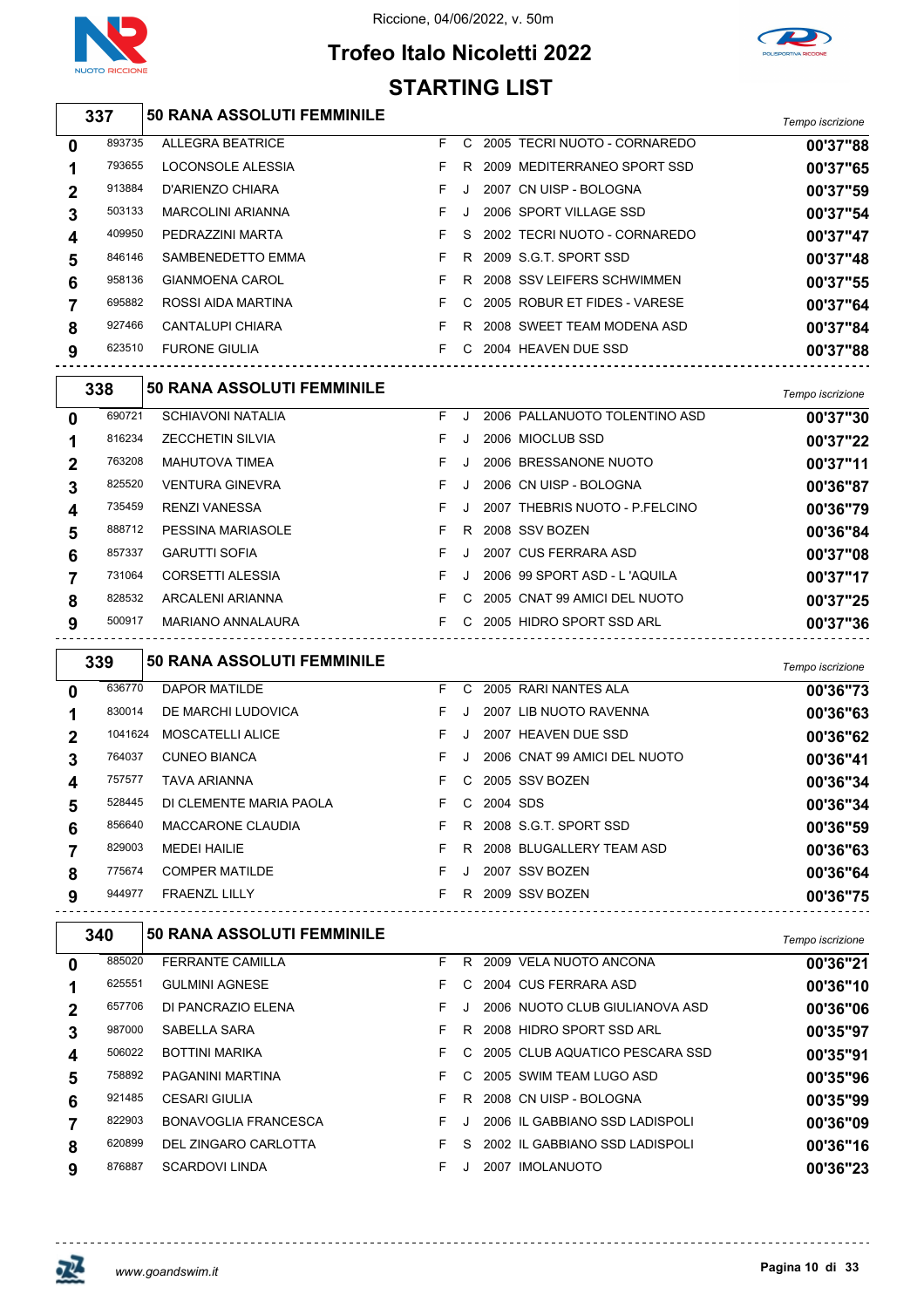





|             |        |                                                          | STARTING LIST |         |                                                      |                      |
|-------------|--------|----------------------------------------------------------|---------------|---------|------------------------------------------------------|----------------------|
|             | 341    | 50 RANA ASSOLUTI FEMMINILE                               |               |         |                                                      | Tempo iscrizione     |
| $\mathbf 0$ | 758714 | PASTORELLI MATILDE TERESITA                              | F C           |         | 2005 ROBUR ET FIDES - VARESE                         | 00'35"89             |
| 1           | 752950 | CARLONI MARIA ELENA                                      | F.            | J       | 2006 ALDEBARAN SSD                                   | 00'35"71             |
| 2           | 769833 | ADAMI SARA                                               | F.            | R.      | 2008 PRIMAVERA CAMPUS APRILIA SSD                    | 00'35"68             |
| 3           | 757711 | FABBRI MYRIAM                                            | F             | J       | 2006 FERRARANUOTO ASD                                | 00'35"57             |
| 4           | 879658 | PIERI NICOLE                                             | F             | S       | 2003 LIB NUOTO RAVENNA                               | 00'35"46             |
| 5           | 638524 | PINARELLI ALICE                                          | F.            | C       | 2005 SSD STILELIBERO - PREGANZ                       | 00'35"54             |
| 6           | 632300 | <b>SCHIAVONI VIOLA</b>                                   | F.            | C       | 2004 PALLANUOTO TOLENTINO ASD                        | 00'35"61             |
| 7           | 904408 | <b>GUERRINI SOFIA</b>                                    | F.            | $\cdot$ | 2007 NUOTANDO ASD                                    | 00'35"69             |
| 8           | 941292 | <b>SESENA OTTAVIA</b>                                    | F.            | R.      | 2009 NUOTANDO ASD                                    | 00'35"72             |
| 9           | 874927 | <b>DELMONTE ASIA</b>                                     | F.            |         | R 2008 POL COMUNALE RICCIONE                         | 00'35"90             |
|             | 342    | <b>50 RANA ASSOLUTI FEMMINILE</b>                        |               |         |                                                      |                      |
|             | 616286 |                                                          |               |         |                                                      | Tempo iscrizione     |
| 0           | 655676 | <b>MANCINI SARA</b>                                      |               |         | F C 2004 ALDEBARAN SSD                               | 00'35"40             |
| 1           | 842975 | MILANO MARIA ROSARIA<br><b>BALATO MARIKA</b>             | F.<br>F.      | J<br>J  | 2007 MEDITERRANEO SPORT SSD                          | 00'35"38             |
| 2           | 992513 | <b>FORESTAN ILARIA</b>                                   | F             |         | 2007 NS MARCHE SSD<br>2007 SSD STILELIBERO - PREGANZ | 00'35"26             |
| 3           | 718095 | BARZAZI ANITA                                            | F             | J       | 2007 G.P. NUOTO MIRA                                 | 00'35"12             |
| 4           | 799565 | DE TULLIO CLAUDIA                                        | F             |         | 2007 HIDRO SPORT SSD ARL                             | 00'34"91             |
| 5           | 944590 | <b>BIANCONI CAROLINA</b>                                 | F             | J       | 2007 NUOTO CL.AZZURRA 91 - BO                        | 00'34"92             |
| 6           | 825484 | FORNASARI ERIKA                                          | F             | J       | 2006 CN UISP - BOLOGNA                               | 00'35"14             |
| 7           | 798808 | DE DONNO ASIA                                            | F.            |         | R 2008 CENTRO NUOTO CEPAGATTI                        | 00'35"28<br>00'35"39 |
| 8<br>9      | 482538 | SABA MARTINA                                             |               |         | F S 2002 THEBRIS NUOTO - P.FELCINO                   | 00'35"45             |
|             |        |                                                          |               |         |                                                      |                      |
|             | 343    | <b>50 RANA ASSOLUTI FEMMINILE</b>                        |               |         |                                                      | Tempo iscrizione     |
| 0           | 728322 | STEVANATO CRISTIANA                                      | F.            | J       | 2007 TEAM VENETO ASD                                 | 00'34"70             |
| 1           | 755659 | VIGONE VIOLA                                             | F.            | C       | 2005 SKY LINE NUOTO - C.PUSTER                       | 00'34"56             |
| 2           | 753748 | ORTLER SAMANTHA                                          | F.            |         | 2006 SSV BOZEN                                       | 00'34"42             |
| 3           | 818189 | CAPORALETTI CATERINA                                     | F.            |         | R 2009 VELA NUOTO ANCONA                             | 00'34"33             |
| 4           | 793660 | SCHIAVONE LUISIANA                                       | F.            |         | C 2005 MEDITERRANEO SPORT SSD                        | 00'34"15             |
| 5           | 876992 | BASTIANELLI MARTA                                        | F.            |         | R 2008 POL COMUNALE RICCIONE                         | 00'34"29             |
| 6           | 552147 | <b>MORONI ISABELLA</b>                                   | F.            |         | S 2003 SKY LINE NUOTO - C.PUSTER                     | 00'34"40             |
| 7           | 831476 | <b>GIULIANINI LUCIA</b>                                  | F.            |         | C 2005 G.S. FORLI' NUOTO ASD                         | 00'34"50             |
| 8           | 615535 | COCCONCELLI BEATRICE THE C 2004 NUOTO CL.AZZURRA 91 - BO |               |         |                                                      | 00'34"56             |
| 9           | 820806 | SPITALER HANNAH                                          |               |         | F J 2006 SSV BOZEN                                   | 00'34"87             |
|             | 344    | <b>50 RANA ASSOLUTI FEMMINILE</b>                        |               |         |                                                      | Tempo iscrizione     |
| 0           | 796813 | <b>FABIANI GIORGIA</b>                                   | F.            |         | R 2008 PINGUINO NUOTO - AVEZZANO                     | 00'34"03             |
| 1           | 705086 | <b>CONTI BEATRICE</b>                                    |               |         | F C 2005 PHOENIX ASD                                 | 00'33"65             |
| 2           | 720078 | <b>BURATO IRENE</b>                                      | F.            | J       | 2007 TEAM VENETO ASD                                 | 00'33"27             |
| 3           | 460640 | SIRAVO FEDERICA                                          | F.            |         | S 2002 SWIM PROJECT VENAFRO ASD                      | 00'32"73             |
| 4           | 583479 | BOTTAZZO ANITA                                           | F.            | S.      | 2003 IMOLANUOTO                                      | 00'31"27             |
| 5           | 412569 | CAVAGNOLI VANESSA                                        | F.            |         | S 2001 NUOTO CL.AZZURRA 91 - BO                      | 00'32"36             |
| 6           | 636861 | <b>FIORINI ELISA</b>                                     | F.            |         | S 2003 RARI NANTES ALA                               | 00'33"07             |
| 7           | 812288 | VIGANO' MARIA                                            | F.            | S       | 2000 TECRI NUOTO - CORNAREDO                         | 00'33"44             |
| 8           | 673948 | <b>MANCINI SOFIA</b>                                     | F.            |         | J 2006 H2O SPORT CSD                                 | 00'33"92             |

 GIONTA GAIA F C 2005 NUOTO CLUB 2000 FAENZA **00'34"13**

 $-$ 



--------------------------------------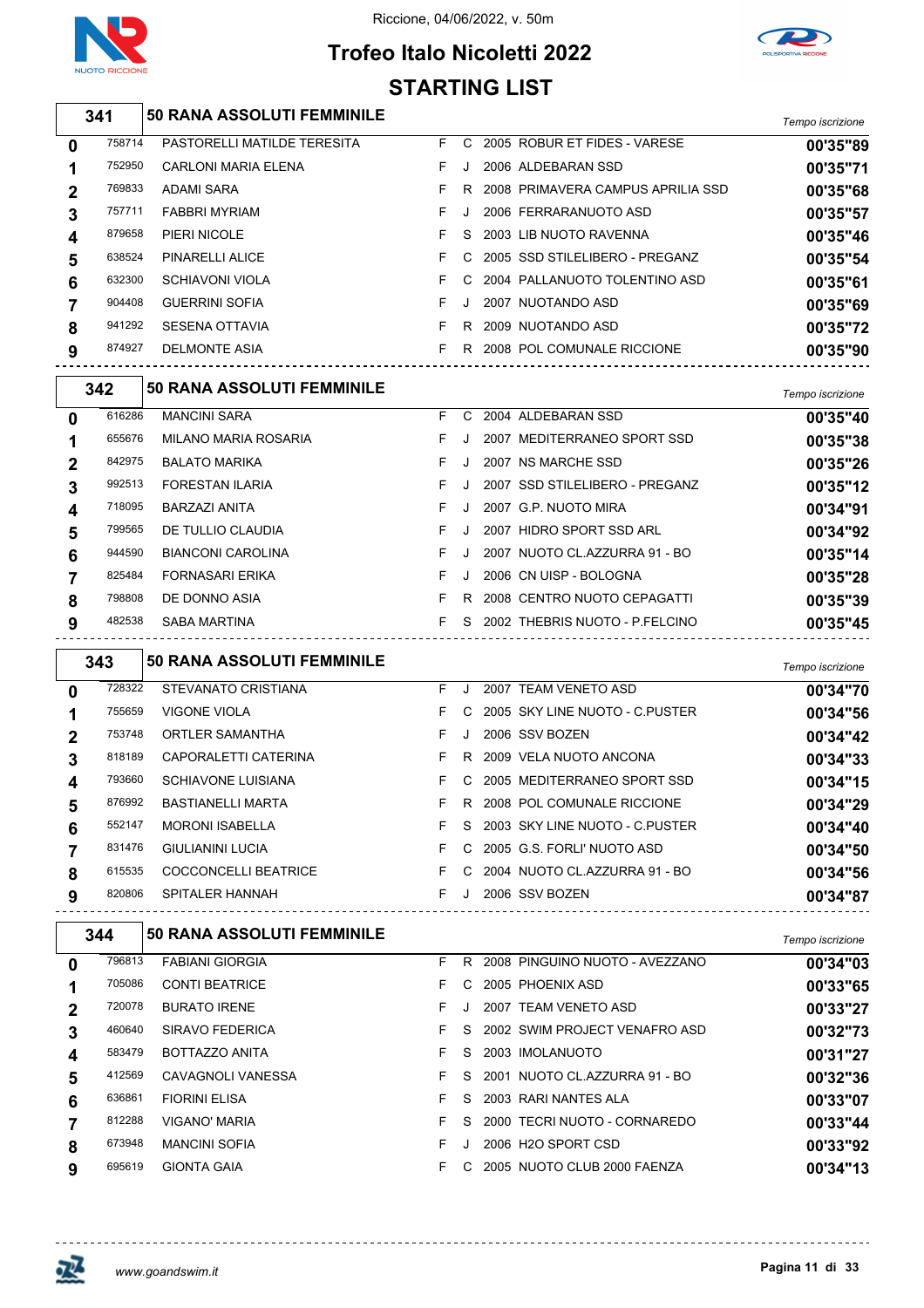

l,  $\overline{1}$  $\overline{\phantom{a}}$ 

J.

 $\begin{bmatrix} \phantom{-} \end{bmatrix}$ 

#### Riccione, 04/06/2022, v. 50m





|   | 345     | <b>50 RANA ASSOLUTI FEMMINILE</b>   |    |    |          |                                  | Tempo iscrizione |
|---|---------|-------------------------------------|----|----|----------|----------------------------------|------------------|
| 0 | 412963  | <b>TURCO ANNA CECILIA</b>           | F. | S  |          | 2003 CANOTTIERI BALDESIO         | 00'33"96         |
| 1 | 622474  | <b>LOUVIN NICOLE</b>                | F  | J. |          | 2006 AOSTA NUOTO                 | 00'33"63         |
| 2 | 443198  | <b>REBUSCO GIULIA</b>               | F  | S  |          | 2001 NUOTO CL.AZZURRA 91 - BO    | 00'33"21         |
| 3 | 22140   | LUTECKA CLAUDIA                     | F  | S  |          | 1997 JUVENTUS NUOTO - ROMA       | 00'32"60         |
| 4 | 49527   | <b>FERRAGUTI ALESSIA</b>            | F  | S  |          | 1998 IMOLANUOTO                  | 00'31"21         |
| 5 | 398071  | <b>GUERRA GIORGIA</b>               | F  | S  |          | 2000 DE AKKER TEAM SSD ARL       | 00'32"23         |
| 6 | 505360  | <b>MAZZONI SAMANTA</b>              | F  | S  |          | 2001 POL COMUNALE RICCIONE       | 00'32"82         |
| 7 | 460592  | BATTAGLIA CATERINA                  | F  | C  |          | 2004 SPORT VILLAGE SSD           | 00'33"35         |
| 8 | 566865  | PETACCIATO FRANCESCA                | F  | J  | 2006 SDS |                                  | 00'33"89         |
| 9 | 701408  | RUSSO ROSANNA CLAUDIA               |    |    |          | F C 2004 DE AKKER TEAM SSD ARL   | 00'34"05         |
|   | 346     | <b>50 RANA ASSOLUTI FEMMINILE</b>   |    |    |          |                                  | Tempo iscrizione |
| 0 | 717982  | <b>FANCELLO ERIKA</b>               | F. | J  |          | 2007 LIBERTAS R.N. PERUGIA       | 00'33"93         |
| 1 | 765020  | <b>CURIA GIULIA</b>                 | F. | C  |          | 2005 IMOLANUOTO                  | 00'33"57         |
| 2 | 635384  | DE SIMONE ALICE                     | F  | C  |          | 2004 DE AKKER TEAM SSD ARL       | 00'33"16         |
| 3 | 524235  | <b>COMPIERCHIO ADRIANA</b>          | F  | S  |          | 2003 NUOTO CL.AZZURRA 91 - BO    | 00'32"57         |
| 4 | 100909  | CARRARO MARTINA                     | F  | S  |          | 1993 GS FIAMME AZZURRE           | 00'30"21         |
| 5 | 92721   | <b>FOFFI NATALIA</b>                | F  | S  |          | 1997 HEAVEN DUE SSD              | 00'31"48         |
| 6 | 512074  | <b>GIANGIORGI SVEVA</b>             | F  | C  |          | 2004 NUOTO CL.AZZURRA 91 - BO    | 00'32"74         |
| 7 | 717443  | LEVAN GIORGIA                       | F. | C  |          | 2005 JUVENTUS NUOTO - ROMA       | 00'33"33         |
| 8 | 105814  | <b>CIRCI ROBERTA</b>                | F  | S  |          | 2002 HEAVEN DUE SSD              | 00'33"84         |
| 9 | 441919  | ANGELINI CARLOTTA                   | F. |    |          | S 2001 IL GABBIANO SSD LADISPOLI | 00'34"04         |
|   | 347     | <b>200 DORSO ASSOLUTI FEMMINILE</b> |    |    |          |                                  | Tempo iscrizione |
| 3 | 840516  | <b>GIAMBI ALESSIA</b>               | F. |    |          | R 2008 CNAT 99 AMICI DEL NUOTO   | 99'99"99         |
| 4 | 952850  | <b>MANCINI MATILDE</b>              | F. |    |          | R 2009 CNAT 99 AMICI DEL NUOTO   | 03'29"10         |
| 5 | 1118383 | TINARI FEDERICA                     |    |    |          | F R 2008 H2O SPORT CSD           | 99'99"99         |
|   | 348     | <b>200 DORSO ASSOLUTI FEMMINILE</b> |    |    |          |                                  | Tempo iscrizione |
| 0 |         | 1017122 CANUTI SARA                 | F. |    |          | R 2009 SPORT CENTER POLISPORTIVA | 03'07"35         |
| 1 | 884061  | <b>BUSON GIULIA MARIA</b>           | F. |    |          | R 2008 MIOCLUB SSD               | 03'00"54         |
| 2 | 975057  | PIZZUTI REBECCA                     | F  | J  |          | 2007 ACCADEMIA NUOTO MARINO      | 02'54"97         |
| 3 | 945215  | RINALDI NATALIA                     | F. |    |          | R 2009 EQUIPE SPORTIVA SRL SSD   | 02'51"92         |
| 4 | 1101600 | <b>MORETTI ARIANNA</b>              | F. |    |          | R 2008 AMICI NUOTO ROMAGNA ASD   | 02'51"42         |
| 5 | 955305  | DUJANY GIADA                        | F. |    |          | R 2008 AOSTA NUOTO               | 02'51"52         |
| 6 | 792033  | <b>BALDELLA CHIARA</b>              | F. |    |          | R 2009 LIBERTAS R.N. PERUGIA     | 02'53"74         |
| 7 | 942904  | FERRARI MARTA                       | F  |    |          | R 2009 ALDEBARAN SSD             | 02'58"55         |
| 8 | 867944  | <b>BARBIERI ROSALIE</b>             | F  |    |          | R 2009 HIDRO SPORT SSD ARL       | 03'05"38         |
| 9 | 926485  | MAZZONE OLGA                        | F. |    |          | R 2009 CLUB AQUATICO PESCARA SSD | 03'24"30         |

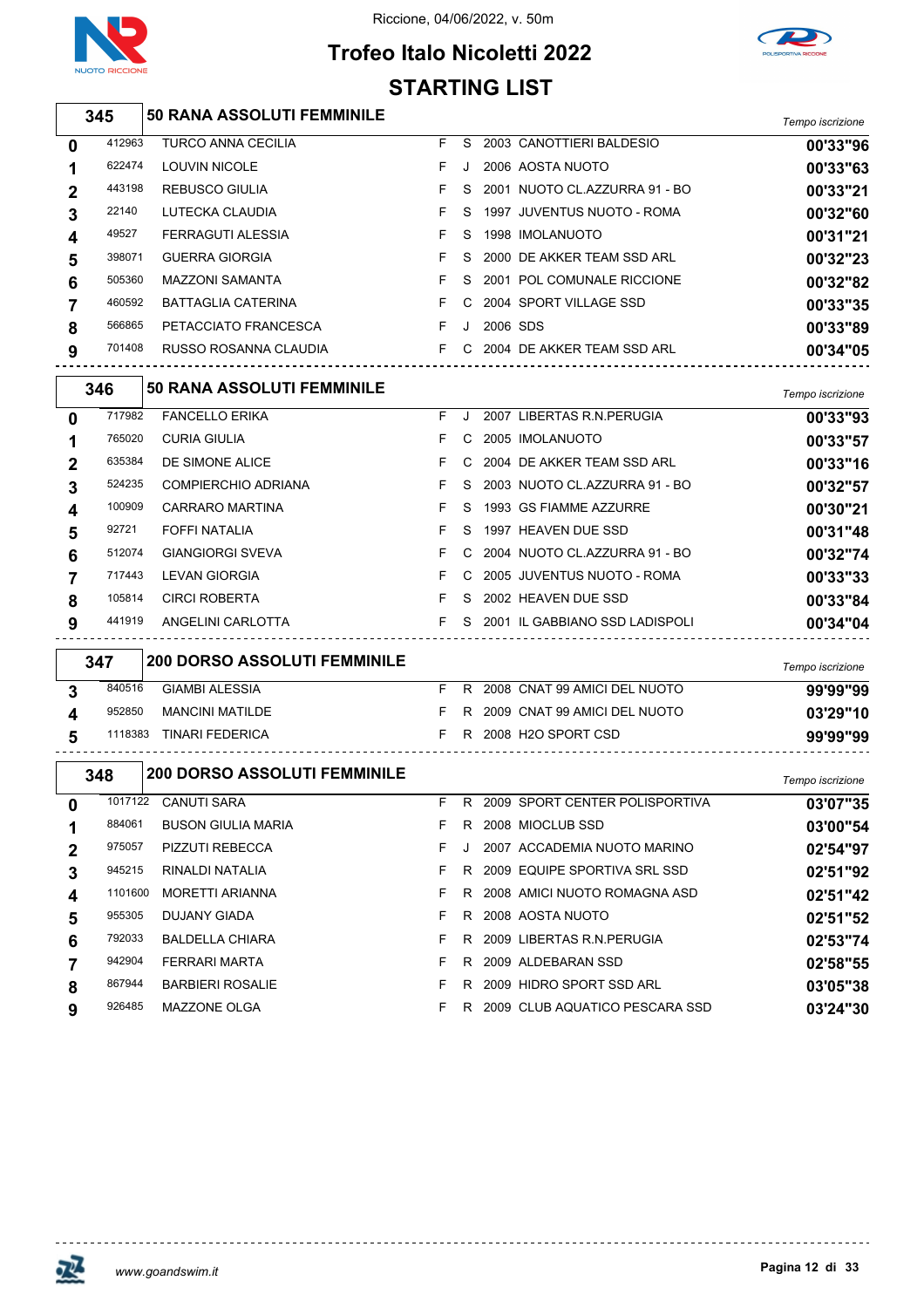

 $\overline{\phantom{a}}$ 

#### Riccione, 04/06/2022, v. 50m

### **Trofeo Italo Nicoletti 2022 STARTING LIST**



### *Tempo iscrizione* **200 DORSO ASSOLUTI FEMMINILE**

| $\mathbf 0$ | 949663  | <b>ZONELLINI VITTORIA</b>    | F. | R. | 2009 NS EMILIA SSD              | 02'51"16 |
|-------------|---------|------------------------------|----|----|---------------------------------|----------|
| 1           | 1008654 | <b>VIGNOLI ALICE</b>         |    | R. | 2009 NS EMILIA SSD              | 02'50"71 |
| $\mathbf 2$ | 880741  | TANSINI VANY KHANH VAN       |    | R. | 2009 SKY LINE NUOTO - C.PUSTER  | 02'47"34 |
| 3           | 649866  | SANTOCCHIA GIADA             |    |    | 2006 THEBRIS NUOTO - P.FELCINO  | 02'46"94 |
| 4           | 730978  | <b>TRABUCCO GIULIA</b>       |    | R. | 2008 CENTRO NUOTO CEPAGATTI     | 02'46"08 |
| 5           | 775380  | DI CHIELLO EMILY             |    |    | C 2005 VELA NUOTO ANCONA        | 02'46"18 |
| 6           | 952834  | <b>CECCARELLI SOFIA</b>      |    | R. | 2009 CNAT 99 AMICI DEL NUOTO    | 02'47"00 |
| 7           | 1013327 | <b>MASI CLARA</b>            |    | R. | 2009 CN UISP - BOLOGNA          | 02'47"37 |
| 8           | 1013326 | <b>PACINI ALICE</b>          |    | R. | 2009 CN UISP - BOLOGNA          | 02'50"96 |
| 9           | 887929  | <b>GABRIELLI GIORGIA PIA</b> |    | R. | 2008 H <sub>2</sub> O SPORT CSD | 02'51"20 |
|             |         |                              |    |    |                                 |          |

| 881375<br><b>NADINI FEDERICA</b><br>2008 DE AKKER TEAM SSD ARL<br>F.<br>R<br>02'45"73<br>$\mathbf{0}$<br>R 2009 ROBUR ET FIDES - VARESE<br>1006080<br><b>BONGIOVANNI EMMA</b><br>F.<br>02'45"51<br>2008 CANOTTIERI TEVERE REMO<br>887191<br>MAZZA MARIA<br>F.<br>R.<br>02'45"47<br>$\overline{2}$<br>856149<br><b>CARRIERO GIULIA</b><br>2009 OLIMPIONICA SSD<br>F.<br>R.<br>02'45"34<br>3<br>MONTEBUGNOLI LAURA<br>F.<br>R 2009 SAVENA NUOTO TEAM<br>948448<br>02'43"86<br>$\boldsymbol{4}$ | Tempo iscrizione |  | <b>200 DORSO ASSOLUTI FEMMINILE</b> | 350 |  |
|----------------------------------------------------------------------------------------------------------------------------------------------------------------------------------------------------------------------------------------------------------------------------------------------------------------------------------------------------------------------------------------------------------------------------------------------------------------------------------------------|------------------|--|-------------------------------------|-----|--|
|                                                                                                                                                                                                                                                                                                                                                                                                                                                                                              |                  |  |                                     |     |  |
|                                                                                                                                                                                                                                                                                                                                                                                                                                                                                              |                  |  |                                     |     |  |
|                                                                                                                                                                                                                                                                                                                                                                                                                                                                                              |                  |  |                                     |     |  |
|                                                                                                                                                                                                                                                                                                                                                                                                                                                                                              |                  |  |                                     |     |  |
|                                                                                                                                                                                                                                                                                                                                                                                                                                                                                              |                  |  |                                     |     |  |
| 775393<br>2009 VELA NUOTO ANCONA<br>ORAZI SOFIA<br>F.<br>R.<br>02'43"98<br>5                                                                                                                                                                                                                                                                                                                                                                                                                 |                  |  |                                     |     |  |
| 667496<br>DRAGONETTI SERENA<br>2006 SDS<br>F.<br>02'45"42<br>6<br>$\cdot$                                                                                                                                                                                                                                                                                                                                                                                                                    |                  |  |                                     |     |  |
| 941426<br>2008 PRESIDENT BOLOGNA<br>CAPOBIANCO SARA<br>F.<br>R<br>02'45"48                                                                                                                                                                                                                                                                                                                                                                                                                   |                  |  |                                     |     |  |
| 717413<br><b>VACCARINI BEATRICE</b><br>2006 VELA NUOTO ANCONA<br>F.<br>8<br>02'45"57<br>$\cdot$                                                                                                                                                                                                                                                                                                                                                                                              |                  |  |                                     |     |  |
| F C 2005 CENTRO NUOTO CEPAGATTI<br>700488<br>DI MICHELE ROCIO DANIELA<br>02'45"88<br>9                                                                                                                                                                                                                                                                                                                                                                                                       |                  |  |                                     |     |  |

|   | 351     | <b>200 DORSO ASSOLUTI FEMMINILE</b>                |    |    |                              | Tempo iscrizione |
|---|---------|----------------------------------------------------|----|----|------------------------------|------------------|
| 0 | 620589  | ROBERTI ELISA                                      | F. | R. | 2008 SPORT VILLAGE SSD       | 02'43"51         |
|   | 891126  | POCOVNICU BIANCA LARISSA                           | F. | R. | 2008 SAVENA NUOTO TEAM       | 02'43"24         |
|   | 872452  | <b>FARAGLIA MATILDE</b>                            | F. | R. | 2009 DE AKKER TEAM SSD ARL   | 02'42"56         |
| 3 | 851881  | <b>SILLI VITTORIA</b>                              | F. | R. | 2008 CENTRO NUOTO CEPAGATTI  | 02'42"02         |
| 4 | 790909  | <b>OCCHI ELENA</b>                                 | F. |    | C 2005 NS EMILIA SSD         | 02'41"96         |
| 5 | 829232  | <b>CRITELLI MARTINA</b>                            | F. |    | 2007 SSV BOZEN               | 02'42"01         |
| 6 | 972028  | <b>MILANO MAIRA</b>                                | F. | R. | 2009 NUOTATORI PUGLIESI ASD  | 02'42"35         |
|   | 956939  | <b>BENINI SARA</b>                                 | F. | R. | 2009 NUOTANDO ASD            | 02'43"19         |
| 8 | 949996  | RUGGIERO GIULIA                                    | F. | R. | 2009 NS EMILIA SSD           | 02'43"31         |
| 9 | 1127056 | <b>BERTINOTTI ESTER</b><br>----------------------- | F. | R. | 2009 TECRI NUOTO - CORNAREDO | 02'43"71         |

|   | 352     | <b>200 DORSO ASSOLUTI FEMMINILE</b> |    |    |                                | Tempo iscrizione |
|---|---------|-------------------------------------|----|----|--------------------------------|------------------|
| 0 | 757310  | URSOMANNO SOFIA                     | F. |    | 2006 SPORT CENTER POLISPORTIVA | 02'41"57         |
|   | 893564  | RONDONI ALICE                       | F. | R. | 2008 RARI NANTES ROMAGNA ASD   | 02'41"15         |
| 2 | 768899  | <b>VEZZALI ANTONIA PENELOPE</b>     | F. | R  | 2009 RARI NANTES ALA           | 02'40"54         |
| 3 | 448505  | D'ELIA MARINA                       | F. | S. | 2003 NS MARCHE SSD             | 02'40"51         |
| 4 | 915915  | SFERRA MADDALENA                    | F. | R. | 2009 HIDRO SPORT SSD ARL       | 02'40"29         |
| 5 | 877009  | <b>LORENZI MARTINA</b>              | F. | R. | 2008 POL COMUNALE RICCIONE     | 02'40"38         |
| 6 | 770604  | DOTTO AMANDA                        | F. |    | 2007 TEAM VENETO ASD           | 02'40"53         |
|   | 1013624 | ANASTASI IRIS                       | F. | R  | 2009 CN UISP - BOLOGNA         | 02'40"61         |
| 8 | 814418  | <b>BALDARELLI CHIARA</b>            | F. |    | 2007 ALDEBARAN SSD             | 02'41"20         |
| 9 | 937313  | RAMENGHI ANNA ELENA                 | F. | R  | 2008 DE AKKER TEAM SSD ARL     | 02'41"72         |

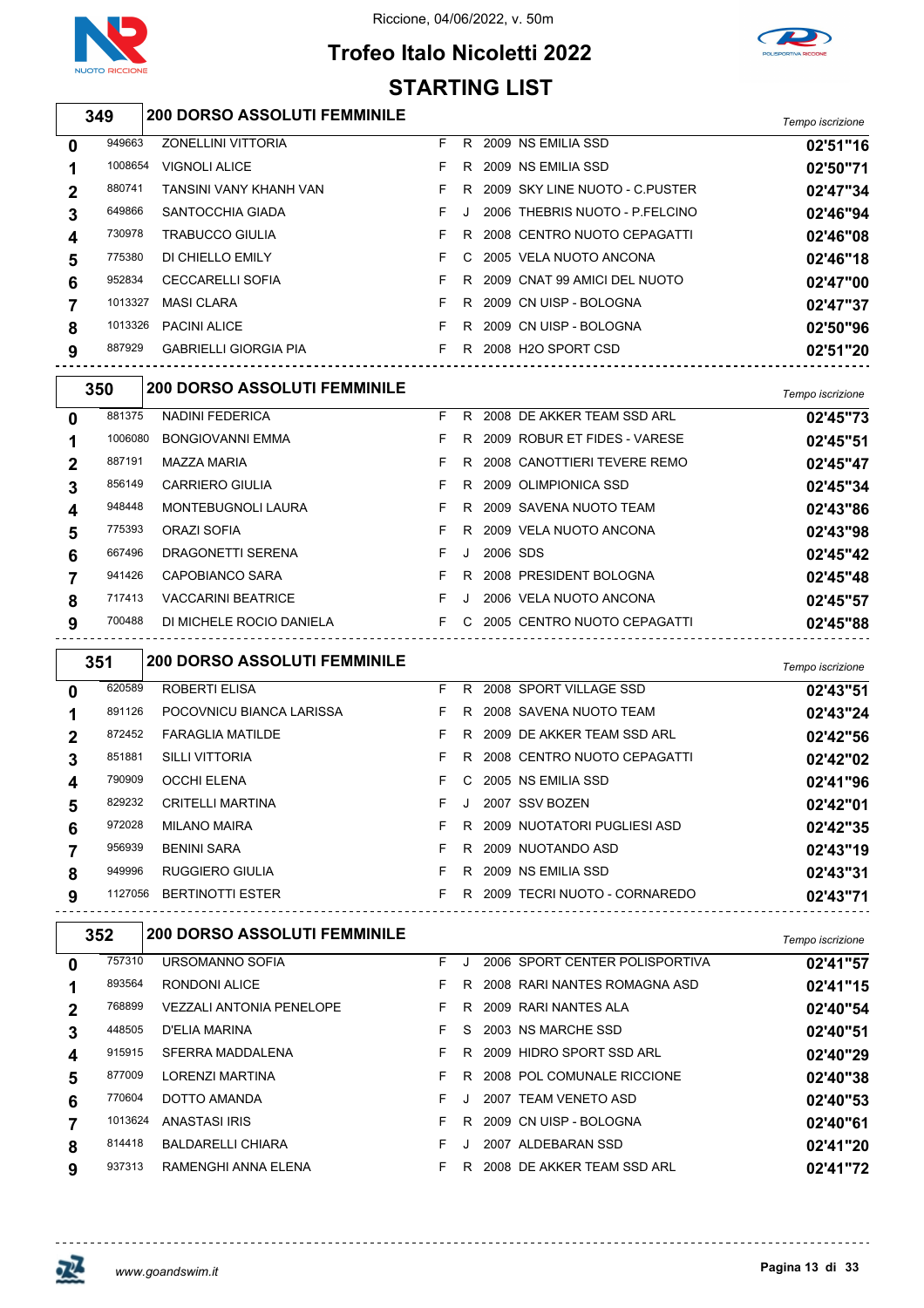



### **Trofeo Italo Nicoletti 2022 STARTING LIST**

|                  | 353    | <b>200 DORSO ASSOLUTI FEMMINILE</b> |    |    |                                    | Tempo iscrizione |
|------------------|--------|-------------------------------------|----|----|------------------------------------|------------------|
| $\mathbf 0$      | 771007 | PEDICINI ELISABETTA                 | F. | R. | 2008 ATLANTIDE NUOTO ASD           | 02'39"97         |
| 1                | 775682 | DE CASTRO ALICE                     | F. |    | 2007 SSV BOZEN                     | 02'39"49         |
| $\mathbf 2$      | 829335 | <b>GUECCIA LINDA</b>                |    | R. | 2009 NUOTO PIOMBINO                | 02'39"21         |
| 3                | 970704 | <b>IANNINI GINEVRA</b>              | F. | S. | 2003 ASD DIMENSIONE NUOTO L'AQUILA | 02'38"96         |
| $\boldsymbol{4}$ | 868564 | DE LENA KAROLA                      | F. |    | 2007 H2O SPORT CSD                 | 02'38"85         |
| 5                | 727923 | SARACENI SARA                       |    | R. | 2008 H2O SPORT CSD                 | 02'38"95         |
| 6                | 924522 | POLAZZI MARTINA                     | F. | R  | 2008 POL COMUNALE RICCIONE         | 02'39"16         |
| $\overline{7}$   | 565550 | SAMMARCO ARIANNA                    | F. | C. | 2005 SSV BOZEN                     | 02'39"24         |
| 8                | 629254 | LAZZATI ANNA                        | F. |    | C 2004 ROBUR ET FIDES - VARESE     | 02'39"58         |
| 9                | 814408 | <b>FERRANTE IRENE</b>               | F. | R. | 2008 PRIMAVERA CAMPUS APRILIA SSD  | 02'40"01         |

|                  | 354    | <b>200 DORSO ASSOLUTI FEMMINILE</b> |    |    |                                | Tempo iscrizione |
|------------------|--------|-------------------------------------|----|----|--------------------------------|------------------|
| $\mathbf 0$      | 817723 | <b>CARLINI FRANCESCA</b>            | F. |    | 2006 SSV LEIFERS SCHWIMMEN     | 02'38"01         |
| 1                | 716620 | <b>CENCI ILARIA</b>                 | F. | R  | 2008 THEBRIS NUOTO - P.FELCINO | 02'37"60         |
| $\overline{2}$   | 881485 | <b>MENAPACE VALERIA</b>             | F. | R. | 2008 SSV BOZEN                 | 02'37"02         |
| 3                | 795115 | <b>COLELLI MARTA</b>                | F. | R. | 2008 OLIMPIONICA SSD           | 02'36"59         |
| $\boldsymbol{4}$ | 950721 | <b>ZUCCHINI SARA</b>                | F. | R. | 2009 NS EMILIA SSD             | 02'35"96         |
| 5                | 817101 | <b>TARRONI ALESSIA</b>              | F. |    | 2007 RINASCITA TEAM ROMAGNA    | 02'36"18         |
| 6                | 705234 | FERNANDO FRANCESCA                  | F. | C. | 2005 HEAVEN DUE SSD            | 02'36"74         |
|                  | 893760 | <b>BRONZETTI MARGHERITA</b>         | F. |    | 2007 RARI NANTES ROMAGNA ASD   | 02'37"12         |
| 8                | 924958 | RINALDI SARA                        | F. | R  | 2009 OLIMPIONICA SSD           | 02'37"71         |
| 9                | 691707 | PEDRAZZINI CECILIA                  | F. |    | 2007 TECRI NUOTO - CORNAREDO   | 02'38"36         |
|                  |        |                                     |    |    |                                |                  |

|   | 355     | <b>200 DORSO ASSOLUTI FEMMINILE</b> |    |         |          |                                   | Tempo iscrizione |
|---|---------|-------------------------------------|----|---------|----------|-----------------------------------|------------------|
| 0 | 1009260 | <b>CODELUPPI MATILDE</b>            | F. | R       |          | 2008 EQUIPE SPORTIVA SRL SSD      | 02'35"65         |
|   | 825463  | SILLETTI SOPHIA AURORA              | F. | J.      |          | 2006 NUOTO CL.AZZURRA 91 - BO     | 02'35"23         |
| 2 | 913357  | <b>PRUNESTI' SOFIA</b>              | F. | J.      |          | 2007 NUOTO CL.AZZURRA 91 - BO     | 02'34"97         |
| 3 | 1114652 | LODOVICHETTI LUCE                   | F. | R.      |          | 2008 RARI NANTES ROMAGNA ASD      | 02'34"81         |
| 4 | 924199  | <b>FARINA MICHELA</b>               | F. | R.      | 2009 SDS |                                   | 02'34"78         |
| 5 | 834375  | SANTOVITO ARIANNA                   | F. | R.      |          | 2008 PRIMAVERA CAMPUS APRILIA SSD | 02'34"80         |
| 6 | 941425  | CHATRIAN MICOL                      | F. | R       |          | 2008 DE AKKER TEAM SSD ARL        | 02'34"95         |
|   | 699277  | <b>MANETTI MARTINA</b>              | F. |         |          | C 2004 NS EMILIA SSD              | 02'34"99         |
| 8 | 887931  | RICCIUTI ELIANA GIULIA              | F. | R.      |          | 2008 H2O SPORT CSD                | 02'35"58         |
| 9 | 827715  | <b>TUDOR ROBERTA IOANA</b>          | F. | $\cdot$ |          | 2006 CN UISP - BOLOGNA            | 02'35"80         |

|   | 356     | <b>200 DORSO ASSOLUTI FEMMINILE</b> |    |      |                                 | Tempo iscrizione |
|---|---------|-------------------------------------|----|------|---------------------------------|------------------|
| 0 | 735911  | NICODEMO IRENE                      | F. | C.   | 2005 HIDRO SPORT SSD ARL        | 02'34"68         |
|   | 876706  | <b>BUSSI ILARIA</b>                 | F. | R    | 2008 IMOLANUOTO                 | 02'34"61         |
| 2 | 947132  | <b>STEVANIN BEATRICE</b>            | F. | R.   | 2009 CENTRO NUOTO ROSA 'SSD     | 02'34"38         |
| 3 | 946464  | <b>BRUSCHI ADELE</b>                | F. | S.   | 2003 SKY LINE NUOTO - C PUSTER  | 02'33"82         |
| 4 | 904857  | DI TONNO YLENIA                     | F  |      | 2007 SSV LEIFERS SCHWIMMEN      | 02'33"64         |
| 5 | 1010072 | ALLORI ARIANNA                      | F  | R.   | 2009 CN UISP - BOLOGNA          | 02'33"71         |
| 6 | 674070  | ANTENUCCI CHIARA                    | F. | . J. | 2006 H <sub>2</sub> O SPORT CSD | 02'34"13         |
|   | 635384  | DE SIMONE ALICE                     | F  | C.   | 2004 DE AKKER TEAM SSD ARL      | 02'34"42         |
| 8 | 877939  | <b>BORTOLINI GRETA</b>              | F. | R.   | 2008 SWEET TEAM MODENA ASD      | 02'34"63         |
| 9 | 520698  | <b>BRUGNONI GINEVRA MARIA</b>       | F. | C.   | 2005 LIBERTAS R.N. PERUGIA      | 02'34"68         |



观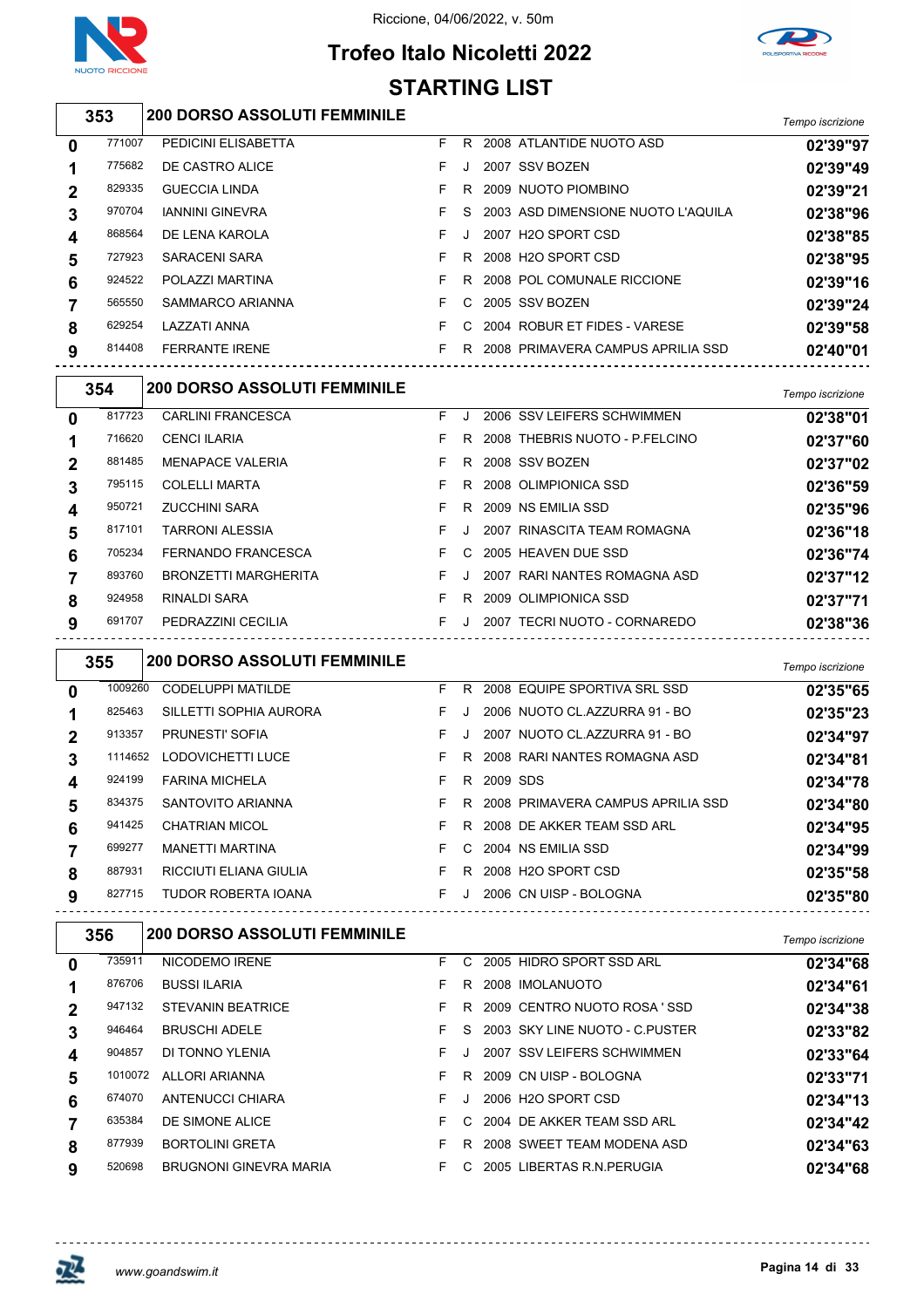





#### *Tempo iscrizione* **200 DORSO ASSOLUTI FEMMINILE** PATRIZI LUDOVICA F J 2006 HEAVEN DUE SSD **02'33"55** BOLDRINI GIULIA F R 2009 NUOTANDO ASD **02'32"97** ZUCCONI VIRGINIA F J 2007 NUOTO CLUB GIULIANOVA ASD **02'32"33** GELLI VALENTINA F J 2007 RINASCITA TEAM ROMAGNA **02'31"76** MENICONI SOFIA F C 2005 THEBRIS NUOTO - P.FELCINO **02'31"74** BERTUCCIOLI MARGHERITA F J 2007 POL COMUNALE RICCIONE **02'31"74** DALLAFIOR CHIARA F J 2007 NUOTATORI TRENTINI **02'31"87** DALLA TEZZA MATILDA F R 2008 MIOCLUB SSD **02'32"50** TESTA CHIARA F J 2007 HIDRO SPORT SSD ARL **02'33"24** CARROLI REBECCA F R 2009 IMOLANUOTO **02'33"61** *Tempo iscrizione* **200 DORSO ASSOLUTI FEMMINILE** DE BENEDICTIS ELENA F C 2005 SDS **02'31"33** BOIANI MARTINA F J 2007 CN UISP - BOLOGNA **02'31"05** COLAPIETRO DALILA F R 2009 NUOTATORI PUGLIESI ASD **02'30"18** PASTI ANASTASIA F R 2008 CUS FERRARA ASD **02'29"88 STARTING LIST**

| $\overline{2}$ | 917412 | COLAPIETRO DALILA       |         | R 2009 NUOTATORI PUGLIESI ASD | 02'30"18 |
|----------------|--------|-------------------------|---------|-------------------------------|----------|
| 3              | 879002 | PASTI ANASTASIA         | R       | 2008 CUS FERRARA ASD          | 02'29"88 |
| 4              | 785953 | <b>TESTINO ILARIA</b>   |         | 2007 NUOTATORI PUGLIESI ASD   | 02'29"39 |
| 5              | 869380 | <b>FORLANI ANNA</b>     |         | 2006 CUS FERRARA ASD          | 02'29"59 |
| 6              | 784212 | <b>CIUCCIOMEI EMMA</b>  | $\cdot$ | 2006 SPORT VILLAGE SSD        | 02'30"03 |
| 7              | 946856 | <b>FAIRTLOUGH EMILY</b> | R.      | 2009 MIOCLUB SSD              | 02'30"70 |
| 8              | 595815 | <b>BADIOLI CAMILLA</b>  |         | C 2005 VELA NUOTO ANCONA      | 02'31"09 |
| 9              | 825469 | SGOBERTI GIORGIA        |         | C 2005 CN UISP - BOLOGNA      | 02'31"44 |

|   | 359    | <b>200 DORSO ASSOLUTI FEMMINILE</b> |    |         |                                 | Tempo iscrizione |
|---|--------|-------------------------------------|----|---------|---------------------------------|------------------|
| 0 | 784738 | <b>MANDOLFO GIULIANA</b>            | F. | R       | 2009 NUOTATORI PUGLIESI ASD     | 02'29"30         |
|   | 695933 | <b>GIROTTI ERICA</b>                | F. |         | C 2005 NUOTO CL.AZZURRA 91 - BO | 02'28"88         |
| 2 | 894589 | <b>MAGRI LUCILLA</b>                | F. | R       | 2008 CN UISP - BOLOGNA          | 02'28"62         |
| 3 | 484185 | ROSSANO CLAUDIA                     | F. |         | C 2004 H2O SPORT CSD            | 02'28"33         |
| 4 | 636709 | <b>FELTRIN MICHELLE</b>             | F. |         | S 2002 TEAM VENETO ASD          | 02'27"77         |
| 5 | 696232 | POSSENTI REBECCA                    | F. |         | C 2004 DE AKKER TEAM SSD ARL    | 02'27"96         |
| 6 | 801466 | PICCIANO GIORGIA                    | F. | $\cdot$ | 2006 HIDRO SPORT SSD ARL        | 02'28"62         |
|   | 553171 | ZANNI EMMA                          | F. | S.      | 2003 SWEET TEAM MODENA ASD      | 02'28"81         |
| 8 | 657688 | STANCHIERI ANGELICA                 | F. | $\cdot$ | 2006 NUOTO CLUB GIULIANOVA ASD  | 02'29"28         |
| 9 | 773300 | <b>EMANUELE COSTANZA</b>            | F. | S.      | 2002 LUISS SSD                  | 02'29"35         |

|              | 360    | <b>200 DORSO ASSOLUTI FEMMINILE</b> |    |    |                                | Tempo iscrizione |
|--------------|--------|-------------------------------------|----|----|--------------------------------|------------------|
| $\mathbf{0}$ | 825525 | PERRONE ANNA LUCIA                  | F. |    | 2006 CN UISP - BOLOGNA         | 02'26"95         |
|              | 770681 | <b>TONOLINI LINDA</b>               | F. |    | 2006 PHOENIX ASD               | 02'25"60         |
| $\mathbf{2}$ | 457268 | POERIO COSTANZA                     | F. | S. | 2002 HEAVEN DUE SSD            | 02'23"69         |
| 3            | 803032 | FERRI ARIANNA                       | F. |    | 2006 VELA NUOTO ANCONA         | 02'20"64         |
| 4            | 616336 | FONTANA CHIARA                      | F. |    | C 2004 NUOTO CLAZZURRA 91 - BO | 02'13"72         |
| 5            | 632293 | <b>BELFIORI LINDA</b>               | F. | C. | 2004 SPORT VILLAGE SSD         | 02'16"96         |
| 6            | 67972  | <b>BOCCALON NICOLE</b>              | F  | S. | 1998 ARCA TEAM ASD             | 02'22"89         |
|              | 691710 | <b>GUANZATI FLAMINIA</b>            | F. |    | 2006 TECRI NUOTO - CORNAREDO   | 02'24"87         |
| 8            | 727905 | ROSSANO SOFIA                       | F  | R. | 2008 H2O SPORT CSD             | 02'25"73         |
| 9            | 822139 | <b>CESTARI MATILDE</b>              | F  |    | <b>HEAVEN DUE SSD</b><br>2007  | 02'27"65         |

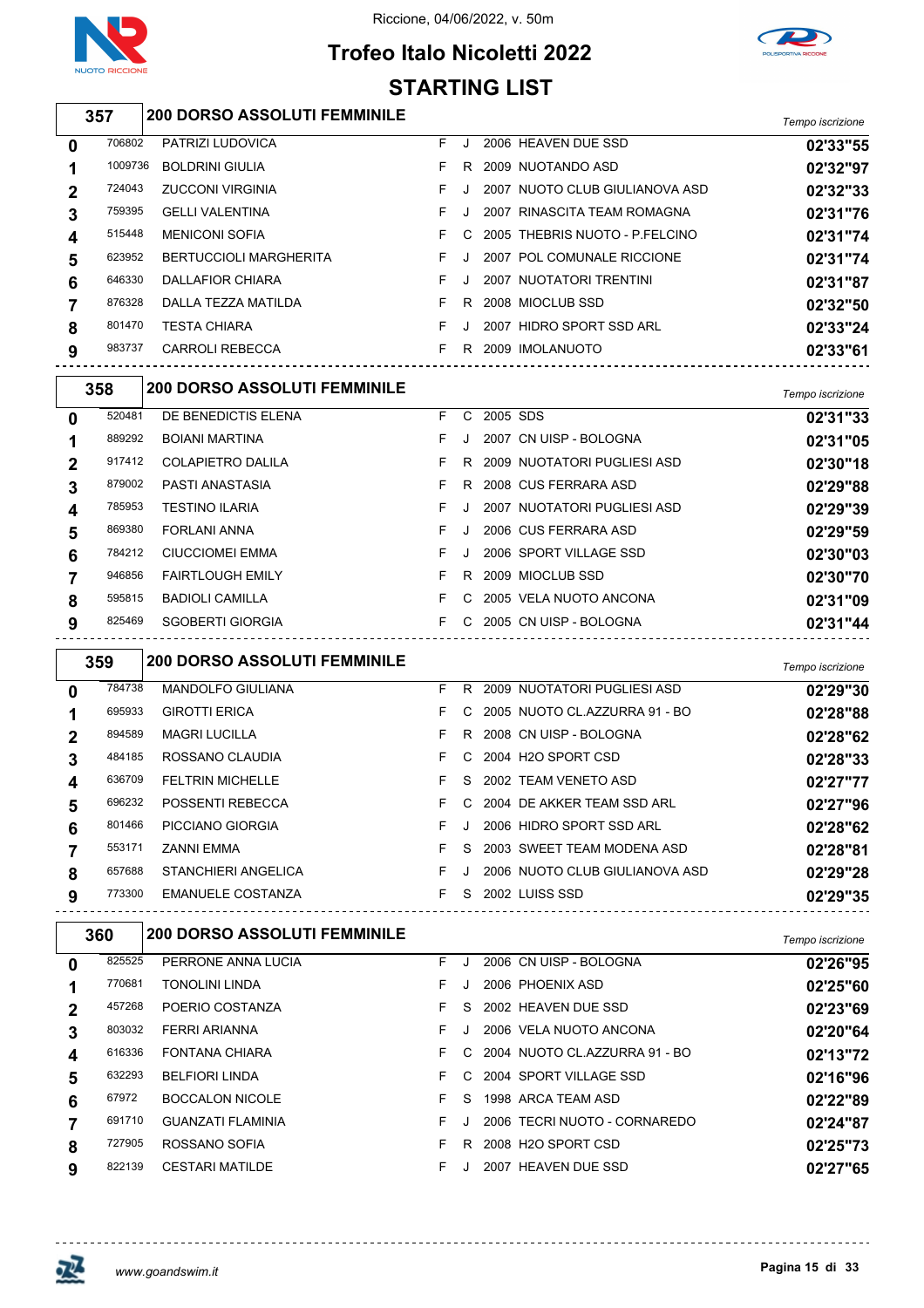

# **Trofeo Italo Nicoletti 2022**



|             | <b>STARTING LIST</b> |                                                               |    |          |  |                                       |                  |  |  |
|-------------|----------------------|---------------------------------------------------------------|----|----------|--|---------------------------------------|------------------|--|--|
|             | 361                  | <b>200 DORSO ASSOLUTI FEMMINILE</b>                           |    |          |  |                                       | Tempo iscrizione |  |  |
| 0           | 758601               | <b>MALTONI ANDREA</b>                                         | F. | J        |  | 2006 NUOTO CLUB 2000 FAENZA           | 02'26"32         |  |  |
| 1           | 843143               | DI CESARE VITTORIA AZZURRA                                    | F. | R        |  | 2008 S.G.T. SPORT SSD                 | 02'25"51         |  |  |
| 2           | 701451               | CALZOLARI ALICE                                               | F  | C        |  | 2004 DE AKKER TEAM SSD ARL            | 02'23"54         |  |  |
| 3           | 712897               | <b>RUBINO GIORGIA</b>                                         | F. | J        |  | 2006 NUOTATORI PUGLIESI ASD           | 02'19"20         |  |  |
| 4           | 105814               | <b>CIRCI ROBERTA</b>                                          | F. | <b>S</b> |  | 2002 HEAVEN DUE SSD                   | 02'12"69         |  |  |
| 5           | 826023               | <b>GUIDOTTI ARIANNA</b>                                       | F. | J        |  | 2006 IMOLANUOTO                       | 02'15"82         |  |  |
| 6           | 714011               | LORENZONI SOFIA                                               | F. | C        |  | 2005 IMOLANUOTO                       | 02'21"41         |  |  |
| 7           | 827375               | <b>VACCHI BEATRICE</b>                                        | F. | J        |  | 2006 CN UISP - BOLOGNA                | 02'24"71         |  |  |
| 8           | 673658               | SANGREGORIO BENEDETTA                                         | F. | C.       |  | 2005 HIDRO SPORT SSD ARL              | 02'25"72         |  |  |
| 9           | 642762               | SOLITO ALMA                                                   |    |          |  | F J 2006 MEDITERRANEO SPORT SSD       | 02'27"06         |  |  |
|             | 362                  | <b>200 DORSO ASSOLUTI FEMMINILE</b>                           |    |          |  |                                       | Tempo iscrizione |  |  |
| 0           | 697515               | <b>CASTORI CLOTILDE</b>                                       | F. |          |  | C 2005 LIB NUOTO RAVENNA              | 02'26"31         |  |  |
| 1           | 861284               | <b>COLALILLO SARA</b>                                         | F. |          |  | R 2008 HIDRO SPORT SSD ARL            | 02'25"31         |  |  |
| $\mathbf 2$ | 26898                | <b>MONALDI MARTINA</b>                                        | F. | S.       |  | 2000 IL GABBIANO SSD LADISPOLI        | 02'23"45         |  |  |
| 3           | 394666               | <b>TRABANELLI GIULIA</b>                                      | F. | S.       |  | 2000 DE AKKER TEAM SSD ARL            | 02'18"43         |  |  |
| 4           | 43505                | ZOFKOVA' COSTA DE SAINT GENIX DE F<br><b>BEAUREG CARLOTTA</b> |    | S.       |  | 1993 CENTRO SP.VO CARABINIERI         | 02'10"93         |  |  |
| 5           | 498719               | <b>MONTANARI VERONICA</b>                                     | F. | S.       |  | 2002 VELA NUOTO ANCONA                | 02'14"49         |  |  |
| 6           | 663317               | <b>TARANTO GIULIA</b>                                         | F. | J        |  | 2007 CENTRO NUOTO CEPAGATTI           | 02'20"92         |  |  |
| 7           | 467225               | <b>BUSANA MARTINA</b>                                         | F  | S.       |  | 2002 G.P. NUOTO MIRA                  | 02'23"77         |  |  |
| 8           | 689588               | <b>FAVALE NOEMI</b>                                           | F. | J        |  | 2006 G.P. NUOTO MIRA                  | 02'25"67         |  |  |
| 9           | 560986               | <b>FRISONI VANESSA</b>                                        |    |          |  | F S 2003 POL COMUNALE RICCIONE        | 02'26"96         |  |  |
|             | 363                  | <b>200 MISTI ASSOLUTI FEMMINILE</b>                           |    |          |  |                                       | Tempo iscrizione |  |  |
| 0           | 982034               | DE ANGELIS ALICE                                              | F. |          |  | R 2009 OLIMPIONICA SSD                | 99'99"99         |  |  |
| 1           | 715135               | LANZA FLAVIA                                                  | F. |          |  | R 2008 MEDITERRANEO SPORT SSD         | 99'99"99         |  |  |
| 2           | 1009260              | CODELUPPI MATILDE                                             | F. |          |  | R 2008 EQUIPE SPORTIVA SRL SSD        | 03'22"48         |  |  |
| 3           | 708120               | GIULIANO ARIANNA                                              |    |          |  | F J 2006 H2O SPORT CSD                | 03'16"49         |  |  |
| 4           | 832497               | CHIARELLI VALERIA                                             |    |          |  | F R 2008 ACCADEMIA NUOTO MARINO       | 03'06"82         |  |  |
| 5           | 906452               | <b>ISOPPI SARA</b>                                            |    |          |  | F R 2009 THEBRIS NUOTO - P.FELCINO    | 03'12"69         |  |  |
| 6           | 793655               | LOCONSOLE ALESSIA                                             |    |          |  | F R 2009 MEDITERRANEO SPORT SSD       | 03'18"50         |  |  |
| 7           | 1071146              | CAVALIERI EVA                                                 |    |          |  | F R 2009 ACCADEMIA NUOTO MARINO       | 03'30"40         |  |  |
| 8           | 904130               | CONFICCONI ANASTASIA F R 2009 NUOTANDO ASD                    |    |          |  |                                       | 99'99"99         |  |  |
| 9           |                      | 876137 TIRIBOCCHI ANITA                                       |    |          |  | F C 2005 PRIMAVERA CAMPUS APRILIA SSD | 99'99"99         |  |  |
|             | 364                  | <b>200 MISTI ASSOLUTI FEMMINILE</b>                           |    |          |  |                                       | Tempo iscrizione |  |  |
| 0           | 879801               | <b>BOARI ASIA</b>                                             |    |          |  | F R 2008 SAVENA NUOTO TEAM            | 03'02"55         |  |  |
| 1           |                      | 1043682 MAIOLATESI CHIARA                                     |    |          |  | F R 2008 ACCADEMIA NUOTO MARINO       | 03'01"31         |  |  |
| 2           | 819868               | MONTAGNI AMANDA                                               |    |          |  | F R 2009 CANOTTIERI BALDESIO          | 02'58"27         |  |  |
| 3           | 1004631              | RAVENNA PAOLA                                                 |    |          |  | F R 2008 PRESIDENT BOLOGNA            | 02'56"95         |  |  |
| 4           | 877011               | EL KHOLDI BOSHRA                                              | F. |          |  | R 2008 IMOLANUOTO                     | 02'56"69         |  |  |
| 5           |                      | 1008654 VIGNOLI ALICE                                         |    |          |  | F R 2009 NS EMILIA SSD                | 02'56"92         |  |  |
| 6           | 942636               | RENZI SOFIA                                                   |    |          |  | F R 2009 POL COMUNALE RICCIONE        | 02'57"50         |  |  |
| 7           | 847496               | DI FEBO ELISA                                                 |    |          |  | F R 2009 NUOTO CLUB GIULIANOVA ASD    | 03'00"13         |  |  |
| 8           | 956108               | FERRARI SOFIA ELENA                                           |    |          |  | F R 2009 SPORT CENTER POLISPORTIVA    | 03'02"49         |  |  |

819096 FANTAUZZI MATILDE **F** J 2007 ROBUR ET FIDES - VARESE **03'06"07** 

巫

----------------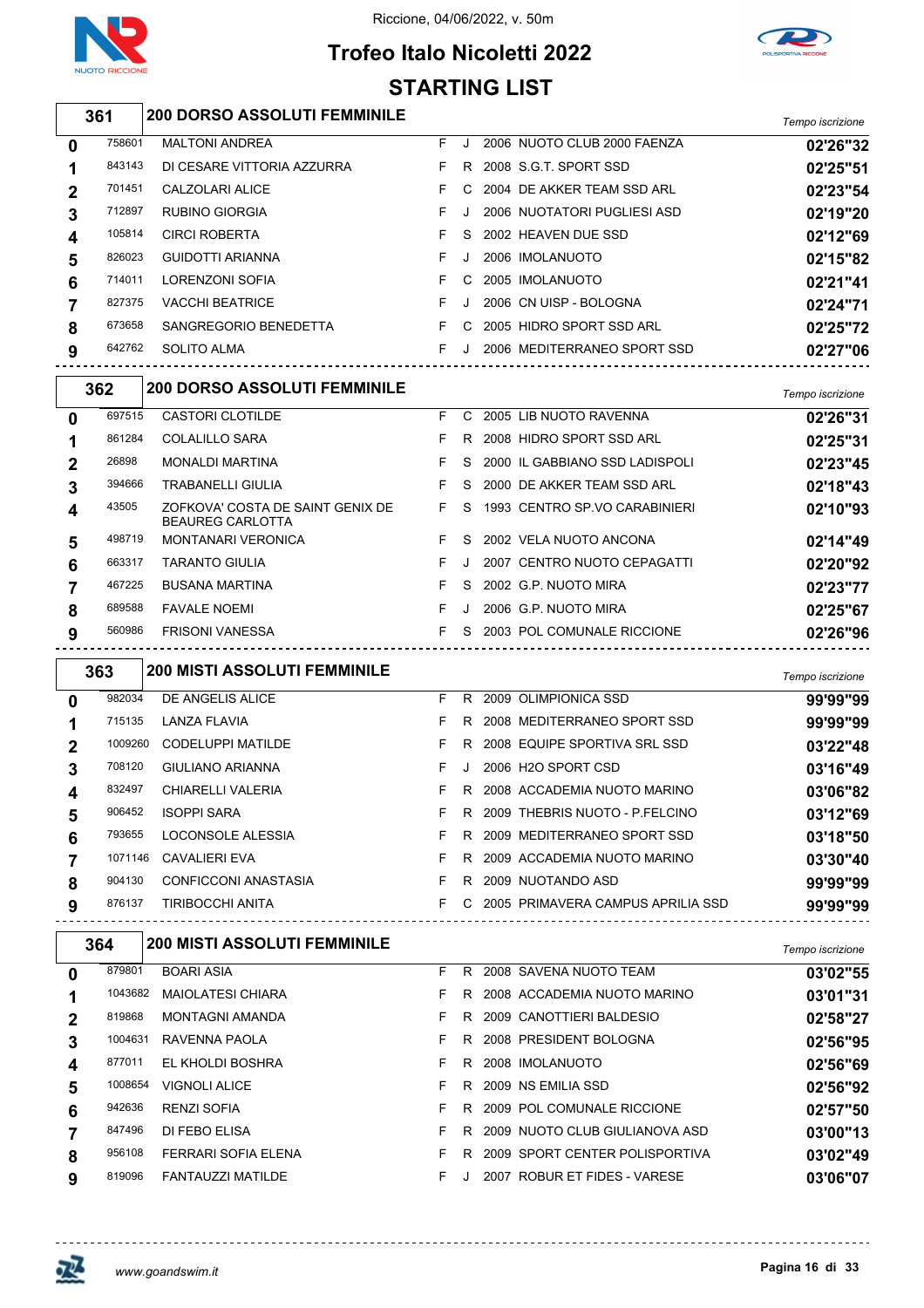

 $\Gamma$ 

#### Riccione, 04/06/2022, v. 50m





| 365 |         | <b>200 MISTI ASSOLUTI FEMMINILE</b> |    |    |                                | Tempo iscrizione |
|-----|---------|-------------------------------------|----|----|--------------------------------|------------------|
| 0   | 852280  | VITULLO GLORIA                      | F. |    | 2007 CLUB AQUATICO PESCARA SSD | 02'55"50         |
|     | 975057  | <b>PIZZUTI REBECCA</b>              | F. |    | 2007 ACCADEMIA NUOTO MARINO    | 02'54"03         |
| 2   | 947184  | <b>SACCHI ALESSANDRA</b>            |    | R. | 2009 TECRI NUOTO - CORNAREDO   | 02'53"57         |
| 3   | 735970  | <b>PALLANTE SOFIA</b>               | F. |    | 2006 EMMEDUE SSD               | 02'53"14         |
| 4   | 1002938 | ROLLI MARTA                         |    | R. | 2009 DE AKKER TEAM SSD ARL     | 02'52"55         |
| 5   | 730955  | ANGELI GEMMA                        | F. |    | 2007 CNAT 99 AMICI DEL NUOTO   | 02'52"81         |
| 6   | 1006387 | <b>RUBINI CECILIA</b>               |    | R. | 2009 CANOTTIERI BALDESIO       | 02'53"40         |
|     | 1017651 | PECORARO SVEVA                      | F. | R. | 2009 SPORT CENTER POLISPORTIVA | 02'53"88         |
| 8   | 829343  | <b>GURIERI VANESSA</b>              |    | R  | 2009 NUOTO PIOMBINO            | 02'54"73         |
|     |         |                                     |    |    |                                |                  |

|              | 366     | <b>200 MISTI ASSOLUTI FEMMINILE</b> |    |    |                                | Tempo iscrizione |
|--------------|---------|-------------------------------------|----|----|--------------------------------|------------------|
| $\mathbf{0}$ | 844171  | <b>BATTISTELLI VITTORIA</b>         | F. |    | 2007 DE AKKER TEAM SSD ARL     | 02'51"64         |
|              | 581030  | DE STEPHANIS ALESSIA                |    | C. | 2005 OLIMPIONICA SSD           | 02'50"86         |
| $\mathbf 2$  | 783283  | <b>GALLI ANNA</b>                   |    | R. | 2008 LIBERTAS R.N. PERUGIA     | 02'49"57         |
| 3            | 1005333 | <b>MAFFIA ANNA</b>                  | F. | R. | 2009 SSV LEIFERS SCHWIMMEN     | 02'49"18         |
| 4            | 946770  | DALL'OLIO SERENA                    |    | R. | 2008 IMOLANUOTO                | 02'48"81         |
| 5            | 776760  | PANICO VANESSA                      |    | R. | 2008 THEBRIS NUOTO - P.FELCINO | 02'49"11         |
| 6            | 845761  | <b>SPENNATO MAHILA</b>              |    | R. | 2009 NUOTATORI PUGLIESI ASD    | 02'49"24         |
|              | 795093  | <b>MARCANTONIO LUCREZIA</b>         | F. |    | 2007 OLIMPIONICA SSD           | 02'50"48         |
| 8            | 947376  | RANCAN EMMA                         | F. | R. | 2009 ROBUR ET FIDES - VARESE   | 02'51"08         |
| 9            | 1013329 | PASSARELLA FEDERICA                 |    | R. | 2009 CN UISP - BOLOGNA         | 02'51"93         |

SERRICCHIO FRANCESCA F R 2009 IMOLANUOTO **02'55"62**

|              | 367     | <b>200 MISTI ASSOLUTI FEMMINILE</b> |    |         |                                | Tempo iscrizione |
|--------------|---------|-------------------------------------|----|---------|--------------------------------|------------------|
| 0            | 801602  | <b>GALLO ANNA</b>                   | F. |         | R 2008 H2O SPORT CSD           | 02'48"23         |
|              | 1008045 | <b>MASELLI MARGHERITA</b>           | F  | R.      | 2009 PRESIDENT BOLOGNA         | 02'46"69         |
| $\mathbf{2}$ | 945531  | <b>LENZI ARIANNA</b>                | F  | R.      | 2009 PRESIDENT BOLOGNA         | 02'46"37         |
| 3            | 625063  | <b>SUARDI GRETA</b>                 | F. | $\cdot$ | 2007 CANOTTIERI BALDESIO       | 02'45"75         |
| 4            | 946773  | SABATTANI GAIA                      | F. | R.      | 2008 IMOLANUOTO                | 02'45"33         |
| 5            | 829003  | <b>MEDEI HAILIE</b>                 | F  | R.      | 2008 BLUGALLERY TEAM ASD       | 02'45"50         |
| 6            | 655676  | <b>MILANO MARIA ROSARIA</b>         | F. | $\cdot$ | MEDITERRANEO SPORT SSD<br>2007 | 02'46"08         |
| 7            | 649865  | SAMMARTANO FRIDA MARIA              | F  | C.      | 2005 THEBRIS NUOTO - P.FELCINO | 02'46"48         |
| 8            | 572756  | <b>GIANGREGORIO GIULIA</b>          | F  | C.      | 2005 MEDITERRANEO SPORT SSD    | 02'47"01         |
| 9            | 924958  | RINALDI SARA                        | F. | R.      | 2009 OLIMPIONICA SSD           | 02'48"71         |

| 368         |        | <b>200 MISTI ASSOLUTI FEMMINILE</b> |    |    |      |                              | Tempo iscrizione |
|-------------|--------|-------------------------------------|----|----|------|------------------------------|------------------|
| 0           | 448505 | D'ELIA MARINA                       | F. | S. |      | 2003 NS MARCHE SSD           | 02'45"07         |
|             | 502411 | FILIAGGI ANNALUNA                   | F. |    |      | 2007 SPORT VILLAGE SSD       | 02'44"90         |
| $\mathbf 2$ | 802150 | <b>MARGIOTTA MAIRA</b>              | F. | R. |      | 2009 EMMEDUE SSD             | 02'44"79         |
| 3           | 937313 | RAMENGHI ANNA ELENA                 | F. |    |      | R 2008 DE AKKER TEAM SSD ARL | 02'44"30         |
| 4           | 884063 | <b>FANTINI GRETA</b>                | F. | R  |      | 2008 MIOCLUB SSD             | 02'43"70         |
| 5           | 828532 | ARCALENI ARIANNA                    | F. | C. |      | 2005 CNAT 99 AMICI DEL NUOTO | 02'43"95         |
| 6           | 801593 | DE FELICE ALYSSA PIA                | F. | R. |      | 2008 H2O SPORT CSD           | 02'44"65         |
|             | 924522 | POLAZZI MARTINA                     | F. | R  |      | 2008 POL COMUNALE RICCIONE   | 02'44"88         |
| 8           | 838214 | CONTILIANO ALICE                    | F. |    | 2007 | DE AKKER TEAM SSD ARL        | 02'45"00         |
| 9           | 912116 | ROCCHI GINEVRA                      | F. |    |      | 2007 NUOTANDO ASD            | 02'45"28         |
|             |        |                                     |    |    |      |                              |                  |

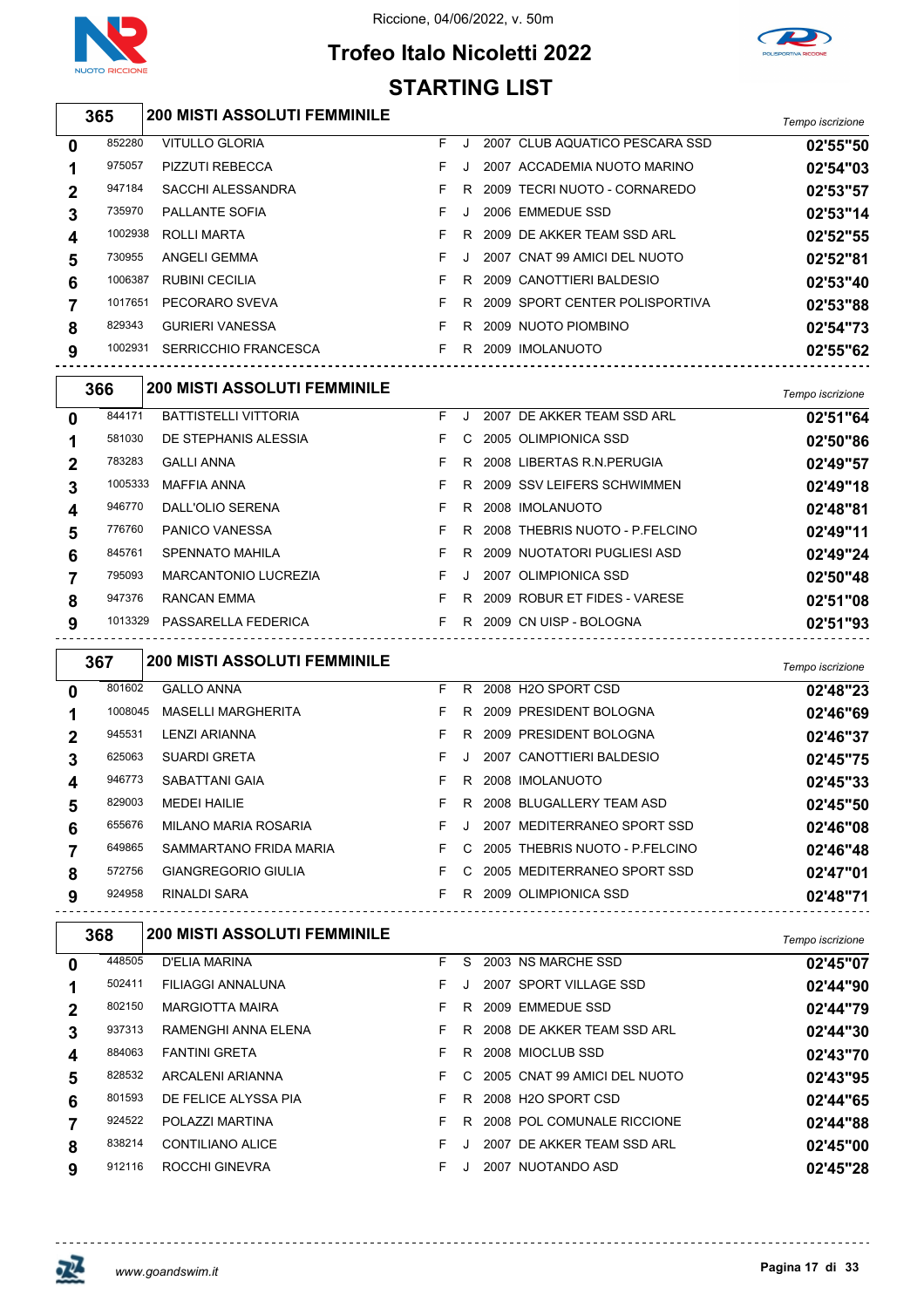



### **Trofeo Italo Nicoletti 2022 STARTING LIST**

|                         | 369    | <b>200 MISTI ASSOLUTI FEMMINILE</b>                                     |    |   |          |                                       | Tempo iscrizione |
|-------------------------|--------|-------------------------------------------------------------------------|----|---|----------|---------------------------------------|------------------|
| 0                       | 814409 | <b>TARANTINO ELENA</b>                                                  |    |   |          | F R 2008 PRIMAVERA CAMPUS APRILIA SSD | 02'43"33         |
| 1                       | 801595 | <b>SCUTTI BENEDETTA</b>                                                 | F. |   |          | J 2007 H2O SPORT CSD                  | 02'43"17         |
| $\mathbf 2$             | 851881 | <b>SILLI VITTORIA</b>                                                   | F. |   |          | R 2008 CENTRO NUOTO CEPAGATTI         | 02'42"87         |
| 3                       | 817857 | <b>GHERARDI ALESSIA</b>                                                 | F. |   |          | J 2007 SPORT CENTER POLISPORTIVA      | 02'42"48         |
| 4                       | 834375 | SANTOVITO ARIANNA                                                       | F. |   |          | R 2008 PRIMAVERA CAMPUS APRILIA SSD   | 02'42"28         |
| 5                       | 765607 | <b>SPENSIERI GRETA</b>                                                  | F. |   |          | J 2006 IMOLANUOTO                     | 02'42"31         |
| 6                       | 790909 | OCCHI ELENA                                                             | F. |   |          | C 2005 NS EMILIA SSD                  | 02'42"73         |
| 7                       | 560470 | MORABITO CATERINA                                                       | F. |   |          | C 2004 CANOTTIERI BALDESIO            | 02'42"95         |
| 8                       | 657521 | <b>VINTI SOFIA</b>                                                      |    |   |          | F C 2005 LIBERTAS R.N.PERUGIA         | 02'43"20         |
| 9                       | 799731 | SPEDALIERI ESTER                                                        |    |   |          | F R 2008 HIDRO SPORT SSD ARL          | 02'43"64         |
|                         | 370    | --------------------------------<br><b>200 MISTI ASSOLUTI FEMMINILE</b> |    |   |          |                                       | Tempo iscrizione |
| 0                       | 797463 | DI GIOVANNI BENEDETTA                                                   |    |   |          | F R 2009 CENTRO NUOTO CEPAGATTI       | 02'42"19         |
| 1                       | 804097 | SALADINO MICHELLE                                                       |    |   |          | F R 2009 SSV BOZEN                    | 02'41"88         |
| $\mathbf 2$             | 774075 | LUPO SOFIA                                                              | F. |   |          | J 2007 HEAVEN DUE SSD                 | 02'41"83         |
| 3                       | 992513 | FORESTAN ILARIA                                                         | F  |   |          | J 2007 SSD STILELIBERO - PREGANZ      | 02'41"30         |
| $\overline{\mathbf{4}}$ | 690685 | RIGHETTI SARA                                                           | F. |   |          | C 2005 POL COMUNALE RICCIONE          | 02'40"83         |
| 5                       | 830014 | DE MARCHI LUDOVICA                                                      | F. |   |          | J 2007 LIB NUOTO RAVENNA              | 02'41"15         |
| 6                       | 784983 | PARRA FEDERICA                                                          | F. |   |          | J 2007 LIBERTAS R.N.PERUGIA           | 02'41"55         |
| 7                       | 904408 | <b>GUERRINI SOFIA</b>                                                   | F. |   |          | J 2007 NUOTANDO ASD                   | 02'41"87         |
| 8                       | 893548 | <b>SCARMIN GIULIA</b>                                                   |    |   |          | F R 2008 GS SWIMMING VICENZA          | 02'41"92         |
| 9                       | 885020 | FERRANTE CAMILLA                                                        |    |   |          | F R 2009 VELA NUOTO ANCONA            | 02'42"20         |
|                         | 371    | <b>200 MISTI ASSOLUTI FEMMINILE</b>                                     |    |   |          |                                       | Tempo iscrizione |
| 0                       | 690693 | <b>FRISONI SARA</b>                                                     |    |   |          | F C 2005 POL COMUNALE RICCIONE        | 02'39"61         |
| 1                       | 840549 | PANTALEONI DESIREE                                                      |    |   |          | F R 2008 THEBRIS NUOTO - P.FELCINO    | 02'39"44         |
| $\mathbf 2$             | 824309 | ANGELICOLA ALESSIA                                                      |    |   |          | F R 2008 H2O SPORT CSD                | 02'38"66         |
| 3                       | 941292 | <b>SESENA OTTAVIA</b>                                                   | F. |   |          | R 2009 NUOTANDO ASD                   | 02'38"12         |
| 4                       | 856315 | PITARI MARIA LAURA                                                      |    |   |          | F R 2009 99 SPORT ASD - L'AQUILA      | 02'38"01         |
| 5                       | 651638 | DEL BARONE GAIA                                                         | F  | J | 2006 SDS |                                       | 02'38"11         |
| 6                       | 718095 | BARZAZI ANITA                                                           | F. |   |          | J 2007 G.P. NUOTO MIRA                | 02'38"50         |
| 7                       | 846146 | SAMBENEDETTO EMMA                                                       |    |   |          | F R 2009 S.G.T. SPORT SSD             | 02'39"07         |
| 8                       | 690721 | SCHIAVONI NATALIA                                                       |    |   |          | F J 2006 PALLANUOTO TOLENTINO ASD     | 02'39"55         |
| 9                       | 819871 | ROVERSI CAMILLA                                                         |    |   |          | F R 2008 CANOTTIERI BALDESIO          | 02'40"19         |
|                         | 372    | <b>200 MISTI ASSOLUTI FEMMINILE</b>                                     |    |   |          |                                       | Tempo iscrizione |
| 0                       | 961113 | <b>GRANDI AGATA</b>                                                     |    |   |          | F R 2009 CUS FERRARA ASD              | 02'37"88         |
| 1                       | 735875 | ORIENTE CHIARA                                                          | F. |   |          | J 2007 HIDRO SPORT SSD ARL            | 02'37"64         |
| $\mathbf 2$             | 632990 | DE SILVESTRIS GIADA                                                     | F. |   |          | C 2005 CANOTTIERI TEVERE REMO         | 02'37"61         |
| 3                       | 636770 | DAPOR MATILDE                                                           | F. |   |          | C 2005 RARI NANTES ALA                | 02'37"11         |
| 4                       | 757711 | <b>FABBRI MYRIAM</b>                                                    | F  |   |          | J 2006 FERRARANUOTO ASD               | 02'36"59         |
| 5                       | 946856 | <b>FAIRTLOUGH EMILY</b>                                                 | F. |   |          | R 2009 MIOCLUB SSD                    | 02'37"07         |
| 6                       | 764037 | <b>CUNEO BIANCA</b>                                                     | F. |   |          | J 2006 CNAT 99 AMICI DEL NUOTO        | 02'37"19         |
| $\overline{7}$          | 819383 | <b>LIPPO BENEDETTA</b>                                                  | F. |   |          | J 2007 POL COMUNALE RICCIONE          | 02'37"61         |
| 8                       | 927466 | CANTALUPI CHIARA                                                        |    |   |          | F R 2008 SWEET TEAM MODENA ASD        | 02'37"74         |

SOLITO ALMA F J 2006 MEDITERRANEO SPORT SSD **02'37"97**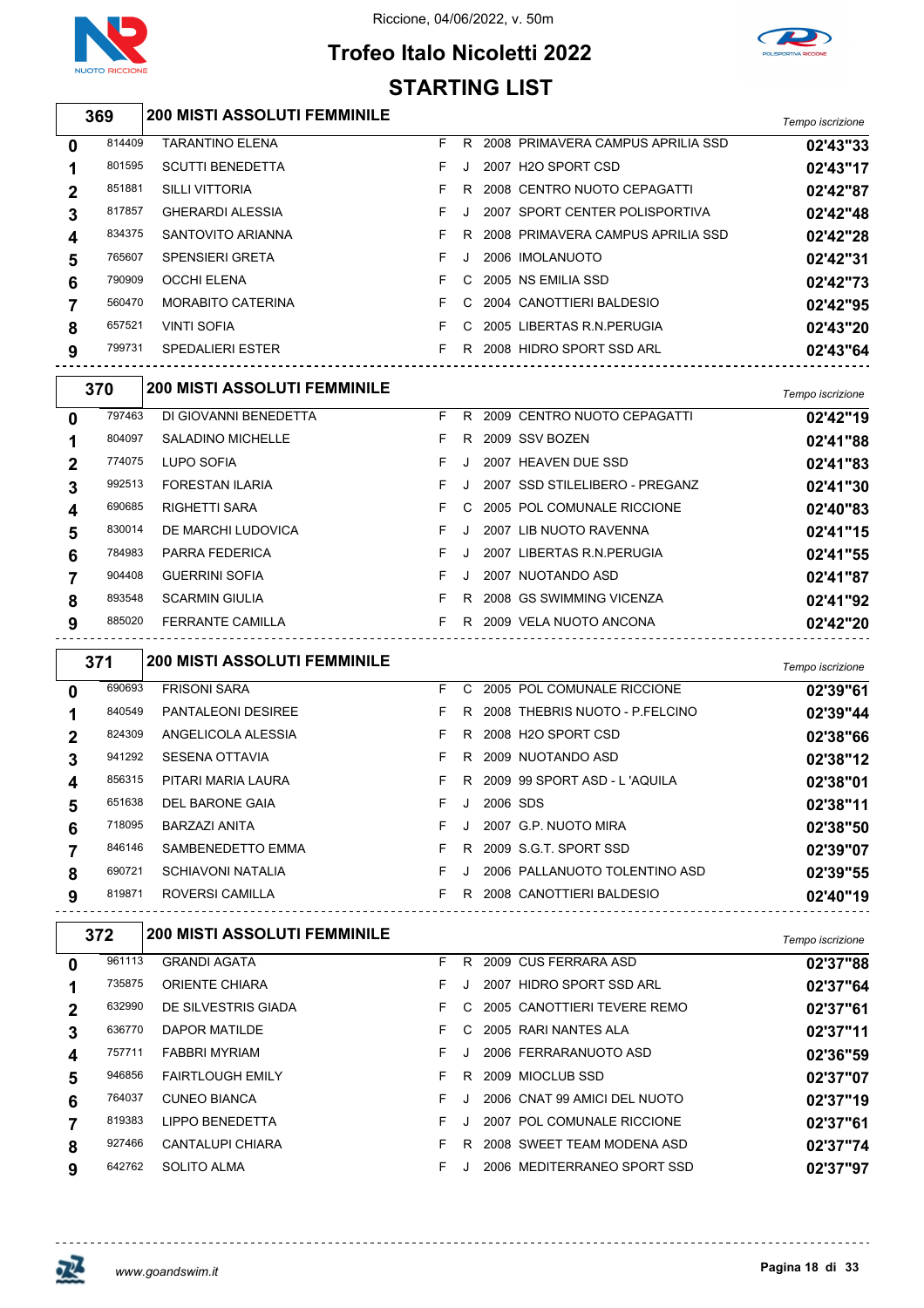



### **Trofeo Italo Nicoletti 2022 STARTING LIST**

| 373     | <b>200 MISTI ASSOLUTI FEMMINILE</b> |    |            |                                     | Tempo iscrizione |
|---------|-------------------------------------|----|------------|-------------------------------------|------------------|
| 921485  | <b>CESARI GIULIA</b>                | F  |            | R 2008 CN UISP - BOLOGNA            | 02'36"43         |
| 689459  | DI DOMENICO AGNESE                  | F. |            | C 2005 POL COMUNALE RICCIONE        | 02'36"23         |
| 668966  | SAPONARO ALESSANDRA                 | F. |            | J 2006 MEDITERRANEO SPORT SSD       | 02'35"98         |
| 629254  | LAZZATI ANNA                        | F. |            | C 2004 ROBUR ET FIDES - VARESE      | 02'35"78         |
| 844167  | <b>CIMATTI LISA</b>                 | F. |            | J 2007 DE AKKER TEAM SSD ARL        | 02'34"79         |
| 819875  | <b>VILLA MATILDE</b>                | F. |            | R 2008 CANOTTIERI BALDESIO          | 02'35"71         |
| 761192  | EVANGELISTI FRANCESCA EDELWEISS     | F. |            | J 2006 NUOTO CL.AZZURRA 91 - BO     | 02'35"85         |
| 775674  | <b>COMPER MATILDE</b>               | F. |            | J 2007 SSV BOZEN                    | 02'35"99         |
| 579174  | NOTTOLI LAVINIA                     |    |            | F C 2005 LIBERTAS R.N.PERUGIA       | 02'36"42         |
| 690596  | SEEBER KAROLINA EVA                 |    |            | F C 2005 BRESSANONE NUOTO           | 02'36"49         |
| 374     | <b>200 MISTI ASSOLUTI FEMMINILE</b> |    |            |                                     | Tempo iscrizione |
| 701430  | <b>VACCHI MATILDE</b>               |    |            | F C 2004 CN UISP - BOLOGNA          | 02'34"47         |
| 753745  | <b>GABANELLA ELENA</b>              | F. |            | C 2005 SSV BOZEN                    | 02'34"37         |
| 661129  | <b>SAMBROTTA ERICA</b>              | F. | C 2005 SDS |                                     | 02'34"03         |
| 947114  | PIOLA AURORA                        | F. |            | R 2008 CN UISP - BOLOGNA            | 02'33"81         |
| 849346  | <b>SILVAROLI SOFIA</b>              | F. |            | R 2008 H2O SPORT CSD                | 02'33"37         |
| 1008510 | VISANI GIULIA                       | F. |            | R 2009 SAVENA NUOTO TEAM            | 02'33"66         |
| 887863  | PISCITELLI CAMILLA                  | F. |            | R 2008 ATLANTIDE NUOTO ASD          | 02'33"99         |
| 825237  | <b>RUBIU MARTINA</b>                | F. |            | J 2006 CNAT 99 AMICI DEL NUOTO      | 02'34"04         |
| 735459  | <b>RENZI VANESSA</b>                | F. |            | J 2007 THEBRIS NUOTO - P.FELCINO    | 02'34"45         |
| 573248  | <b>MATTIOLI ALICE</b>               |    |            | F C 2005 THEBRIS NUOTO - P.FELCINO  | 02'34"57         |
| 375     | <b>200 MISTI ASSOLUTI FEMMINILE</b> |    |            |                                     | Tempo iscrizione |
| 829969  | <b>PUCCIARELLI GIORGIA</b>          | F. |            | C 2005 PALLANUOTO TOLENTINO ASD     | 02'33"08         |
| 876992  | <b>BASTIANELLI MARTA</b>            | F. |            | R 2008 POL COMUNALE RICCIONE        | 02'32"57         |
| 820471  | <b>GRASSILLI SOFIA</b>              | F. |            | J 2007 NUOTO PIOMBINO               | 02'32"25         |
| 712906  | DIODATI GIULIA                      | F. |            | J 2007 CENTRO NUOTO CEPAGATTI       | 02'31"13         |
| 818189  | CAPORALETTI CATERINA                |    |            | F R 2009 VELA NUOTO ANCONA          | 02'30"99         |
|         | 917412 COLAPIETRO DALILA            |    |            | F R 2009 NUOTATORI PUGLIESI ASD     | 02'31"11         |
| 769833  | ADAMI SARA                          | F. |            | R 2008 PRIMAVERA CAMPUS APRILIA SSD | 02'32"11         |
| 444023  | <b>BANFI DENISE</b>                 | F. |            | S 2000 ROBUR ET FIDES - VARESE      | 02'32"44         |
| 874927  | DELMONTE ASIA                       | F. |            | R 2008 POL COMUNALE RICCIONE        | 02'33"05         |
| 874928  | <b>GALLI AMBRA</b>                  |    |            | F R 2008 ALDEBARAN SSD<br><u>.</u>  | 02'33"26         |
| 376     | <b>200 MISTI ASSOLUTI FEMMINILE</b> |    |            |                                     | Tempo iscrizione |
| 827123  | <b>GARDISAN AURORA</b>              |    |            | F C 2005 ARCA TEAM ASD              | 02'30"75         |
| 763778  | <b>LOSIGGIO SOFIA</b>               |    |            | F R 2008 TEAM VENETO ASD            | 02'30"30         |

| ומה שני טועטור הו    | 00 ככ <i>ב</i> ט |
|----------------------|------------------|
| TIDE NUOTO ASD       | 02'33"99         |
| 99 AMICI DEL NUOTO   | 02'34"04         |
| IS NUOTO - P.FELCINO | 02'34"45         |
| IS NUOTO - P.FELCINO | 02'34"57         |
|                      |                  |

|        |                   |    |                            | .        |
|--------|-------------------|----|----------------------------|----------|
| 827123 | GARDISAN AURORA   |    | F C 2005 ARCA TEAM ASD     | 02'30"75 |
| 763778 | LOSIGGIO SOFIA    | E. | R 2008 TEAM VENETO ASD     | 02'30"30 |
| 504374 | TOMMASSINI ERICA  |    | 2006 SPORT VILLAGE SSD     | 02'29"59 |
| 799634 | MUCCITTO GIOVANNA |    | R 2008 HIDRO SPORT SSD ARL | 02'28"58 |
|        |                   |    |                            |          |

| 632197 | BELLANI SOFIA ANDREA   |     |  | F S 2003 ACCADEMIA NUOTO MARINO   | 02'27"95 |
|--------|------------------------|-----|--|-----------------------------------|----------|
| 753740 | RUIZ SARA              | FJ. |  | 2006 SSV BOZEN                    | 02'28"19 |
| 944590 | BIANCONI CAROLINA      |     |  | F J 2007 NUOTO CL.AZZURRA 91 - BO | 02'29"25 |
| 591236 | CAPRIA ARIANNA         |     |  | F S 2003 H2O SPORT CSD            | 02'29"81 |
| 752674 | <b>CECCHINI NICOLE</b> |     |  | F C 2005 POL COMUNALE RICCIONE    | 02'30"65 |
| 825454 | CAMPIONI CHIARA        |     |  | F J 2006 CN UISP - BOLOGNA        | 02'30"84 |
|        |                        |     |  |                                   |          |

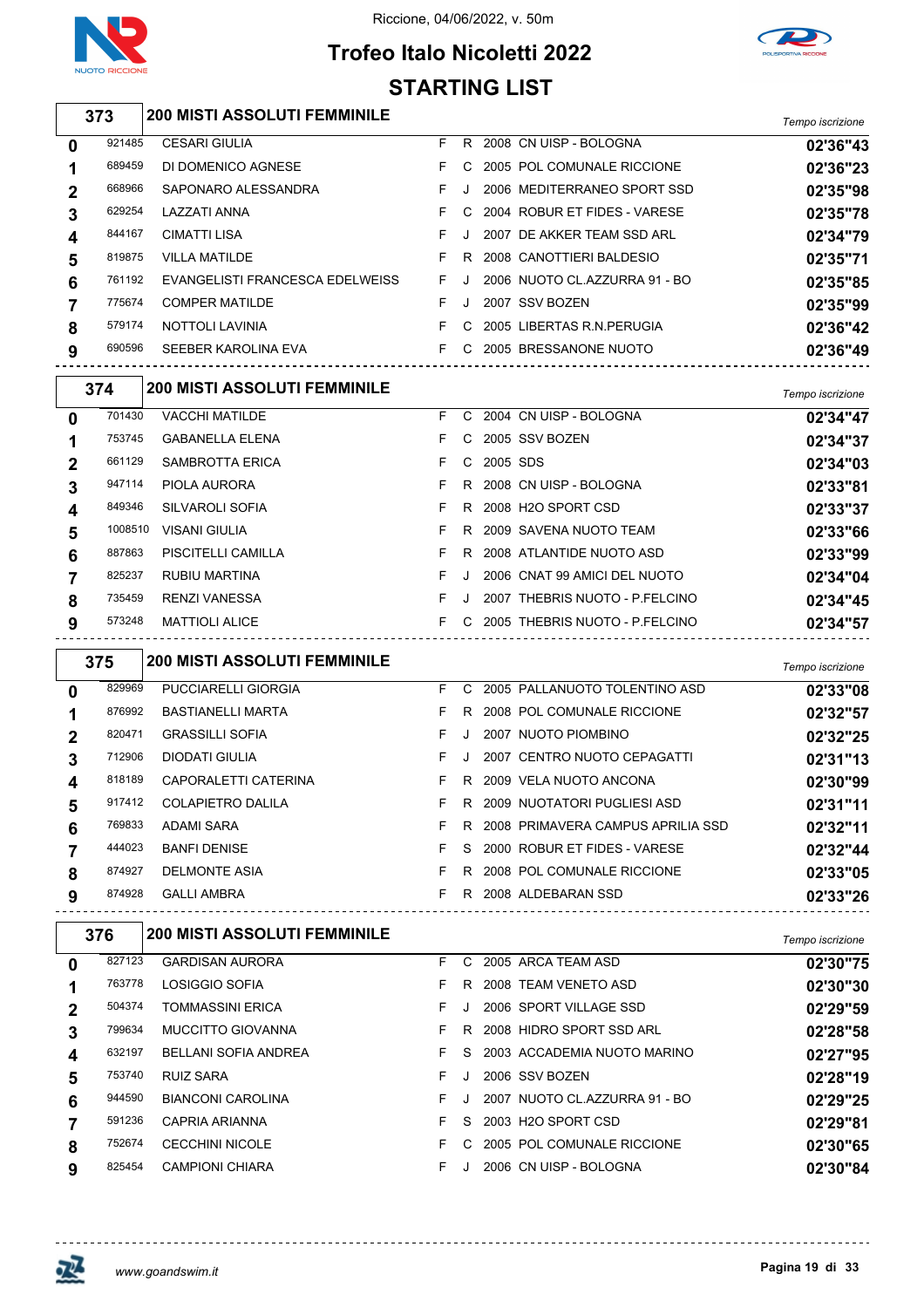

 $\sqrt{2}$ 

#### Riccione, 04/06/2022, v. 50m

### **Trofeo Italo Nicoletti 2022 STARTING LIST**



| 377            |        | <b>200 MISTI ASSOLUTI FEMMINILE</b> |    |         |                                | Tempo iscrizione |
|----------------|--------|-------------------------------------|----|---------|--------------------------------|------------------|
| $\bf{0}$       | 758601 | <b>MALTONI ANDREA</b>               | F. | J.      | 2006 NUOTO CLUB 2000 FAENZA    | 02'26"95         |
| 1              | 826021 | <b>SALVATO ASIA</b>                 | F. | J       | 2007 IMOLANUOTO                | 02'24"84         |
| $\mathbf{2}$   | 505360 | <b>MAZZONI SAMANTA</b>              |    | S.      | 2001 POL COMUNALE RICCIONE     | 02'23"44         |
| 3              | 817575 | <b>SAMA CHIARA</b>                  | F. | $\cdot$ | 2007 RINASCITA TEAM ROMAGNA    | 02'21"31         |
| 4              | 443198 | REBUSCO GIULIA                      | F. | S.      | 2001 NUOTO CL.AZZURRA 91 - BO  | 02'18"29         |
| 5              | 524235 | COMPIERCHIO ADRIANA                 | F. | S.      | 2003 NUOTO CL.AZZURRA 91 - BO  | 02'20"17         |
| 6              | 615535 | COCCONCELLI BEATRICE                | F. | C.      | 2004 NUOTO CL.AZZURRA 91 - BO  | 02'22"35         |
| $\overline{7}$ | 412569 | CAVAGNOLI VANESSA                   |    | S.      | 2001 NUOTO CL.AZZURRA 91 - BO  | 02'23"70         |
| 8              | 825838 | <b>BERTOCCHI GIULIA</b>             | F. | $\cdot$ | 2006 CN UISP - BOLOGNA         | 02'26"13         |
| 9              | 482538 | <b>SABA MARTINA</b>                 | F. | S.      | 2002 THEBRIS NUOTO - P.FELCINO | 02'27"62         |

|              | 378    | <b>200 MISTI ASSOLUTI FEMMINILE</b> |    |    |                               | Tempo iscrizione |
|--------------|--------|-------------------------------------|----|----|-------------------------------|------------------|
| $\mathbf{0}$ | 482484 | <b>GEREVINI GIULIA</b>              | F. | C. | 2004 CANOTTIERI BALDESIO      | 02'26"42         |
| 1            | 553171 | <b>ZANNI EMMA</b>                   |    | S. | 2003 SWEET TEAM MODENA ASD    | 02'24"30         |
| $\mathbf 2$  | 688231 | <b>ZAMBELLI GIULIA</b>              |    | C. | 2005 NUOTO CL.AZZURRA 91 - BO | 02'23"25         |
| 3            | 720078 | <b>BURATO IRENE</b>                 | F. | J  | 2007 TEAM VENETO ASD          | 02'21"18         |
| 4            | 105814 | <b>CIRCI ROBERTA</b>                |    | S. | 2002 HEAVEN DUE SSD           | 02'15"33         |
| 5            | 523437 | <b>MASETTI ZOE</b>                  |    | S. | 2003 NUOTO CL.AZZURRA 91 - BO | 02'19"05         |
| 6            | 830037 | <b>VELOCE GEMMA</b>                 |    | J  | 2007 RINASCITA TEAM ROMAGNA   | 02'22"09         |
| 7            | 445535 | <b>MARZIALI GINEVRA</b>             |    | S. | 2003 NUOTO CLUB VITERBO SSD   | 02'23"58         |
| 8            | 179457 | <b>MORETTI ALICE</b>                | F. | S. | 2000 VELA NUOTO ANCONA        | 02'25"53         |
| 9            | 818024 | DE GIULI GLORIA                     |    | J  | 2007 TECRI NUOTO - CORNAREDO  | 02'27"55         |
|              |        |                                     |    |    |                               |                  |

|             | 379    | <b>200 MISTI ASSOLUTI FEMMINILE</b> |    |    |                                                    | Tempo iscrizione |
|-------------|--------|-------------------------------------|----|----|----------------------------------------------------|------------------|
| 0           | 404723 | BUTTAZZONI MARTINA                  | F. | S. | 2000 PALLANUOTO TRIESTE                            | 02'26"29         |
|             | 460592 | <b>BATTAGLIA CATERINA</b>           | F. | C. | 2004 SPORT VILLAGE SSD                             | 02'24"05         |
| $\mathbf 2$ | 636861 | <b>FIORINI ELISA</b>                | F. |    | S 2003 RARI NANTES ALA                             | 02'22"88         |
| 3           | 755812 | ROVERSI PAOLA                       | F. |    | C 2005 CANOTTIERI BALDESIO                         | 02'20"85         |
| 4           | 52651  | POLIERI ALESSIA                     | F. | S. | 1994 IMOLANUOTO                                    | 02'14"37         |
| 5           | 161160 | VERONA GIULIA                       | F. | S. | 1999 IMOLANUOTO                                    | 02'18"88         |
| 6           | 399375 | LUGNOLI GIORGIA                     | F. | S. | 1999 G.S. FORLI' NUOTO ASD                         | 02'21"74         |
|             | 620040 | <b>BRUNETTI LINDA</b>               | F. |    | S 2003 DE AKKER TEAM SSD ARL                       | 02'23"52         |
| 8           | 638524 | PINARELLI ALICE                     | F. |    | C 2005 SSD STILELIBERO - PREGANZ                   | 02'25"38         |
| 9           | 770770 | STINZIANI CAMILLA                   | F. |    | 2006 H2O SPORT CSD<br>---------------------------- | 02'27"15         |
|             |        |                                     |    |    |                                                    |                  |

| 380     | 100 STILE LIBERO ASSOLUTI FEMMINILE |    |    |                                    | Tempo iscrizione |
|---------|-------------------------------------|----|----|------------------------------------|------------------|
| 1101617 | TAPPI EMMA                          | E. | R  | 2008 AMICI NUOTO ROMAGNA ASD       | 99'99"99         |
| 878522  | <b>POLLINI GIULIA</b>               |    | R  | 2008 NS EMILIA SSD                 | 99'99"99         |
| 1002831 | ALBINI MARIA BENEDETTA              |    | S. | 1994 FINP - ASD POL. COM. RICCIONE | 02'57"00         |
| 941294  | <b>GHIRARDI SOFIA</b>               |    | R. | 2008 AMICI NUOTO ROMAGNA ASD       | 99'99"99         |
| 949659  | OCCHIPINTI KYLIE NICOLE             | н. | R  | 2009 NS EMILIA SSD                 | 99'99"99         |



<u> - - - - - - - - - - - - -</u>

<u> - - - - - - - -</u>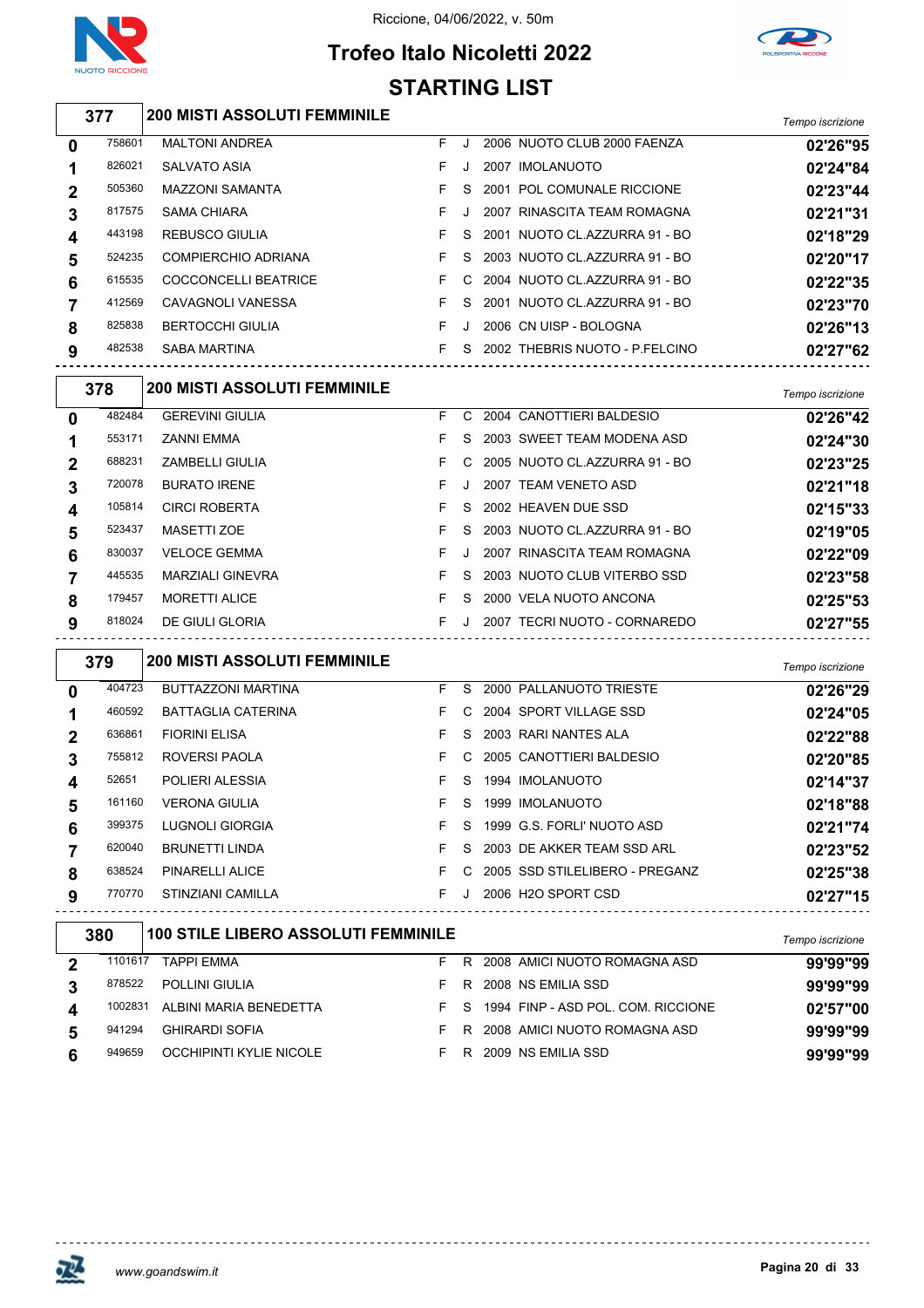





|              | STARTING LIST |                                            |    |              |                                              |                  |  |  |  |  |  |
|--------------|---------------|--------------------------------------------|----|--------------|----------------------------------------------|------------------|--|--|--|--|--|
|              | 381           | <b>100 STILE LIBERO ASSOLUTI FEMMINILE</b> |    |              |                                              | Tempo iscrizione |  |  |  |  |  |
| $\bf{0}$     | <b>TS0005</b> | <b>BRUNETTI ROSANNA</b>                    |    |              | F S 1964 FINP - ACQUAMARINA TEAM TRIESTE ONL | 01'39"07         |  |  |  |  |  |
|              | 1001595       | <b>CORUZZI GIORGIA</b>                     | F. | R.           | 2006 FINP - EGO NUOTO A.S.D.                 | 01'29"03         |  |  |  |  |  |
| $\mathbf 2$  | 1127095       | PILLA SARA                                 | F  |              | R 2009 TECRI NUOTO - CORNAREDO               | 01'25"96         |  |  |  |  |  |
| 3            | 1074354       | ZUCCHINI VALENTINA                         | F. |              | R 2009 CN UISP - BOLOGNA                     | 01'22"87         |  |  |  |  |  |
| 4            | 1128963       | <b>MORI LUCREZIA</b>                       | F. |              | R 2008 HEAVEN DUE SSD                        | 01'22"26         |  |  |  |  |  |
| 5            | 1073253       | <b>BEYAOUI AFEF</b>                        | F  |              | R 2008 PHOENIX ASD                           | 01'22"84         |  |  |  |  |  |
| 6            | 1127073       | LO NEGRO ALICE                             | F. |              | R 2009 TECRI NUOTO - CORNAREDO               | 01'24"03         |  |  |  |  |  |
|              | 1013025       | <b>VARANELLI MATILDE</b>                   | F  |              | R 2009 H2O SPORT CSD                         | 01'28"10         |  |  |  |  |  |
| 8            | 1115527       | PIERACCI GIOIA                             | F  | $\mathbf{J}$ | 2007 CNAT 99 AMICI DEL NUOTO                 | 01'36"48         |  |  |  |  |  |
| 9            | 1002214       | <b>CREMONINI VIRGINIA</b>                  | F. |              | S 2002 FINP - ASD POL. COM. RICCIONE         | 01'56"00         |  |  |  |  |  |
|              | 382           | <b>100 STILE LIBERO ASSOLUTI FEMMINILE</b> |    |              |                                              | Tempo iscrizione |  |  |  |  |  |
| $\mathbf{0}$ | 847502        | D'AGOSTINO MARIA BEATRICE                  |    |              | F R 2008 NUOTO CLUB GIULIANOVA ASD           | 01'22"18         |  |  |  |  |  |
| 1            | 1074345       | DI LELLA ELEONORA                          | F. |              | R 2009 CN UISP - BOLOGNA                     | 01'21"52         |  |  |  |  |  |
|              |               | $1110000 - 71110 - 77777$                  |    |              |                                              |                  |  |  |  |  |  |

| 3 | 887524             | <b>MENNA GAIA</b>                             | F.       | R. | 2009 H2O SPORT CSD                                             | 01'19"40             |
|---|--------------------|-----------------------------------------------|----------|----|----------------------------------------------------------------|----------------------|
|   | 1120446<br>1066872 | DOMENICALE ALESSIA<br><b>BRUNELLI ARIANNA</b> | F.<br>F. | R. | 2009 TECRI NUOTO - CORNAREDO<br>R 2009 CNAT 99 AMICI DEL NUOTO | 01'18"90<br>01'19"31 |
| 6 | 844986             | <b>MARGUTTI SARA</b>                          | F.       |    | R 2009 LIBERTAS R.N. PERUGIA                                   | 01'19"52             |
|   | 848177             | <b>GRILLI SOFIA</b>                           | F.       |    | R 2008 THEBRIS NUOTO - P.FELCINO                               | 01'20"87             |
| 8 | 814408             | <b>FERRANTE IRENE</b>                         | F.       |    | R 2008 PRIMAVERA CAMPUS APRILIA SSD                            | 01'21"75             |
| 9 | 1092883            | NICCACCI SARA                                 | F.       |    | R 2009 LIBERTAS R.N. PERUGIA                                   | 01'22"23             |

|                | 383     | <b>100 STILE LIBERO ASSOLUTI FEMMINILE</b> |    |    |                                  | Tempo iscrizione |
|----------------|---------|--------------------------------------------|----|----|----------------------------------|------------------|
| 0              | 1073254 | MARCALETTI ARIANNA                         | F. | R. | 2009 PHOENIX ASD                 | 01'18"24         |
|                | 958844  | <b>BLASETTI BENEDETTA</b>                  | F. |    | R 2009 ACCADEMIA NUOTO MARINO    | 01'17"76         |
| $\overline{2}$ | 906452  | <b>ISOPPI SARA</b>                         | F. | R. | 2009 THEBRIS NUOTO - P.FELCINO   | 01'17"70         |
| 3              | 893540  | <b>EPULANDI ELISA</b>                      | F. | R. | 2008 GS SWIMMING VICENZA         | 01'17"44         |
| 4              | 949982  | <b>BARTOLINI ALESSIA</b>                   | F. |    | R 2009 NS EMILIA SSD             | 01'17"31         |
| 5              | 947322  | <b>BELLUZZO MARTINA</b>                    | F. |    | R 2008 ROBUR ET FIDES - VARESE   | 01'17"32         |
| 6              | 847817  | <b>FANCIANO GRETA</b>                      | F. |    | R 2009 NUOTATORI PUGLIESI ASD    | 01'17"47         |
|                | 1043793 | <b>MARCONE SARA</b>                        | F. |    | R 2009 ACCADEMIA NUOTO MARINO    | 01'17"73         |
| 8              | 994282  | CURRELI MARTINA CATERINA MARIA             | F. |    | R 2009 CLUB AQUATICO PESCARA SSD | 01'18"05         |
| 9              | 1009963 | <b>TUDOR MONICA ROXANA</b>                 | F. |    | R 2009 DE AKKER TEAM SSD ARL     | 01'18"85         |

|              | 384     | <b>100 STILE LIBERO ASSOLUTI FEMMINILE</b> |    |    |                              | Tempo iscrizione |
|--------------|---------|--------------------------------------------|----|----|------------------------------|------------------|
| $\mathbf{0}$ | 907391  | <b>PUCCI CAMILLA</b>                       | F. | R. | 2009 JUVENTUS NUOTO - ROMA   | 01'16"83         |
|              | 1145003 | <b>NORA ELISA</b>                          | F. | R. | 2009 JUVENTUS NUOTO - ROMA   | 01'16"57         |
| $\mathbf 2$  | 1020351 | ORRINO MATILDE MARIA                       | F. | R. | 2009 EMMEDUE SSD             | 01'16"52         |
| 3            | 840516  | <b>GIAMBI ALESSIA</b>                      | F. | R. | 2008 CNAT 99 AMICI DEL NUOTO | 01'16"28         |
| 4            | 1005353 | PIREDDA SARA                               | F. | R  | 2009 SSV LEIFERS SCHWIMMEN   | 01'16"22         |
| 5            | 1064553 | NASTI ADRIANA                              | F. |    | 2007 LIB NUOTO RAVENNA       | 01'16"27         |
| 6            | 845350  | PAGLIONE CARAPELLE ANNA                    | F. | R. | 2009 S.G.T. SPORT SSD        | 01'16"50         |
|              | 1102339 | <b>BOLOGNESI DIANA</b>                     | F. | R. | 2009 AMICI NUOTO ROMAGNA ASD | 01'16"56         |
| 8            | 959270  | <b>CENTILLO SVEVA</b>                      | F. | R. | 2009 H2O SPORT CSD           | 01'16"69         |
| 9            | 952850  | <b>MANCINI MATILDE</b>                     | F. | R  | 2009 CNAT 99 AMICI DEL NUOTO | 01'17"16         |



 $\overline{\phantom{a}}$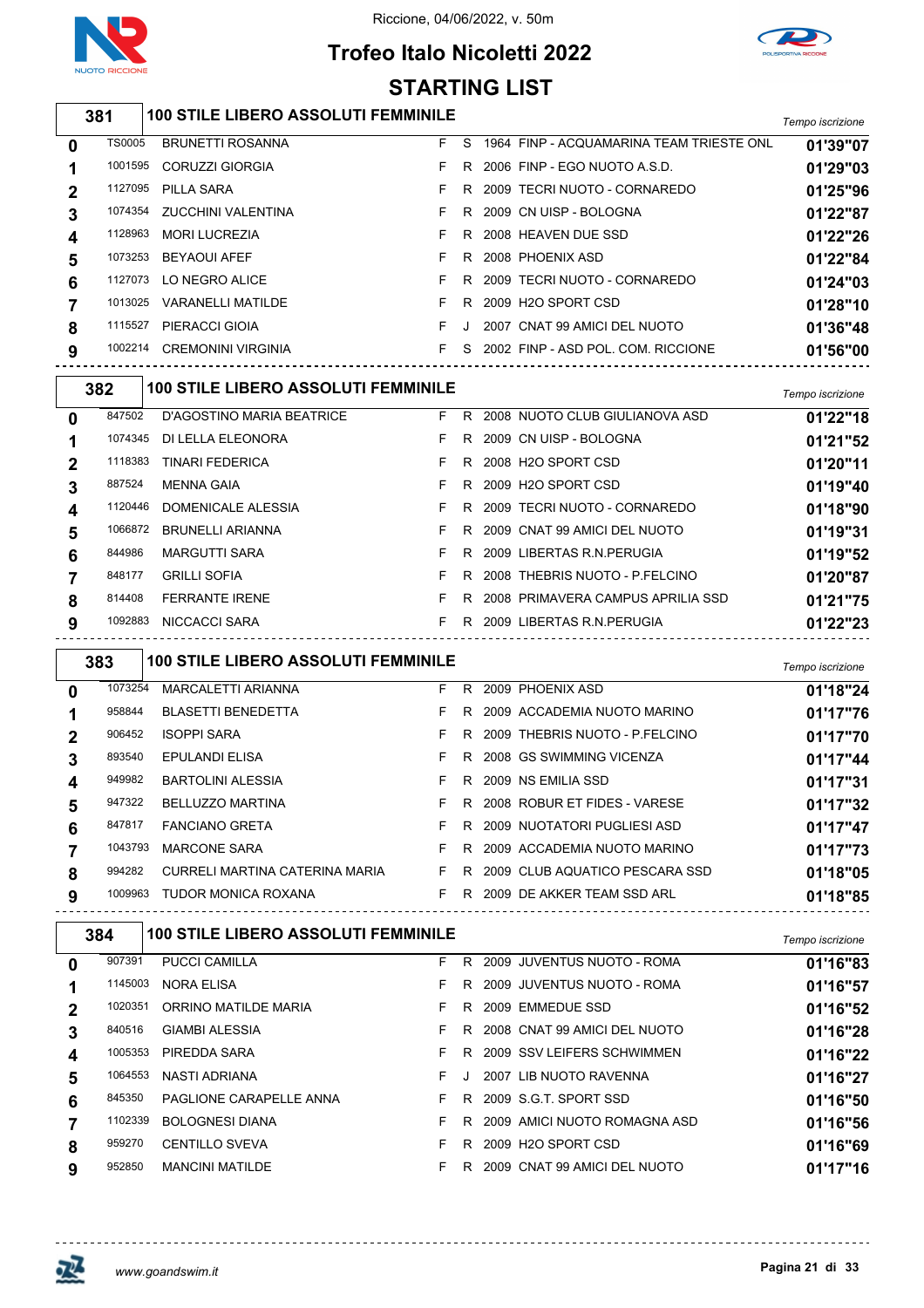



### **Trofeo Italo Nicoletti 2022 STARTING LIST**

#### *Tempo iscrizione* **100 STILE LIBERO ASSOLUTI FEMMINILE** PASTORELLI ANNA CHIARA F R 2009 NS EMILIA SSD **01'16"00** SANTANGELO LUDOVICA F R 2009 DE AKKER TEAM SSD ARL **01'15"91** GARZIA GIADA QUINTINA F R 2008 NUOTATORI PUGLIESI ASD **01'15"79** BERARDI FRANCESCA F R 2008 S.G.T. SPORT SSD **01'15"31** PARIGI ELEONORA F R 2009 CNAT 99 AMICI DEL NUOTO **01'15"19** GRILLINI SONIA F S 2003 IMOLANUOTO **01'15"26** TORCHIONI MATILDE F R 2009 NUOTO PIOMBINO **01'15"70** DI FILIPPO SOFIA F J 2007 SDS **01'15"88** CANUTI SARA F R 2009 SPORT CENTER POLISPORTIVA **01'15"96** RUBINACCIO REBECCA F R 2009 MIOCLUB SSD **01'16"11** *Tempo iscrizione* **100 STILE LIBERO ASSOLUTI FEMMINILE**

| 0 | 1005355 | <b>POJER SILVIA</b>         | F. |     | R 2009 SSV LEIFERS SCHWIMMEN         | 01'14"77 |
|---|---------|-----------------------------|----|-----|--------------------------------------|----------|
|   | 970143  | <b>BONPAROLA ALESSIA</b>    | F. | R.  | 2009 LIBERTAS R.N.PERUGIA            | 01'14"73 |
| 2 | 799733  | <b>CERRI FRANCESCA</b>      | F. | R.  | 2009 HIDRO SPORT SSD ARL             | 01'14"56 |
|   | 1014085 | <b>MADDALUNI ILENIA</b>     | F. |     | R 2008 CN UISP - BOLOGNA             | 01'14"35 |
| 4 | 877838  | <b>MAGGIO IRIS</b>          |    |     | F R 2008 PRESIDENT BOLOGNA           | 01'14"19 |
| 5 | 912838  | <b>SALVADORE BEATRICE</b>   | F. | R I | 2008 MIOCLUB SSD                     | 01'14"20 |
| 6 | 1156154 | <b>BOTTA VITTORIA</b>       | F. |     | R 2008 PHOENIX ASD                   | 01'14"44 |
|   | 858988  | <b>BUONAGURIO FRANCESCA</b> | F. |     | C 2004 HIDRO SPORT SSD ARL           | 01'14"71 |
| 8 | 801904  | <b>GIULIANI AURORA</b>      | F. |     | R 2009 ASD DIMENSIONE NUOTO L'AQUILA | 01'14"73 |
| 9 | 1120455 | <b>FURLAN BEATRICE</b>      | F. | R.  | 2008 TECRI NUOTO - CORNAREDO         | 01'14"94 |
|   |         |                             |    |     |                                      |          |

| 387            |         |                            | <b>100 STILE LIBERO ASSOLUTI FEMMINILE</b> |     |          |                                |          |  |  |  |  |  |
|----------------|---------|----------------------------|--------------------------------------------|-----|----------|--------------------------------|----------|--|--|--|--|--|
| $\mathbf{0}$   | 933223  | <b>GADDINI MATILDE</b>     | F.                                         | R.  |          | 2009 NUOTO CLUB GIULIANOVA ASD | 01'14"03 |  |  |  |  |  |
|                | 769824  | <b>CARE' GIULIA</b>        | F.                                         |     |          | C 2005 HEAVEN DUE SSD          | 01'13"89 |  |  |  |  |  |
| $\overline{2}$ | 959266  | <b>MASTROMONACO LARA</b>   | F.                                         |     |          | R 2009 H2O SPORT CSD           | 01'13"65 |  |  |  |  |  |
| 3              | 877338  | <b>MANZONI GIORGIA</b>     | F.                                         |     |          | C 2005 SWEET TEAM MODENA ASD   | 01'13"44 |  |  |  |  |  |
| 4              | 850436  | <b>MICELI LORENZA</b>      | F.                                         |     |          | 2007 HIDRO SPORT SSD ARL       | 01'13"43 |  |  |  |  |  |
| 5              | 1014226 | LONGO SILVIA               | F.                                         |     |          | R 2009 NUOTATORI PUGLIESI ASD  | 01'13"43 |  |  |  |  |  |
| 6              | 959268  | <b>CENTILLO LUCREZIA</b>   |                                            | F R |          | 2009 H2O SPORT CSD             | 01'13"56 |  |  |  |  |  |
|                | 941426  | CAPOBIANCO SARA            | F.                                         |     |          | R 2008 PRESIDENT BOLOGNA       | 01'13"85 |  |  |  |  |  |
| 8              | 846745  | FABRIZIO MATILDA FRANCESCA | F.                                         | R.  | 2009 SDS |                                | 01'13"95 |  |  |  |  |  |
| 9              | 697311  | <b>REPOLI SERENA</b>       | F.                                         |     |          | C 2005 JUVENTUS NUOTO - ROMA   | 01'14"08 |  |  |  |  |  |

|          | 388     | <b>100 STILE LIBERO ASSOLUTI FEMMINILE</b> |    |    |                                   | Tempo iscrizione |
|----------|---------|--------------------------------------------|----|----|-----------------------------------|------------------|
| $\bf{0}$ | 987032  | <b>MUCCINO ISABELLA</b>                    | F. | R. | 2008 HIDRO SPORT SSD ARL          | 01'13"38         |
|          | 947341  | CIOTOLA GIORGIA                            | F. | R  | 2009 ROBUR ET FIDES - VARESE      | 01'13"20         |
| 2        | 1043682 | MAIOLATESI CHIARA                          | F. | R. | 2008 ACCADEMIA NUOTO MARINO       | 01'12"88         |
| 3        | 1068822 | MAZZA VALENTINA                            |    | R. | 2009 TECRI NUOTO - CORNAREDO      | 01'12"77         |
| 4        | 1193563 | <b>MANCINELLI SILVIA</b>                   | F. | R. | 2008 OLIMPIONICA SSD              | 01'12"75         |
| 5        | 1013314 | <b>DUBBINI GRETA</b>                       | F. | R. | 2009 CN UISP - BOLOGNA            | 01'12"76         |
| 6        | 1012873 | <b>VIZZARRI ROSSELLA</b>                   | F. | R. | 2009 H2O SPORT CSD                | 01'12"87         |
|          | 944605  | <b>MANGIONE ELETTRA</b>                    | F. |    | 2007 NUOTO CL.AZZURRA 91 - BO     | 01'12"98         |
| 8        | 875092  | CARETTA LAVINIA                            | F. | R  | 2009 PRIMAVERA CAMPUS APRILIA SSD | 01'13"25         |
| 9        | 787063  | DI CLEMENTE ALICE                          | F. |    | 2007 NUOTO CLUB GIULIANOVA ASD    | 01'13"42         |

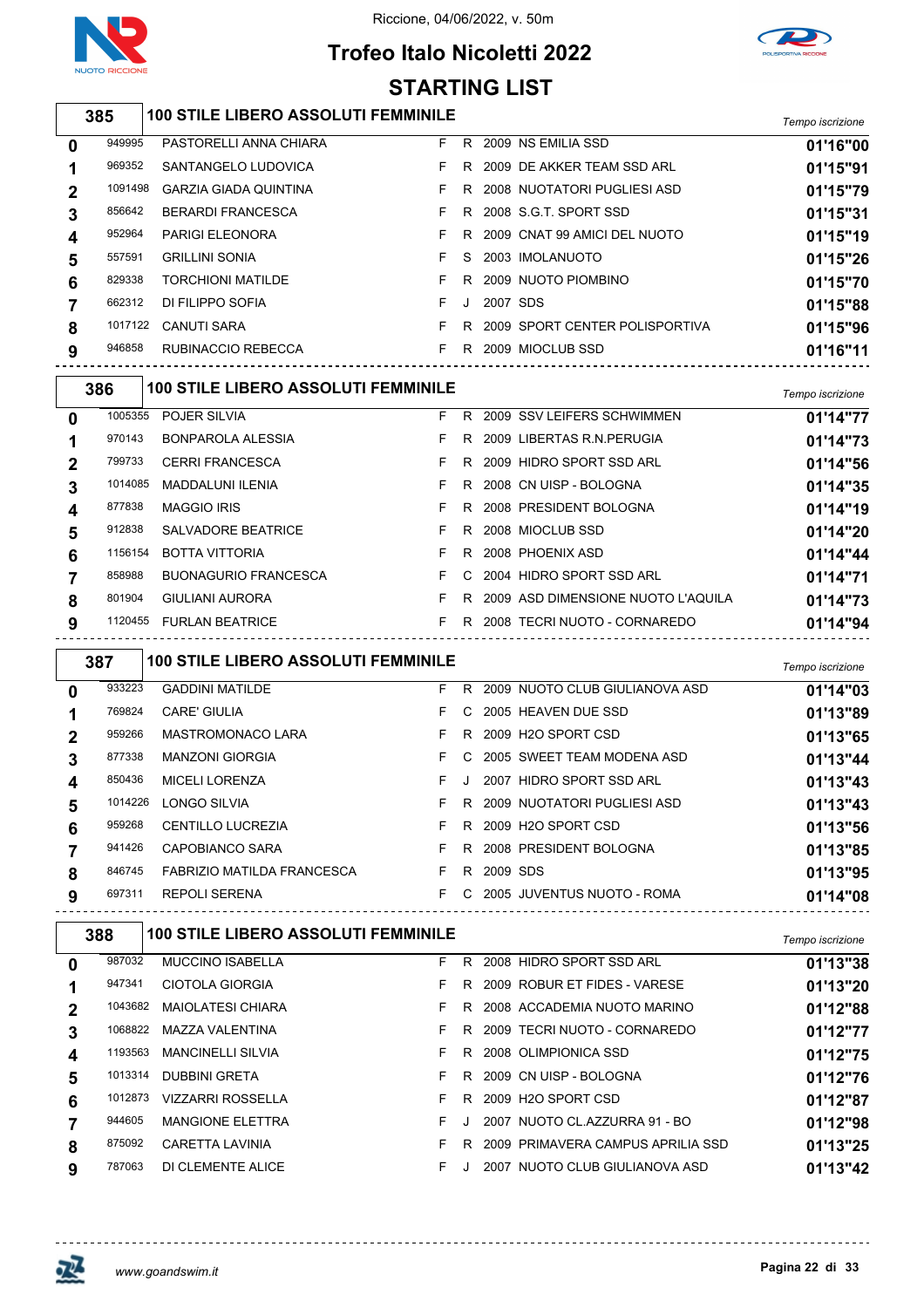

### **Trofeo Italo Nicoletti 2022 STARTING LIST**



|                                                   | 389     | <b>100 STILE LIBERO ASSOLUTI FEMMINILE</b> |    |    |                                  | Tempo iscrizione |  |
|---------------------------------------------------|---------|--------------------------------------------|----|----|----------------------------------|------------------|--|
| 0                                                 | 735978  | <b>CUMBOLOTTI SARA</b>                     | F. | R. | 2008 EMMEDUE SSD                 | 01'12"61         |  |
| 1                                                 | 1149722 | <b>FRANCESCONE SOFIA</b>                   | F. | J. | 2006 SDS                         | 01'12"50         |  |
| $\mathbf 2$                                       | 639474  | <b>VAI ARIANNA</b>                         | F. | C. | 2005 CANOTTIERI BALDESIO         | 01'12"36         |  |
| 3                                                 | 851881  | <b>SILLI VITTORIA</b>                      | F. |    | R 2008 CENTRO NUOTO CEPAGATTI    | 01'12"29         |  |
| 4                                                 | 887929  | <b>GABRIELLI GIORGIA PIA</b>               | F. |    | R 2008 H2O SPORT CSD             | 01'12"18         |  |
| 5                                                 | 776019  | <b>GALANTE GRETA</b>                       | F. |    | R 2008 SSV LEIFERS SCHWIMMEN     | 01'12"22         |  |
| 6                                                 | 871975  | PANATO MATILDE                             | F. |    | R 2008 IL GABBIANO SSD LADISPOLI | 01'12"34         |  |
|                                                   | 897056  | <b>MAZZONE BEATRICE</b>                    | F. |    | R 2008 AOSTA NUOTO               | 01'12"36         |  |
| 8                                                 | 867944  | <b>BARBIERI ROSALIE</b>                    | F. |    | R 2009 HIDRO SPORT SSD ARL       | 01'12"52         |  |
| 9                                                 | 832497  | CHIARELLI VALERIA                          |    |    | F R 2008 ACCADEMIA NUOTO MARINO  | 01'12"66         |  |
| <b>100 STILE LIBERO ASSOLUTI FEMMINILE</b><br>390 |         |                                            |    |    |                                  |                  |  |

|   |         |                           |    |    |                                | i empo iscrizione |
|---|---------|---------------------------|----|----|--------------------------------|-------------------|
| 0 | 888395  | <b>MONTALDI GIORGIA</b>   | F. | R. | 2008 SWEET TEAM MODENA ASD     | 01'12"15          |
|   | 989240  | JANATI AYA                | F. | R. | 2009 CANOTTIERI BALDESIO       | 01'11"87          |
| 2 | 1076106 | <b>SEMINARA CHIARA</b>    | F. | R. | 2008 AOSTA NUOTO               | 01'11"70          |
|   | 952830  | <b>COLUCCI FRANCESCA</b>  | F. |    | R 2008 CN UISP - BOLOGNA       | 01'11"66          |
| 4 | 887519  | <b>CARUSI ELENA</b>       | F. |    | R 2009 H2O SPORT CSD           | 01'11"47          |
| 5 | 1127056 | <b>BERTINOTTI ESTER</b>   | F. |    | R 2009 TECRI NUOTO - CORNAREDO | 01'11"51          |
| 6 | 927352  | <b>PARISSE CAMILLA</b>    | F. |    | R 2009 99 SPORT ASD - L'AQUILA | 01'11"70          |
|   | 847490  | <b>MARINUCCI GIULIA</b>   | F. |    | 2007 CLUB L'AQUILA NUOTO       | 01'11"75          |
| 8 | 928593  | <b>MATTIVI NORA</b>       | F. | R  | 2008 SSV BOZEN                 | 01'12"05          |
| 9 | 844816  | <b>GONNELLINI GIORGIA</b> | F. |    | R 2009 LIBERTAS R.N. PERUGIA   | 01'12"18          |
|   |         |                           |    |    |                                |                   |

|   | 391     | <b>100 STILE LIBERO ASSOLUTI FEMMINILE</b> |    |               |                                      | Tempo iscrizione |
|---|---------|--------------------------------------------|----|---------------|--------------------------------------|------------------|
| 0 | 1049682 | URBANO ASIA ANTONIA                        | F. | R.            | 2009 H2O SPORT CSD                   | 01'11"19         |
|   | 924522  | POLAZZI MARTINA                            | F. | R.            | 2008 POL COMUNALE RICCIONE           | 01'11"11         |
|   | 889307  | D'ONOFRIO LAVINIA                          | F. | R.            | 2008 HEAVEN DUE SSD                  | 01'11"02         |
| 3 | 847501  | LALLONE LUDOVICA                           | F. |               | R 2008 NUOTO CLUB GIULIANOVA ASD     | 01'10"91         |
| 4 | 876137  | TIRIBOCCHI ANITA                           | F. |               | C 2005 PRIMAVERA CAMPUS APRILIA SSD  | 01'10"85         |
| 5 | 585394  | <b>FACCIA ALICE</b>                        | F. |               | C 2005 ASD DIMENSIONE NUOTO L'AQUILA | 01'10"89         |
| 6 | 893735  | ALLEGRA BEATRICE                           | F. | $\mathcal{C}$ | 2005 TECRI NUOTO - CORNAREDO         | 01'10"92         |
|   | 730474  | COFINI ARIANNA                             | F. | R.            | 2008 PINGUINO NUOTO - AVEZZANO       | 01'11"09         |
| 8 | 1002932 | <b>GALEAZZI BEATRICE</b>                   | F. | R.            | 2009 IMOLANUOTO                      | 01'11"17         |
| 9 | 1071146 | CAVALIERI EVA                              | F. |               | R 2009 ACCADEMIA NUOTO MARINO        | 01'11"44         |

|             | 392     | <b>100 STILE LIBERO ASSOLUTI FEMMINILE</b> |    |    |                                   | Tempo iscrizione |
|-------------|---------|--------------------------------------------|----|----|-----------------------------------|------------------|
| $\bf{0}$    | 796810  | DI RENZO ELEONORA                          | F. | R  | PINGUINO NUOTO - AVEZZANO<br>2009 | 01'10"84         |
|             | 817732  | LOVATO NOEMI                               | F. |    | 2006 SSV LEIFERS SCHWIMMEN        | 01'10"57         |
| $\mathbf 2$ | 783521  | <b>CECCHINI TERESA</b>                     | F  | R. | 2009 LIBERTAS R.N. PERUGIA        | 01'10"53         |
| 3           | 963576  | PATRIARCA VALENTINA                        | F. | R. | 2009 HEAVEN DUE SSD               | 01'10"42         |
| 4           | 769832  | RUBINO GIORGIA                             | F  | R. | 2008 PRIMAVERA CAMPUS APRILIA SSD | 01'10"32         |
| 5           | 919595  | <b>TREVISI EMMA</b>                        | F. |    | NUOTATORI PUGLIESI ASD<br>2007    | 01'10"37         |
| 6           | 1017651 | PECORARO SVEVA                             | F  | R. | 2009 SPORT CENTER POLISPORTIVA    | 01'10"44         |
|             | 942641  | <b>ROSSI BEATRICE</b>                      | F. | R  | 2009 POL COMUNALE RICCIONE        | 01'10"56         |
| 8           | 910221  | <b>GROSSI EMMA</b>                         | F. | R. | 2008 POL COMUNALE RICCIONE        | 01'10"74         |
| 9           | 853877  | <b>CASA MARTINA</b>                        | F  |    | 2006 HEAVEN DUE SSD               | 01'10"85         |

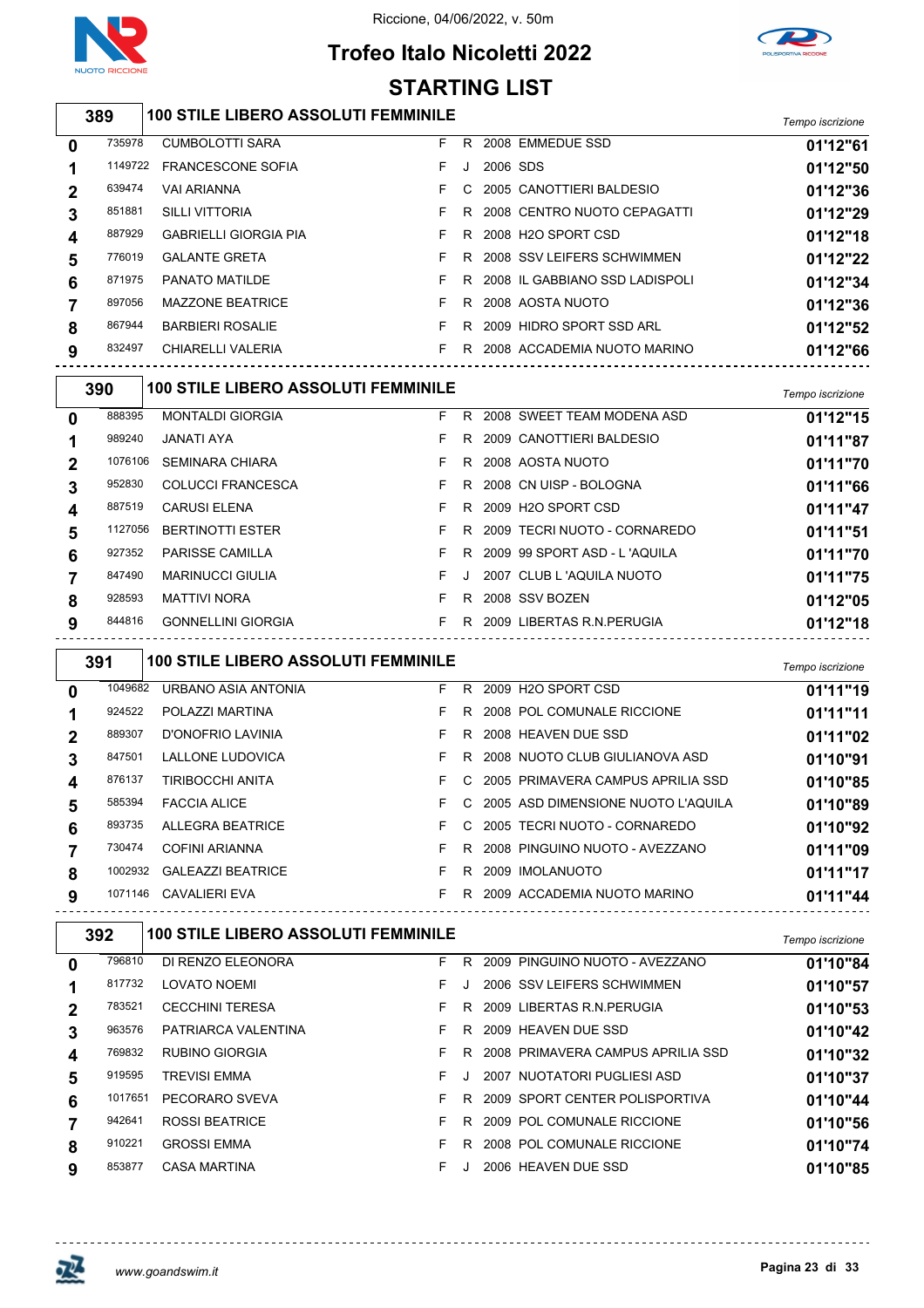

### **Trofeo Italo Nicoletti 2022 STARTING LIST**



#### *Tempo iscrizione* **100 STILE LIBERO ASSOLUTI FEMMINILE** CRINI GIULIA F C 2005 SAVENA NUOTO TEAM **01'10"28** PARESCHI ILARIA F C 2004 SWEET TEAM MODENA ASD **01'10"14** DE CLEMENTI MARTINA F R 2008 ROBUR ET FIDES - VARESE **01'10"13** FOTI ELISA F J 2006 AOSTA NUOTO **01'10"00** DI IORIO ANNA CLAUDIA F R 2008 EMMEDUE SSD **01'09"79** LEONORI VANESSA F R 2008 BLUGALLERY TEAM ASD **01'09"91** DE BIASE VIVIANA F J 2007 ROBUR ET FIDES - VARESE **01'10"05** TASSI SOFIA F J 2007 TECRI NUOTO - CORNAREDO **01'10"13** DI COSMO MATILDE F R 2008 OLIMPIONICA SSD **01'10"25** GIULIANO ARIANNA F J 2006 H2O SPORT CSD **01'10"28** *Tempo iscrizione* **100 STILE LIBERO ASSOLUTI FEMMINILE** PANICO VANESSA F R 2008 THEBRIS NUOTO - P.FELCINO **01'09"71** SALVATI STELLA F R 2008 CLUB L 'AQUILA NUOTO **01'09"60** CARLONI MARIA ELENA F J 2006 ALDEBARAN SSD **01'09"52** CASALINI ANNA F J 2006 EQUIPE SPORTIVA SRL SSD **01'09"39** BELFIORI GINEVRA F C 2005 SPORT VILLAGE SSD **01'09"36**

| 942645<br>ACHILLI NICOL<br>F J 2007 POL COMUNALE RICCIONE<br>5<br>945215<br>F R 2009 EQUIPE SPORTIVA SRL SSD<br>RINALDI NATALIA<br>6<br>691956<br>CIOCIANU AMBRA NADINE<br>F J 2006 SPORT VILLAGE SSD<br>$\mathbf{7}$<br>F J 2007 SPORT VILLAGE SSD<br>644025<br>SERAFINI CAMILLA<br>8<br>F C 2005 VELA NUOTO ANCONA<br>775380<br>DI CHIELLO EMILY<br>9 | $\boldsymbol{\Lambda}$ | 691022 BELFIORI GINEVRA |  | F C 2005 SPORT VILLAGE SSD | 01'09"36 |
|---------------------------------------------------------------------------------------------------------------------------------------------------------------------------------------------------------------------------------------------------------------------------------------------------------------------------------------------------------|------------------------|-------------------------|--|----------------------------|----------|
|                                                                                                                                                                                                                                                                                                                                                         |                        |                         |  |                            | 01'09"37 |
|                                                                                                                                                                                                                                                                                                                                                         |                        |                         |  |                            | 01'09"44 |
|                                                                                                                                                                                                                                                                                                                                                         |                        |                         |  |                            | 01'09"58 |
|                                                                                                                                                                                                                                                                                                                                                         |                        |                         |  |                            | 01'09"64 |
|                                                                                                                                                                                                                                                                                                                                                         |                        |                         |  |                            | 01'09"78 |

*Tempo iscrizione* **100 STILE LIBERO ASSOLUTI FEMMINILE** PEER JULIA F R 2009 SSV BOZEN **01'09"31** CORADAZZI LINDA F C 2005 CNAT 99 AMICI DEL NUOTO **01'09"25** ODDI CHIARA F J 2007 IL GABBIANO SSD LADISPOLI **01'09"20** VIOLA ELISABETTA F J 2006 POL COMUNALE RICCIONE **01'09"18** BONFIGLIOLI GINEVRA F R 2009 DE AKKER TEAM SSD ARL **01'09"09** LAPENTA VALERIA F S 2003 PRIMAVERA CAMPUS APRILIA SSD **01'09"13** 878146 PALVARINI GIULIA **F** J 2006 TECRI NUOTO - CORNAREDO **01'09"19**  PIERGIOVANNI SOFIA PALMIRA F R 2009 HEAVEN DUE SSD **01'09"22** ZANETTI GAIA F R 2008 CN UISP - BOLOGNA **01'09"27** CARRIERO GIULIA F R 2009 OLIMPIONICA SSD **01'09"35**

|              | 396     | <b>100 STILE LIBERO ASSOLUTI FEMMINILE</b> |    |                |          |                                | Tempo iscrizione |
|--------------|---------|--------------------------------------------|----|----------------|----------|--------------------------------|------------------|
| $\mathbf 0$  | 802473  | <b>GALEOTA OLIVIA</b>                      | F. | J              | 2007 SDS |                                | 01'09"05         |
| 1            | 955626  | <b>MAGLI NICOLE</b>                        | F. | R.             |          | 2008 CN UISP - BOLOGNA         | 01'09"01         |
| $\mathbf{2}$ | 867927  | LA BARBERA GIULIA                          | F. |                |          | 2007 HIDRO SPORT SSD ARL       | 01'08"96         |
| 3            | 516358  | CARTA FRANCESCA                            | F. | $\overline{C}$ |          | 2004 LIBERTAS R.N. PERUGIA     | 01'08"93         |
| 4            | 589579  | DE FOGLIO LETIZIA                          | F. |                | 2006 SDS |                                | 01'08"84         |
| 5            | 829232  | <b>CRITELLI MARTINA</b>                    | F. |                |          | 2007 SSV BOZEN                 | 01'08"88         |
| 6            | 649866  | SANTOCCHIA GIADA                           | F. |                |          | 2006 THEBRIS NUOTO - P.FELCINO | 01'08"96         |
|              | 1160705 | ALESSANDRINI FRANCESCA                     | F. |                |          | 2006 SPORT CENTER POLISPORTIVA | 01'09"00         |
| 8            | 944582  | <b>FORESTI MARTINA</b>                     | F. |                |          | 2007 NUOTO CL.AZZURRA 91 - BO  | 01'09"04         |
| 9            | 915915  | SFERRA MADDALENA                           |    | R              |          | 2009 HIDRO SPORT SSD ARL       | 01'09"05         |
|              |         |                                            |    |                |          |                                |                  |

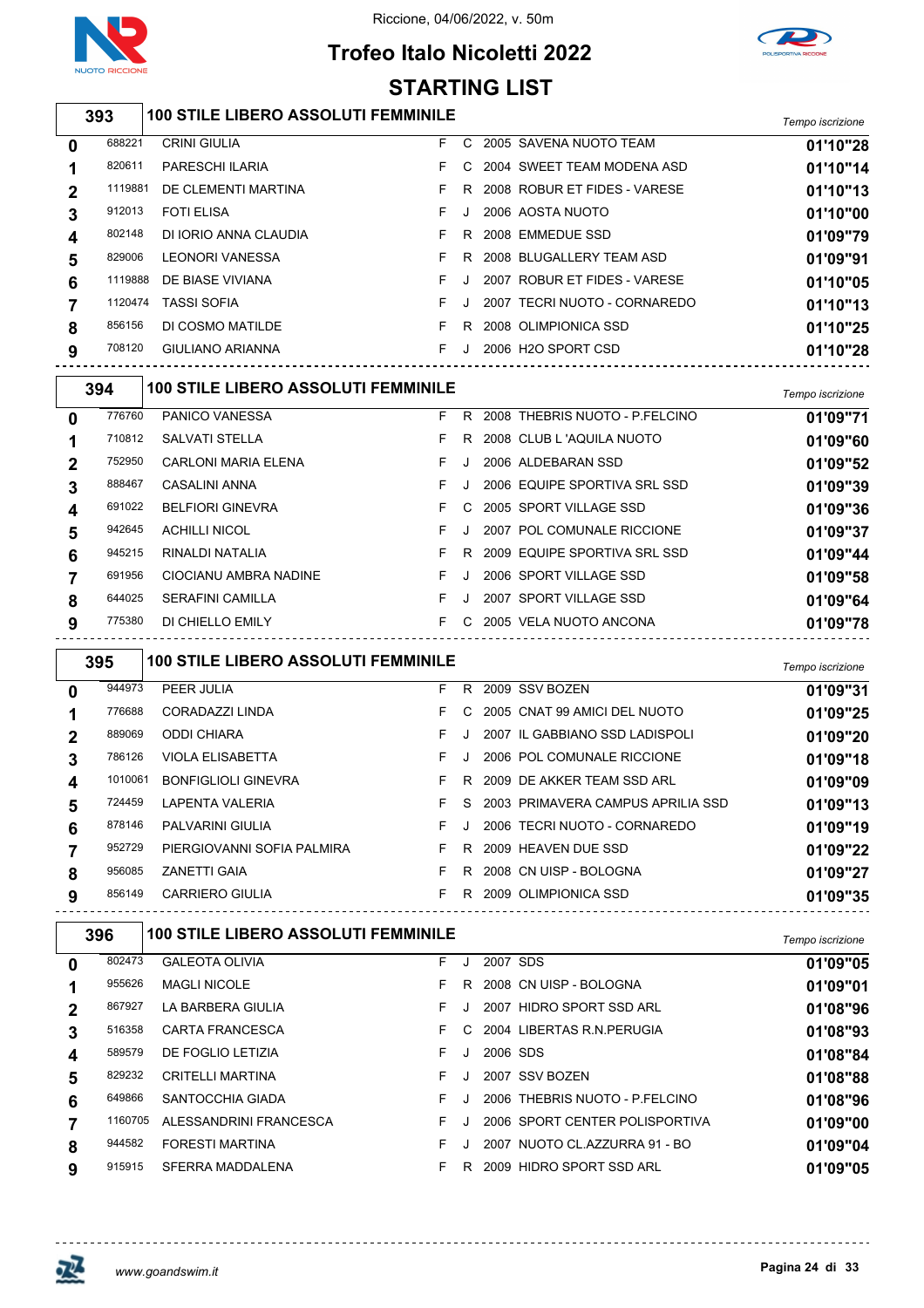

## **Trofeo Italo Nicoletti 2022**



*Tempo iscrizione* **100 STILE LIBERO ASSOLUTI FEMMINILE** FRAENZL LILLY F R 2009 SSV BOZEN **01'08"81** OBERHAUSER LENA F J 2007 SSV LEIFERS SCHWIMMEN **01'08"76** BERNARDINELLI CHIARA F R 2008 TECRI NUOTO - CORNAREDO **01'08"71** PACIOTTI ANGELICA F C 2005 HEAVEN DUE SSD **01'08"64** BENINI CHIARA F J 2007 LIB NUOTO RAVENNA **01'08"62** DI SCIASCIO LUCREZIA F R 2008 S.G.T. SPORT SSD **01'08"64** BANFI ANGELICA IRIS F J 2007 SDS **01'08"68** DUJANY GIADA F R 2008 AOSTA NUOTO **01'08"73** MACCARONE CLAUDIA F R 2008 S.G.T. SPORT SSD **01'08"79** SUBASCIAKI CHIARA F R 2008 PRESIDENT BOLOGNA **01'08"82** *Tempo iscrizione* **100 STILE LIBERO ASSOLUTI FEMMINILE** CORSINI GIULIA F J 2006 PHOENIX ASD **01'08"61** MAZZANTI SILVIA F R 2009 IMOLANUOTO **01'08"56** BUGATTI CHIARA F R 2009 MIOCLUB SSD **01'08"50** SANTELLA ELEONORA F J 2006 EMMEDUE SSD **01'08"46** LOLLI SERENA F R 2008 VELA NUOTO ANCONA **01'08"43** PARRA FEDERICA F J 2007 LIBERTAS R.N.PERUGIA **01'08"43** PIRCHER ISABEL F R 2008 SSV BOZEN **01'08"47** DANDREA ELENA F J 2006 NUOTATORI TRENTINI **01'08"52** NANNI CHIARA F J 2007 RARI NANTES ROMAGNA ASD **01'08"57** FOSCHI SARA F R 2009 CANOTTIERI TEVERE REMO **01'08"61** *Tempo iscrizione* **100 STILE LIBERO ASSOLUTI FEMMINILE STARTING LIST**

| 0 | 1075889 | <b>MANCINI ELENA</b>   | F. | R. | 2009 S.G.T. SPORT SSD         | 01'08"37 |
|---|---------|------------------------|----|----|-------------------------------|----------|
|   | 930797  | <b>BATTINI LUCIA</b>   | F. |    | 2006 EQUIPE SPORTIVA SRL SSD  | 01'08"25 |
| 2 | 912257  | DE CIECHI ALESSANDRA   | F. |    | 2006 TECRI NUOTO - CORNAREDO  | 01'08"16 |
|   | 1016537 | CIANFROCCA GIORGIA     | F. | R. | 2009 ACCADEMIA NUOTO MARINO   | 01'08"09 |
| 4 | 756787  | MASTROFRANCESCO GAIA   | F. |    | 2006 TECRI NUOTO - CORNAREDO  | 01'07"99 |
| 5 | 920199  | <b>FAVALE ALESSIA</b>  | F. | R  | 2009 MEDITERRANEO SPORT SSD   | 01'07"99 |
| 6 | 821076  | <b>TERRIACA SOFIA</b>  | F. |    | 2006 SWIM PROJECT VENAFRO ASD | 01'08"11 |
|   | 714983  | <b>BERNABEI ILARIA</b> | F. |    | 2007 OLIMPIONICA SSD          | 01'08"23 |
| 8 | 816692  | <b>CORSI ELEONORA</b>  | F. |    | 2007 ACCADEMIA NUOTO MARINO   | 01'08"33 |
| 9 | 952820  | <b>MAGNANI GIULIA</b>  | F. |    | 2007 BUONCONSIGLIO NUOTO      | 01'08"41 |
|   |         |                        |    |    |                               |          |

| 400 |        | <b>100 STILE LIBERO ASSOLUTI FEMMINILE</b> | Tempo iscrizione |      |                                |          |
|-----|--------|--------------------------------------------|------------------|------|--------------------------------|----------|
| 0   | 956530 | VILCU ALESSIA STEFANIA                     | F.               | . J. | 2007 HEAVEN DUE SSD            | 01'07"90 |
|     | 787059 | <b>COLLALTI FRANCESCA</b>                  | F.               | R.   | 2009 NUOTO CLUB GIULIANOVA ASD | 01'07"76 |
|     | 986924 | ROMANAZZI RACHELE                          | F.               | R.   | 2009 NUOTATORI PUGLIESI ASD    | 01'07"72 |
| 3   | 790904 | <b>VOLPE ERIKA</b>                         | F.               |      | C 2004 NS EMILIA SSD           | 01'07"68 |
| 4   | 536077 | PIETROSANTI MELANIE                        | F.               | S.   | 2002 SSV LEIFERS SCHWIMMEN     | 01'07"58 |
| 5   | 801602 | <b>GALLO ANNA</b>                          | F.               | R    | 2008 H2O SPORT CSD             | 01'07"65 |
| 6   | 757310 | URSOMANNO SOFIA                            | F.               |      | 2006 SPORT CENTER POLISPORTIVA | 01'07"71 |
|     | 885804 | NAVARRETTA ELENA                           | F.               | R    | 2008 AOSTA NUOTO               | 01'07"72 |
| 8   | 821323 | <b>SCIANGOLA SUSANNA</b>                   | F.               |      | 2006 CENTRO NUOTO CEPAGATTI    | 01'07"82 |
| 9   | 882133 | <b>BELLUCCI FRANCESCA</b>                  | F.               | R.   | 2009 HIDRO SPORT SSD ARL       | 01'07"95 |

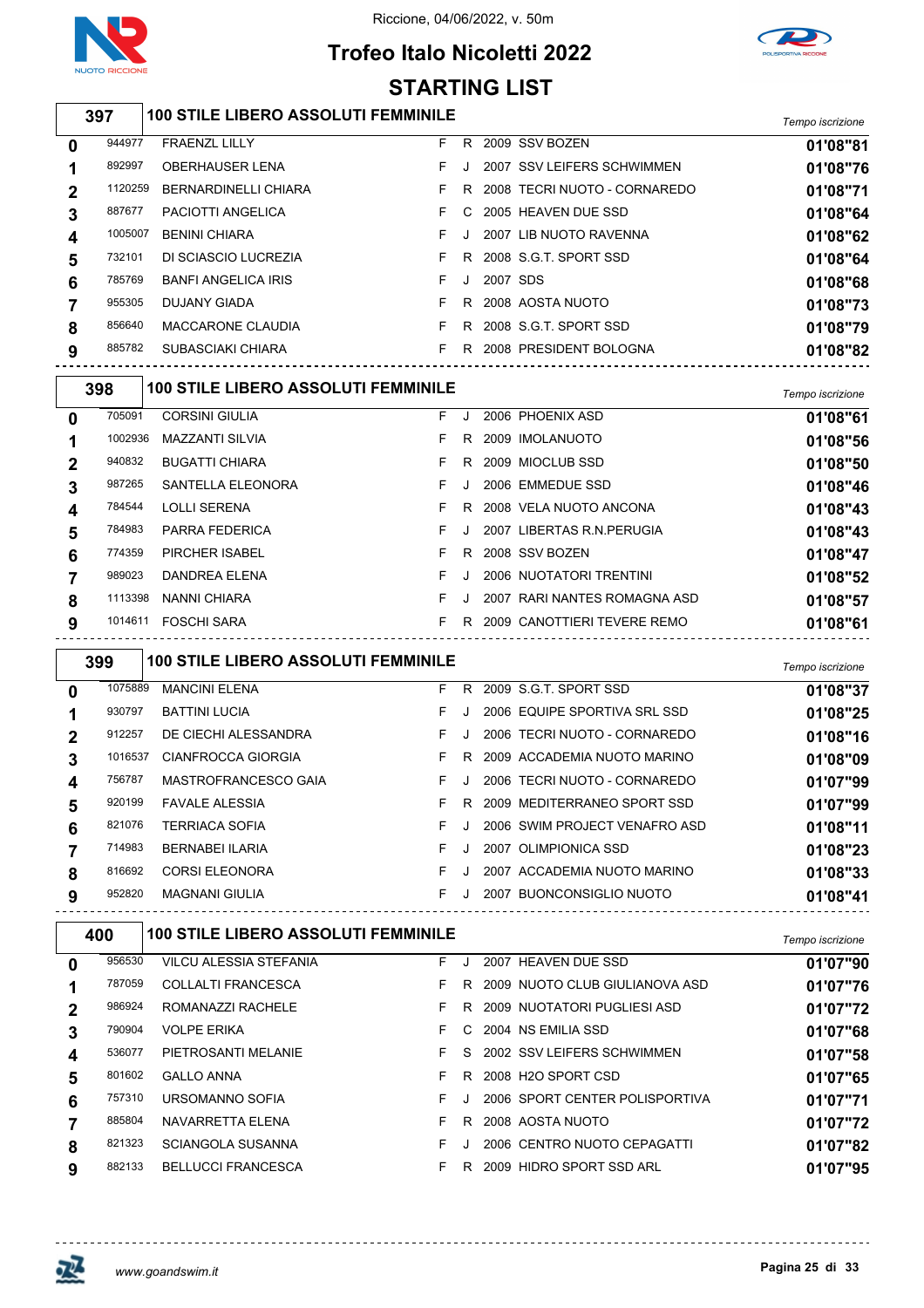

## **Trofeo Italo Nicoletti 2022**



### **STARTING LIST**

### *Tempo iscrizione* **100 STILE LIBERO ASSOLUTI FEMMINILE**

| 0 | 776430 | DI MITO VALENTINA        | F. | R.      | 2008 NUOTATORI PUGLIESI ASD    | 01'07"52 |
|---|--------|--------------------------|----|---------|--------------------------------|----------|
|   | 715135 | LANZA FLAVIA             |    | R       | 2008 MEDITERRANEO SPORT SSD    | 01'07"44 |
|   | 977229 | METAJ ALESSIA            |    | R.      | 2008 CN UISP - BOLOGNA         | 01'07"42 |
| 3 | 673948 | <b>MANCINI SOFIA</b>     | F. | $\cdot$ | 2006 H2O SPORT CSD             | 01'07"38 |
| 4 | 857713 | <b>MATTIOLI EMMA</b>     | F. | J       | 2007 S.G.T. SPORT SSD          | 01'07"26 |
| 5 | 982034 | DE ANGELIS ALICE         |    | R.      | 2009 OLIMPIONICA SSD           | 01'07"33 |
| 6 | 696927 | MIONE LUDOVICA           |    | R.      | 2009 PINGUINO NUOTO - AVEZZANO | 01'07"38 |
|   | 665978 | DIFINO ANGELICA          | F. | J       | 2007 MEDITERRANEO SPORT SSD    | 01'07"44 |
| 8 | 945766 | <b>CAMORANI FEDERICA</b> |    | R.      | 2008 G.S. FORLI' NUOTO ASD     | 01'07"51 |
| 9 | 730969 | VADINI AURORA            |    | R       | 2008 CENTRO NUOTO CEPAGATTI    | 01'07"54 |
|   |        |                          |    |         |                                |          |

| 402         |         | <b>100 STILE LIBERO ASSOLUTI FEMMINILE</b> |    |               |                                | Tempo iscrizione |
|-------------|---------|--------------------------------------------|----|---------------|--------------------------------|------------------|
| $\mathbf 0$ | 1075205 | <b>VENTRELLA SOFIA</b>                     | F. | R.            | 2009 H2O SPORT CSD             | 01'07"19         |
|             | 987000  | SABELLA SARA                               | F. | R.            | 2008 HIDRO SPORT SSD ARL       | 01'07"09         |
| $\mathbf 2$ | 649865  | SAMMARTANO FRIDA MARIA                     | F. | C.            | 2005 THEBRIS NUOTO - P.FELCINO | 01'07"02         |
| 3           | 927130  | AMMOSCATO GIULIA                           | F. | $\cdot$ .     | 2007 TECRI NUOTO - CORNAREDO   | 01'06"97         |
| 4           | 877009  | <b>LORENZI MARTINA</b>                     | F. | R.            | 2008 POL COMUNALE RICCIONE     | 01'06"93         |
| 5           | 972100  | <b>AGLIETTI SOFIA</b>                      | F. |               | 2007 LIBERTAS R.N. PERUGIA     | 01'06"94         |
| 6           | 840046  | <b>PROJETTI ALICE</b>                      | F. | R             | 2008 CANOTTIERI TEVERE REMO    | 01'06"99         |
|             | 686737  | <b>FRANCHI VIRGINIA</b>                    | F. | $\mathcal{C}$ | 2005 POL COMUNALE RICCIONE     | 01'07"08         |
| 8           | 1022212 | <b>MODA REBECCA</b>                        | F. | $\cdot$       | 2007 HEAVEN DUE SSD            | 01'07"18         |
| 9           | 846257  | DE PADOVA GIORGIA                          | F. | R             | 2008 S.G.T. SPORT SSD          | 01'07"26         |

|              | 403     | <b>100 STILE LIBERO ASSOLUTI FEMMINILE</b> |    |         |                              | Tempo iscrizione |
|--------------|---------|--------------------------------------------|----|---------|------------------------------|------------------|
| $\bf{0}$     | 799635  | <b>ORIENTE DOMITILLA</b>                   | F. | R.      | 2008 HIDRO SPORT SSD ARL     | 01'06"87         |
|              | 775682  | DE CASTRO ALICE                            | F. |         | 2007 SSV BOZEN               | 01'06"83         |
| $\mathbf{2}$ | 942636  | <b>RENZI SOFIA</b>                         | F. |         | R 2009 POL COMUNALE RICCIONE | 01'06"83         |
| 3            | 817150  | DI TOMA ILARIA                             | F. |         | 2006 ROBUR ET FIDES - VARESE | 01'06"81         |
| 4            | 498969  | <b>BURATTINI ROSSELLA</b>                  | F. |         | S 2002 G.S. FORLI' NUOTO ASD | 01'06"76         |
| 5            | 1009260 | <b>CODELUPPI MATILDE</b>                   | F. | R       | 2008 EQUIPE SPORTIVA SRL SSD | 01'06"78         |
| 6            | 801556  | NARDUCCI SOFIA                             | F  | R.      | 2008 SDS                     | 01'06"82         |
|              | 824489  | <b>GHIANNI ELISA</b>                       | F. |         | 2007 CENTRO NUOTO CEPAGATTI  | 01'06"83         |
| 8            | 774075  | LUPO SOFIA                                 | F. |         | 2007 HEAVEN DUE SSD          | 01'06"86         |
| 9            | 969475  | <b>GUGLIELMO SOFIA</b>                     | F. | $\cdot$ | 2007 NUOTATORI PUGLIESI ASD  | 01'06"93         |

| 404 |                            | Tempo iscrizione                                                                                  |    |                                            |              |                                                                                                                                                                                                                                                                                            |
|-----|----------------------------|---------------------------------------------------------------------------------------------------|----|--------------------------------------------|--------------|--------------------------------------------------------------------------------------------------------------------------------------------------------------------------------------------------------------------------------------------------------------------------------------------|
|     | PEDRIALI ALICE             | F.                                                                                                |    |                                            |              | 01'06"73                                                                                                                                                                                                                                                                                   |
|     | MAZZA MATILDE              | F.                                                                                                | C. |                                            |              | 01'06"67                                                                                                                                                                                                                                                                                   |
|     | MARCANTONIO LUCREZIA       | F.                                                                                                |    |                                            |              | 01'06"65                                                                                                                                                                                                                                                                                   |
|     | FILIAGGI ANNALUNA          | F.                                                                                                |    |                                            |              | 01'06"57                                                                                                                                                                                                                                                                                   |
|     | SABATTANI GAIA             | F.                                                                                                | R  |                                            |              | 01'06"50                                                                                                                                                                                                                                                                                   |
|     | DARI MARINA                | F.                                                                                                | C. |                                            |              | 01'06"54                                                                                                                                                                                                                                                                                   |
|     | <b>BERGAMASCHI REBECCA</b> | F.                                                                                                |    |                                            |              | 01'06"64                                                                                                                                                                                                                                                                                   |
|     | APPIGNANESI RACHELE        | F.                                                                                                |    |                                            |              | 01'06"67                                                                                                                                                                                                                                                                                   |
|     | <b>REGGIANI GINEVRA</b>    | F.                                                                                                | R  |                                            |              | 01'06"67                                                                                                                                                                                                                                                                                   |
|     | PIANTA EMMA                | F.                                                                                                |    |                                            |              | 01'06"74                                                                                                                                                                                                                                                                                   |
|     |                            | 828832<br>629073<br>795093<br>502411<br>946773<br>822905<br>760390<br>709153<br>968745<br>1004627 |    | <b>100 STILE LIBERO ASSOLUTI FEMMINILE</b> | $\mathsf{C}$ | 2005 NS EMILIA SSD<br>2004 CANOTTIERI TEVERE REMO<br>2007 OLIMPIONICA SSD<br>2007 SPORT VILLAGE SSD<br>2008 IMOLANUOTO<br>2005 IL GABBIANO SSD LADISPOLI<br>2006 SKY LINE NUOTO - C.PUSTER<br>2006 PALLANUOTO TOLENTINO ASD<br>2008 DE AKKER TEAM SSD ARL<br>2007 NUOTO CL.AZZURRA 91 - BO |

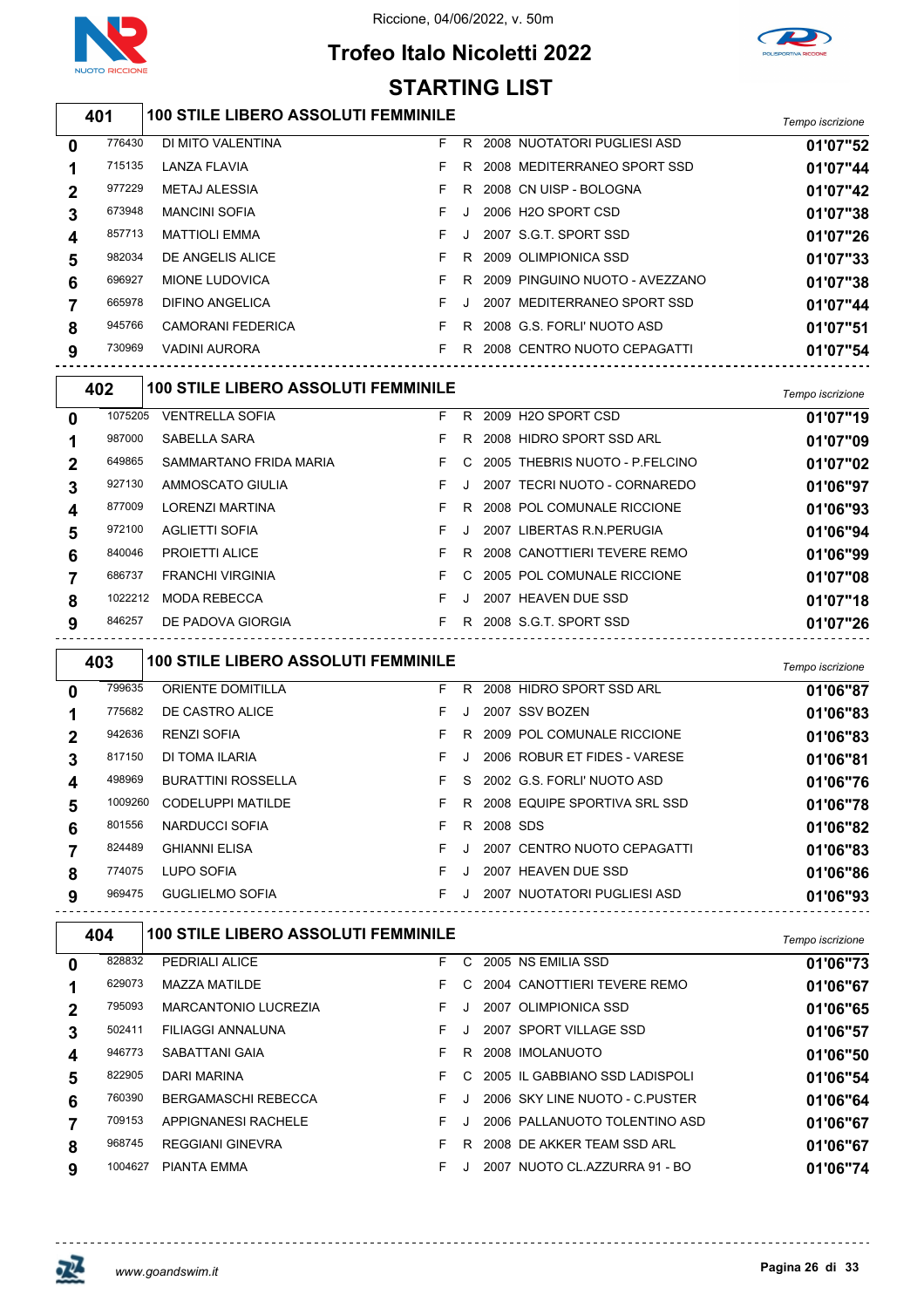

### **Trofeo Italo Nicoletti 2022 STARTING LIST**



| 3 I AR I INU LIJ I |         |                                            |    |              |  |                                      |                  |  |  |  |
|--------------------|---------|--------------------------------------------|----|--------------|--|--------------------------------------|------------------|--|--|--|
|                    | 405     | <b>100 STILE LIBERO ASSOLUTI FEMMINILE</b> |    |              |  |                                      | Tempo iscrizione |  |  |  |
| 0                  | 1002937 | ROLLI AGATA                                | F. |              |  | R 2009 DE AKKER TEAM SSD ARL         | 01'06"49         |  |  |  |
| 1                  | 730030  | <b>COSTA ALICE</b>                         | F  |              |  | R 2008 ASD DIMENSIONE NUOTO L'AQUILA | 01'06"45         |  |  |  |
| $\mathbf 2$        | 893574  | POLIDORI GIADA                             | F  | $\mathbf{J}$ |  | 2007 RARI NANTES ROMAGNA ASD         | 01'06"42         |  |  |  |
| 3                  | 829789  | <b>MANENTI CAMILLA</b>                     | F  | R.           |  | 2008 TECRI NUOTO - CORNAREDO         | 01'06"42         |  |  |  |
| 4                  | 956105  | <b>CANUTI ELENA</b>                        | F  | R.           |  | 2009 SPORT CENTER POLISPORTIVA       | 01'06"37         |  |  |  |
| 5                  | 824846  | DORFMANN VALENTINA                         | F  |              |  | 2006 BRESSANONE NUOTO                | 01'06"38         |  |  |  |
| 6                  | 795115  | <b>COLELLI MARTA</b>                       | F  | R.           |  | 2008 OLIMPIONICA SSD                 | 01'06"42         |  |  |  |
| 7                  | 817857  | <b>GHERARDI ALESSIA</b>                    | F  |              |  | 2007 SPORT CENTER POLISPORTIVA       | 01'06"42         |  |  |  |
| 8                  | 881375  | <b>NADINI FEDERICA</b>                     | F  | R.           |  | 2008 DE AKKER TEAM SSD ARL           | 01'06"47         |  |  |  |
| 9                  | 819101  | <b>TENTI CARLOTTA</b>                      | F  | J.           |  | 2006 ROBUR ET FIDES - VARESE         | 01'06"50         |  |  |  |
|                    | 406     | <b>100 STILE LIBERO ASSOLUTI FEMMINILE</b> |    |              |  |                                      | Tempo iscrizione |  |  |  |
| 0                  | 958137  | <b>GIUSTI DORIS</b>                        | F  | R.           |  | 2008 SSV LEIFERS SCHWIMMEN           | 01'06"34         |  |  |  |
| 1                  | 675311  | <b>CONTURBIA ELISA</b>                     | F  |              |  | 2004 SKY LINE NUOTO - C. PUSTER      | 01'06"21         |  |  |  |
| $\mathbf 2$        | 796816  | <b>CESAREO MANILA</b>                      | F. |              |  | R 2008 PINGUINO NUOTO - AVEZZANO     | 01'06"10         |  |  |  |
| 3                  | 912260  | DE CIECHI MARTINA                          | F  | $\cdot$      |  | 2006 TECRI NUOTO - CORNAREDO         | 01'06"03         |  |  |  |
|                    | ------  | $\cdots$ $\cdots$ $\cdots$                 |    |              |  |                                      |                  |  |  |  |

|   | 771922 | NOCITA VALENTINA          | F J |  | 2007 S.G.T. SPORT SSD           | 01'05"88        |
|---|--------|---------------------------|-----|--|---------------------------------|-----------------|
|   | 819426 | <b>CERRI FRANCESCA</b>    | F J |  | 2007 POL COMUNALE RICCIONE      | 01'05"95        |
|   | 958126 | <b>TONELLI GRETA</b>      |     |  | F R 2008 SSV LEIFERS SCHWIMMEN  | <b>01'06"06</b> |
|   | 639240 | CATTADORI MATILDE         |     |  | F C 2005 CANOTTIERI BALDESIO    | 01'06"19        |
|   | 722816 | SPENNATO SASHA ALESSANDRA |     |  | F C 2004 NUOTATORI PUGLIESI ASD | 01'06"24        |
| a | 941425 | CHATRIAN MICOL            |     |  | F R 2008 DE AKKER TEAM SSD ARL  | 01'06"35        |
|   |        |                           |     |  |                                 |                 |

| 407 |         | <b>100 STILE LIBERO ASSOLUTI FEMMINILE</b> | Tempo iscrizione |    |                                 |          |
|-----|---------|--------------------------------------------|------------------|----|---------------------------------|----------|
| 0   | 716981  | ALEMU LEILANI ATSEDE                       | F.               | Л. | 2007 NUOTO CLUB GIULIANOVA ASD  | 01'05"83 |
|     | 679141  | <b>RAIMONDI ESTER</b>                      | F.               | C. | 2005 CANOTTIERI BALDESIO        | 01'05"72 |
| 2   | 776775  | <b>BAZZURRI AURORA</b>                     | F                | R. | 2008 THEBRIS NUOTO - P.FELCINO  | 01'05"67 |
| 3   | 826571  | <b>CUOZZO GIULIA</b>                       | F                |    | 2007 HEAVEN DUE SSD             | 01'05"60 |
| 4   | 801470  | <b>TESTA CHIARA</b>                        | F.               | J  | 2007 HIDRO SPORT SSD ARL        | 01'05"54 |
| 5   | 1009183 | <b>CALCAMUGGI MARINA</b>                   | F                | R  | 2009 EQUIPE SPORTIVA SRL SSD    | 01'05"55 |
| 6   | 884093  | <b>BASAGLIA BIANCA</b>                     | F                | R  | 2008 ROBUR ET FIDES - VARESE    | 01'05"67 |
|     | 798808  | DE DONNO ASIA                              | F.               | R  | 2008 CENTRO NUOTO CEPAGATTI     | 01'05"68 |
| 8   | 841256  | <b>CASAROTTI ILARIA</b>                    | F                |    | TECRI NUOTO - CORNAREDO<br>2007 | 01'05"82 |
| 9   | 1008510 | <b>VISANI GIULIA</b>                       | F                | R  | 2009 SAVENA NUOTO TEAM          | 01'05"84 |
|     |         |                                            |                  |    |                                 |          |

| 408 |         | <b>100 STILE LIBERO ASSOLUTI FEMMINILE</b> | Tempo iscrizione |    |                              |          |
|-----|---------|--------------------------------------------|------------------|----|------------------------------|----------|
| 0   | 605159  | <b>FRISO CLAUDIA</b>                       | F.               |    | 2006 LIBERTAS R.N. PERUGIA   | 01'05"52 |
|     | 774745  | <b>MANCINI SILVIA</b>                      | F.               | R. | 2008 JUVENTUS NUOTO - ROMA   | 01'05"49 |
| 2   | 904857  | DI TONNO YLENIA                            | F.               |    | 2007 SSV LEIFERS SCHWIMMEN   | 01'05"42 |
| 3   | 620920  | <b>VALNERI GIADA</b>                       | F.               | S. | 2001 TECRI NUOTO - CORNAREDO | 01'05"40 |
| 4   | 651339  | <b>CHELLI MARTA</b>                        | F.               | C. | 2005 JUVENTUS NUOTO - ROMA   | 01'05"38 |
| 5   | 755987  | <b>CAMPAGNA MARTINA</b>                    | F.               |    | 2006 JUVENTUS NUOTO - ROMA   | 01'05"39 |
| 6   | 820257  | ALDINI ALICE SOFIA                         | F.               |    | 2006 AOSTA NUOTO             | 01'05"41 |
|     | 1009283 | RINALDI EMMA                               | F                | R. | 2009 EQUIPE SPORTIVA SRL SSD | 01'05"46 |
| 8   | 688278  | <b>FRACASSO NAELA</b>                      | F                | C. | 2004 ROBUR ET FIDES - VARESE | 01'05"49 |
| 9   | 891385  | CAROFIGLIO FLAVIA                          | F.               |    | 2007 HEAVEN DUE SSD          | 01'05"52 |

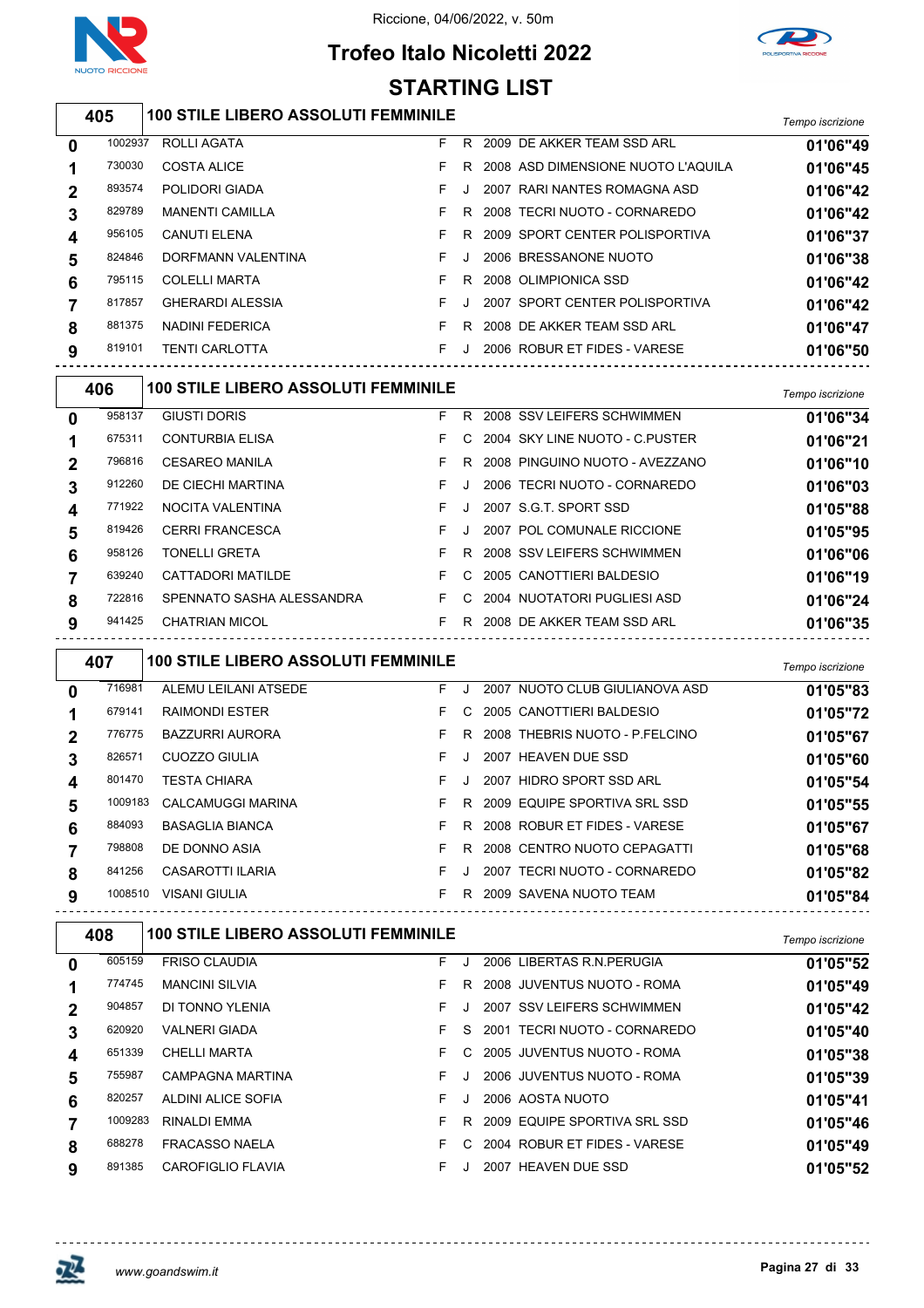

# **Trofeo Italo Nicoletti 2022**



|   | <b>STARTING LIST</b> |                                            |    |         |                                                            |                  |  |  |  |  |
|---|----------------------|--------------------------------------------|----|---------|------------------------------------------------------------|------------------|--|--|--|--|
|   | 409                  | <b>100 STILE LIBERO ASSOLUTI FEMMINILE</b> |    |         |                                                            | Tempo iscrizione |  |  |  |  |
| 0 | 767118               | CIARAMAGLIA FRANCESCA                      | F. | J       | 2006 HEAVEN DUE SSD                                        | 01'05"33         |  |  |  |  |
| 1 | 657696               | DEZI CHIARA ANTONIA                        | F  | C       | 2005 NUOTO CLUB GIULIANOVA ASD                             | 01'05"30         |  |  |  |  |
| 2 | 765607               | <b>SPENSIERI GRETA</b>                     | F  | J       | 2006 IMOLANUOTO                                            | 01'05"29         |  |  |  |  |
| 3 | 884094               | <b>BASSANI CHIARA</b>                      | F  | R       | 2008 ROBUR ET FIDES - VARESE                               | 01'05"23         |  |  |  |  |
| 4 | 1002398              | <b>BARONI ZOE</b>                          | F  | R       | 2009 IMOLANUOTO                                            | 01'05"20         |  |  |  |  |
| 5 | 690721               | <b>SCHIAVONI NATALIA</b>                   | F  |         | 2006 PALLANUOTO TOLENTINO ASD                              | 01'05"20         |  |  |  |  |
| 6 | 663331               | <b>MASTROCOLA MARTA</b>                    | F  | R       | 2008 CENTRO NUOTO CEPAGATTI                                | 01'05"28         |  |  |  |  |
| 7 | 924830               | <b>LARCINESE CHIARA</b>                    | F  | R       | 2008 99 SPORT ASD - L'AQUILA                               | 01'05"30         |  |  |  |  |
| 8 | 573248               | <b>MATTIOLI ALICE</b>                      | F  | C       | 2005 THEBRIS NUOTO - P.FELCINO                             | 01'05"31         |  |  |  |  |
| 9 | 754357               | <b>TONTI CAMILLA</b>                       | F. | J       | 2006 HEAVEN DUE SSD                                        | 01'05"36         |  |  |  |  |
|   | 410                  | <b>100 STILE LIBERO ASSOLUTI FEMMINILE</b> |    |         |                                                            | Tempo iscrizione |  |  |  |  |
| 0 | 945868               | <b>GOBBI ALICE</b>                         | F  | C       | 2004 RARI NANTES ROMAGNA ASD                               | 01'05"18         |  |  |  |  |
| 1 | 459458               | AMADORI ANITA                              | F  | J       | 2006 NUOTANDO ASD                                          | 01'05"15         |  |  |  |  |
| 2 | 833878               | <b>CATAPANO MATILDE</b>                    | F  | Π.      | 2007 HEAVEN DUE SSD                                        | 01'05"08         |  |  |  |  |
| 3 | 694569               | <b>SCHIANCHI GIULIA</b>                    | F  | C       | 2005 SPORT CENTER POLISPORTIVA                             | 01'05"06         |  |  |  |  |
| 4 | 716620               | <b>CENCI ILARIA</b>                        | F  | R       | 2008 THEBRIS NUOTO - P.FELCINO                             | 01'05"06         |  |  |  |  |
| 5 | 728020               | <b>LAUDADIO ALICE</b>                      | F  | J       | 2006 SDS                                                   | 01'05"06         |  |  |  |  |
| 6 | 946770               | DALL'OLIO SERENA                           | F  | R.      | 2008 IMOLANUOTO                                            | 01'05"08         |  |  |  |  |
| 7 | 853879               | <b>CAPUTO FEDERICA</b>                     | F  | J       | 2006 HEAVEN DUE SSD                                        | 01'05"13         |  |  |  |  |
| 8 | 947095               | <b>BURNELLI MARTINA</b>                    | F  | R       | 2008 CN UISP - BOLOGNA                                     | 01'05"18         |  |  |  |  |
|   |                      |                                            |    |         |                                                            |                  |  |  |  |  |
| 9 | 735875               | <b>ORIENTE CHIARA</b>                      | F. | J       | 2007 HIDRO SPORT SSD ARL                                   | 01'05"18         |  |  |  |  |
|   | 411                  | <b>100 STILE LIBERO ASSOLUTI FEMMINILE</b> |    |         |                                                            | Tempo iscrizione |  |  |  |  |
| 0 | 510174               | <b>TONDO VALENTINA</b>                     | F  | S       | 2003 SDS                                                   | 01'04"93         |  |  |  |  |
| 1 | 942635               | <b>GENERALI NICE</b>                       | F  | R       | 2008 POL COMUNALE RICCIONE                                 | 01'04"91         |  |  |  |  |
| 2 | 887341               | <b>BARBERI GIULIA</b>                      | F  | $\cdot$ | 2007 CN UISP - BOLOGNA                                     | 01'04"87         |  |  |  |  |
| 3 | 618794               | <b>COZZINI CATERINA</b>                    | F  |         | R 2008 SPORT VILLAGE SSD                                   | 01'04"77         |  |  |  |  |
| 4 | 887931               | RICCIUTI ELIANA GIULIA                     | F. |         | R 2008 H2O SPORT CSD                                       | 01'04"69         |  |  |  |  |
| 5 | 757871               | DURIGAN ANNA                               | F. |         | R 2009 SSV BOZEN                                           | 01'04"72         |  |  |  |  |
| 6 | 718178               | ECO SWAMI                                  | F. |         | R 2008 CN UISP - BOLOGNA                                   | 01'04"77         |  |  |  |  |
| 7 | 842975               | <b>BALATO MARIKA</b>                       | F. |         | J 2007 NS MARCHE SSD                                       | 01'04"90         |  |  |  |  |
| 8 | 790112               | <b>SCOTTON EVELYN</b>                      | F. |         | R 2008 TEAM VENETO ASD                                     | 01'04"92         |  |  |  |  |
| 9 | 889304               | <b>BOTTONI EVA</b>                         |    |         | F R 2008 HEAVEN DUE SSD<br>------------------------------- | 01'05"05         |  |  |  |  |
|   | 412                  | <b>100 STILE LIBERO ASSOLUTI FEMMINILE</b> |    |         |                                                            | Tempo iscrizione |  |  |  |  |
| 0 | 724043               | <b>ZUCCONI VIRGINIA</b>                    |    | F J     | 2007 NUOTO CLUB GIULIANOVA ASD                             | 01'04"67         |  |  |  |  |
| 1 | 881485               | <b>MENAPACE VALERIA</b>                    | F. |         | R 2008 SSV BOZEN                                           | 01'04"63         |  |  |  |  |
| 2 | 857338               | FORNACIARI ANGELA                          | F. |         | J 2007 FERRARANUOTO ASD                                    | 01'04"58         |  |  |  |  |
| 3 | 972028               | <b>MILANO MAIRA</b>                        | F. |         | R 2009 NUOTATORI PUGLIESI ASD                              | 01'04"55         |  |  |  |  |
| 4 | 857029               | CICCONE KEYSHIA MONIQUE                    | F. |         | R 2009 SDS                                                 | 01'04"47         |  |  |  |  |
| 5 | 693763               | RIZZI AURORA                               | F. |         | C 2005 CANOTTIERI TEVERE REMO                              | 01'04"47         |  |  |  |  |
| 6 | 796384               | <b>CAPONE BEATRICE</b>                     | F. | J       | 2006 CENTRO NUOTO CEPAGATTI                                | 01'04"58         |  |  |  |  |

BELLERI ELISABETTA F C 2004 SKY LINE NUOTO - C.PUSTER **01'04"64**

SGOBERTI GIORGIA F C 2005 CN UISP - BOLOGNA **01'04"68**

巫

 $-$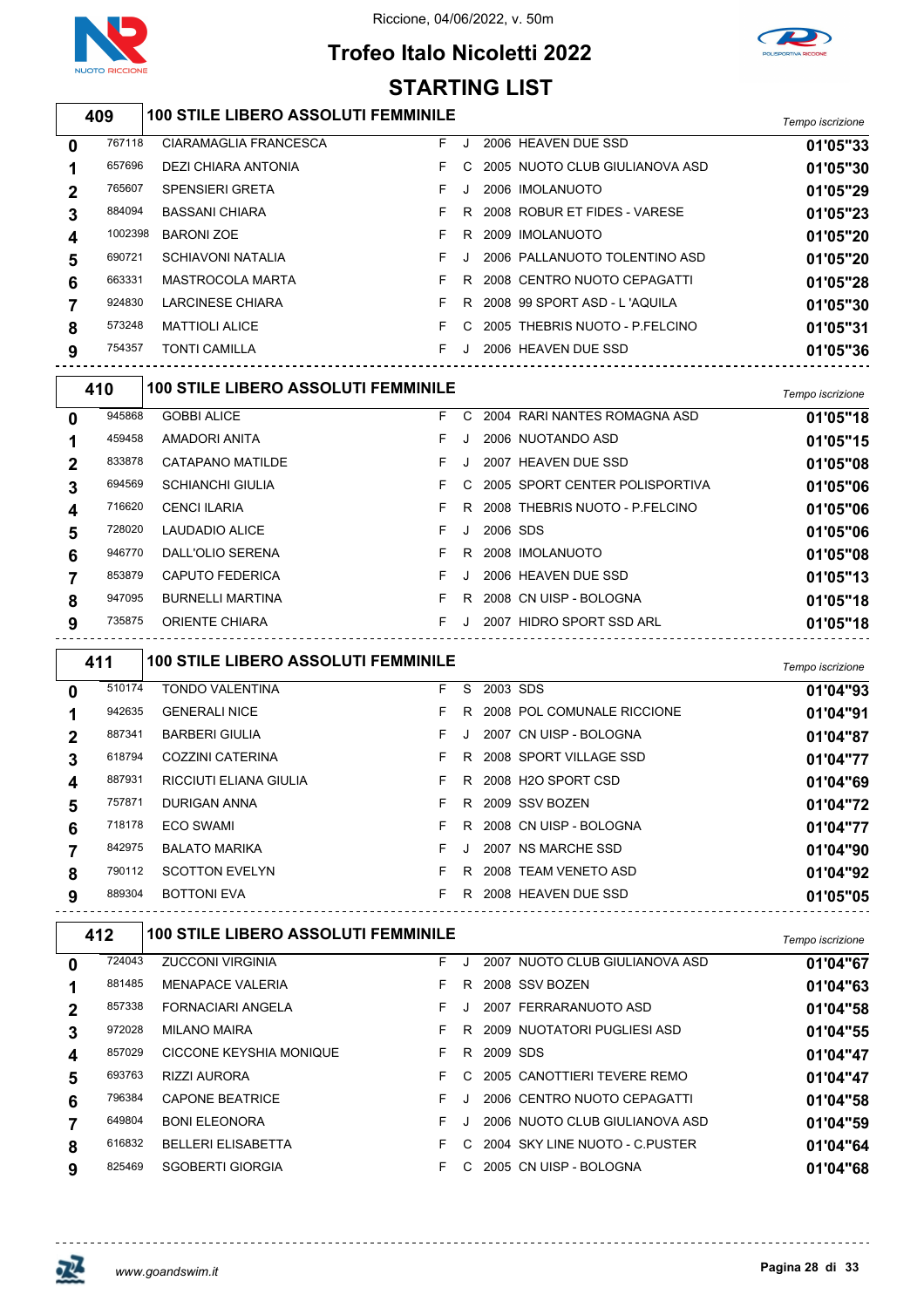

## **Trofeo Italo Nicoletti 2022**



#### *Tempo iscrizione* **100 STILE LIBERO ASSOLUTI FEMMINILE** FURONE GIULIA F C 2004 HEAVEN DUE SSD **01'04"46** VACCARINI BEATRICE F J 2006 VELA NUOTO ANCONA **01'04"42** 876584 DI NUCCIO MANUELA **F** J 2007 SWIM PROJECT VENAFRO ASD **01'04"41**  ORAZI SOFIA F R 2009 VELA NUOTO ANCONA **01'04"35** WSZOLEK SONIA F C 2004 HEAVEN DUE SSD **01'04"33** DE CAROLIS ANNA F J 2007 RARI NANTES ROMAGNA ASD **01'04"35** MORO FEDERICA F J 2006 CANOTTIERI BALDESIO **01'04"36** TIRONI ALICE F C 2005 SDS **01'04"42** MARIOTTI ELISA F J 2006 NS MARCHE SSD **01'04"45** VEGGETTI FRANCESCA F C 2005 IMOLANUOTO **01'04"46** *Tempo iscrizione* **100 STILE LIBERO ASSOLUTI FEMMINILE STARTING LIST**

|   | .      |                                    |    |    |            |                                  | <i>i</i> empo iscrizione |
|---|--------|------------------------------------|----|----|------------|----------------------------------|--------------------------|
| 0 | 820561 | <b>SPIRITO LIVIA</b>               | F. | J. |            | 2006 SSV BOZEN                   | 01'04"31                 |
|   | 956016 | <b>GAMBA ANNA</b>                  | F. | R. |            | 2009 GS SWIMMING VICENZA         | 01'04"29                 |
|   | 675309 | <b>SERESINI LETIZIA</b>            | F. |    |            | C 2004 SKY LINE NUOTO - C.PUSTER | 01'04"27                 |
| 3 | 527381 | DE MEO AURORA                      | F. |    | C 2005 SDS |                                  | 01'04"25                 |
| 4 | 910627 | <b>BELLOTTI VITTORIA</b>           | F. | R. |            | 2008 NUOTATORI TRENTINI          | 01'04"21                 |
| 5 | 758714 | <b>PASTORELLI MATILDE TERESITA</b> |    |    |            | F C 2005 ROBUR ET FIDES - VARESE | 01'04"25                 |
| 6 | 469676 | <b>MESTRONI FRANCESCA</b>          | F. |    |            | C 2004 ARCA TEAM ASD             | 01'04"26                 |
|   | 798542 | CHUGAYDA VERONIKA                  | F. | R  |            | 2008 SSV BOZEN                   | 01'04"28                 |
| 8 | 953987 | <b>ZEPPIERI SARA</b>               | F. | C. |            | 2005 HEAVEN DUE SSD              | 01'04"30                 |
| 9 | 829785 | <b>MANCUSO SARA</b>                | F. | R  |            | 2008 TECRI NUOTO - CORNAREDO     | 01'04"31                 |
|   |        |                                    |    |    |            |                                  |                          |

| 415          |        | <b>100 STILE LIBERO ASSOLUTI FEMMINILE</b> | Tempo iscrizione |    |                                |          |
|--------------|--------|--------------------------------------------|------------------|----|--------------------------------|----------|
| $\mathbf{0}$ | 701641 | <b>VALENTINO GRETA</b>                     | F.               |    | C 2005 HEAVEN DUE SSD          | 01'04"18 |
|              | 770723 | <b>CIAPPELLONI SOFIA</b>                   | F.               |    | C 2005 NS MARCHE SSD           | 01'04"15 |
| $\mathbf 2$  | 470063 | MASTRANGELO VINCENZA                       | F.               | S. | 2003 HIDRO SPORT SSD ARL       | 01'04"13 |
| 3            | 827123 | <b>GARDISAN AURORA</b>                     | F.               |    | C 2005 ARCA TEAM ASD           | 01'04"09 |
| 4            | 657706 | DI PANCRAZIO ELENA                         | F.               |    | 2006 NUOTO CLUB GIULIANOVA ASD | 01'03"97 |
| 5            | 528527 | SACCHI SOFIA                               | F.               |    | C 2005 NS MARCHE SSD           | 01'04"04 |
| 6            | 657688 | STANCHIERI ANGELICA                        | F.               |    | 2006 NUOTO CLUB GIULIANOVA ASD | 01'04"13 |
|              | 913357 | PRUNESTI' SOFIA                            | F.               |    | 2007 NUOTO CL.AZZURRA 91 - BO  | 01'04"14 |
| 8            | 861284 | <b>COLALILLO SARA</b>                      | F.               | R. | 2008 HIDRO SPORT SSD ARL       | 01'04"17 |
| 9            | 913360 | RUBINACCI ANNA                             | F.               | J. | 2007 NUOTO CL.AZZURRA 91 - BO  | 01'04"19 |

| 416         |         | <b>100 STILE LIBERO ASSOLUTI FEMMINILE</b> | Tempo iscrizione |    |      |                                |          |
|-------------|---------|--------------------------------------------|------------------|----|------|--------------------------------|----------|
| 0           | 536885  | DI IORIO FRANCESCA                         | F.               | C. |      | 2004 EMMEDUE SSD               | 01'03"93 |
|             | 844167  | <b>CIMATTI LISA</b>                        | F.               |    |      | 2007 DE AKKER TEAM SSD ARL     | 01'03"91 |
| $\mathbf 2$ | 652395  | <b>MARCONI ALESSIA</b>                     | F.               | R. |      | 2009 PINGUINO NUOTO - AVEZZANO | 01'03"90 |
| 3           | 666361  | <b>PESCOLLA GIUSY</b>                      | F.               | C. |      | 2005 EMMEDUE SSD               | 01'03"87 |
| 4           | 958136  | <b>GIANMOENA CAROL</b>                     | F.               | R. |      | 2008 SSV LEIFERS SCHWIMMEN     | 01'03"82 |
| 5           | 829969  | <b>PUCCIARELLI GIORGIA</b>                 | F.               | C. |      | 2005 PALLANUOTO TOLENTINO ASD  | 01'03"87 |
| 6           | 628104  | <b>GIUDICI ELEONORA</b>                    | F.               | S. |      | 2003 TECRI NUOTO - CORNAREDO   | 01'03"88 |
|             | 1004162 | <b>GUALANDI EMMA</b>                       | F.               |    | 2007 | CUS FERRARA ASD                | 01'03"91 |
| 8           | 409950  | PEDRAZZINI MARTA                           | F                | S. |      | 2002 TECRI NUOTO - CORNAREDO   | 01'03"92 |
| 9           | 877939  | <b>BORTOLINI GRETA</b>                     | F.               | R. |      | 2008 SWEET TEAM MODENA ASD     | 01'03"96 |
|             |         |                                            |                  |    |      |                                |          |

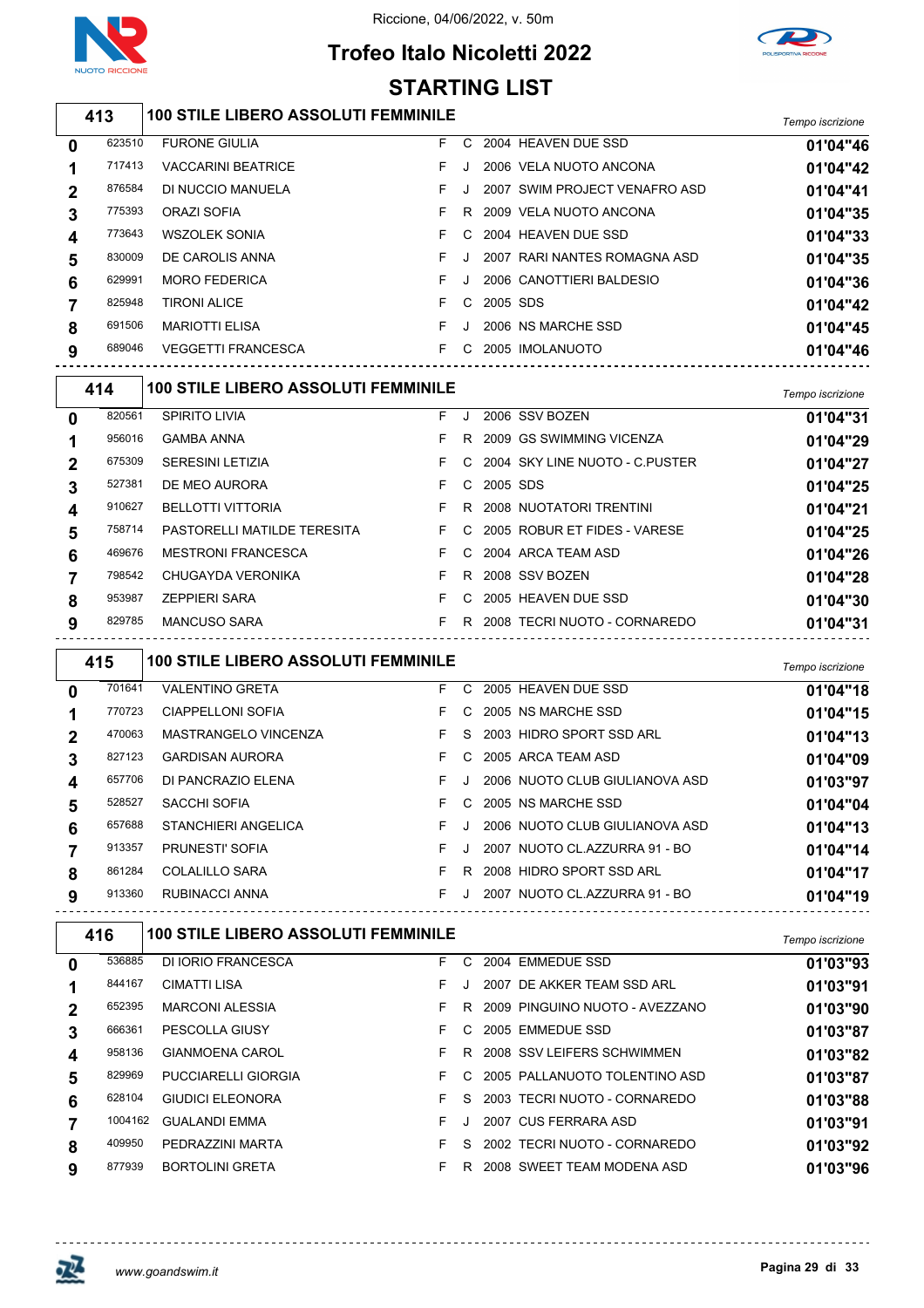

### **Trofeo Italo Nicoletti 2022 STARTING LIST**



### *Tempo iscrizione* **100 STILE LIBERO ASSOLUTI FEMMINILE**

| $\bf{0}$     | 663667 | DI BIASE FEDERICA         | F. | C  | 2005 HEAVEN DUE SSD             | 01'03"80 |
|--------------|--------|---------------------------|----|----|---------------------------------|----------|
|              | 500917 | <b>MARIANO ANNALAURA</b>  | F. | C. | 2005 HIDRO SPORT SSD ARL        | 01'03"74 |
| $\mathbf{2}$ | 515448 | <b>MENICONI SOFIA</b>     |    | C. | 2005 THEBRIS NUOTO - P FELCINO  | 01'03"70 |
| 3            | 674070 | ANTENUCCI CHIARA          | F. | J  | 2006 H <sub>2</sub> O SPORT CSD | 01'03"65 |
|              | 947132 | <b>STEVANIN BEATRICE</b>  | F. | R. | 2009 CENTRO NUOTO ROSA 'SSD     | 01'03"59 |
| 5            | 825641 | DANIELI ASIA              | F. | R. | 2008 SSV LEIFERS SCHWIMMEN      | 01'03"64 |
| 6            | 887285 | <b>FIORUCCI SERENA</b>    |    |    | R 2008 CNAT 99 AMICI DEL NUOTO  | 01'03"67 |
|              | 793660 | <b>SCHIAVONE LUISIANA</b> |    | C. | 2005 MEDITERRANEO SPORT SSD     | 01'03"74 |
| 8            | 718964 | <b>BORGOGNA CHIARA</b>    | F. |    | 2006 BLUGALLERY TEAM ASD        | 01'03"78 |
| 9            | 595815 | <b>BADIOLI CAMILLA</b>    | F. | C. | 2005 VELA NUOTO ANCONA          | 01'03"81 |
|              |        |                           |    |    |                                 |          |

| 418 |         | <b>100 STILE LIBERO ASSOLUTI FEMMINILE</b> | Tempo iscrizione |    |                                |          |
|-----|---------|--------------------------------------------|------------------|----|--------------------------------|----------|
| 0   | 1119880 | MENDOZZA MATILDE                           | F.               |    | 2006 ROBUR ET FIDES - VARESE   | 01'03"55 |
|     | 662992  | <b>SERIO LAURA</b>                         | F.               | C. | 2004 CN UISP - BOLOGNA         | 01'03"48 |
| 2   | 1013587 | COBZARU RAFAELA                            | F.               | R  | 2009 IL GABBIANO SSD LADISPOLI | 01'03"44 |
| 3   | 825237  | RUBIU MARTINA                              | F.               |    | 2006 CNAT 99 AMICI DEL NUOTO   | 01'03"39 |
| 4   | 904201  | <b>BARDUCCI ERICA</b>                      | F.               | C. | 2005 NUOTANDO ASD              | 01'03"37 |
| 5   | 840549  | <b>PANTALEONI DESIREE</b>                  | F.               | R  | 2008 THEBRIS NUOTO - P.FELCINO | 01'03"37 |
| 6   | 706802  | PATRIZI LUDOVICA                           | F.               |    | 2006 HEAVEN DUE SSD            | 01'03"40 |
|     | 782973  | LASAPONARA MARTINA                         | F.               |    | 2007 S.G.T. SPORT SSD          | 01'03"48 |
| 8   | 826574  | PRODOMO SARA                               | F.               |    | 2006 HEAVEN DUE SSD            | 01'03"50 |
| 9   | 623164  | <b>BELLAVIGNA DILETTA</b>                  | F.               | C. | 2005 VELA NUOTO ANCONA         | 01'03"58 |
|     |         |                                            |                  |    |                                |          |

| 419 |         | <b>100 STILE LIBERO ASSOLUTI FEMMINILE</b> | Tempo iscrizione |         |                            |          |
|-----|---------|--------------------------------------------|------------------|---------|----------------------------|----------|
| 0   | 646330  | <b>DALLAFIOR CHIARA</b>                    | F.               | $\cdot$ | 2007 NUOTATORI TRENTINI    | 01'03"28 |
|     | 879658  | PIERI NICOLE                               | F.               | S.      | 2003 LIB NUOTO RAVENNA     | 01'03"18 |
| 2   | 924093  | <b>ANTONICELLI SONIA</b>                   | F.               | R.      | 2009 NEW OLIMPIC SSD       | 01'03"13 |
| 3   | 673658  | SANGREGORIO BENEDETTA                      | F.               | C.      | 2005 HIDRO SPORT SSD ARL   | 01'03"10 |
| 4   | 983737  | <b>CARROLI REBECCA</b>                     | F.               | R       | 2009 IMOLANUOTO            | 01'03"06 |
| 5   | 464489  | DI NARDO VIRGINIA                          | F.               | $\cdot$ | 2006 SDS                   | 01'03"06 |
| 6   | 579158  | <b>COLLAUTO ELENA</b>                      | F.               |         | 2006 LIBERTAS R.N. PERUGIA | 01'03"12 |
|     | 693219  | <b>MIOTELLO GIULIA</b>                     | F.               | C.      | 2004 GS SWIMMING VICENZA   | 01'03"18 |
| 8   | 763778  | LOSIGGIO SOFIA                             | F.               | R.      | 2008 TEAM VENETO ASD       | 01'03"20 |
| 9   | 1076182 | ALLEGRETTI CECILIA                         | F.               | R       | 2008 H2O SPORT CSD         | 01'03"33 |

| 420 |                                  |                                                                                                   |    |                                            |    |                                                                                                                                                                                                                                                                                               |  |  |  |
|-----|----------------------------------|---------------------------------------------------------------------------------------------------|----|--------------------------------------------|----|-----------------------------------------------------------------------------------------------------------------------------------------------------------------------------------------------------------------------------------------------------------------------------------------------|--|--|--|
|     | DE MOZZI SOFIA                   | F.                                                                                                | J. |                                            |    | 01'02"97                                                                                                                                                                                                                                                                                      |  |  |  |
|     | <b>HANZELEWICZ ARIANNA</b>       | F.                                                                                                |    |                                            |    | 01'02"96                                                                                                                                                                                                                                                                                      |  |  |  |
|     | DE TULLIO CLAUDIA                | F.                                                                                                |    |                                            |    | 01'02"93                                                                                                                                                                                                                                                                                      |  |  |  |
|     | <b>CROTTI NICOLE</b>             | F.                                                                                                |    |                                            |    | 01'02"84                                                                                                                                                                                                                                                                                      |  |  |  |
|     | <b>TRENTIN REBECCA</b>           |                                                                                                   |    |                                            |    | 01'02"81                                                                                                                                                                                                                                                                                      |  |  |  |
|     | <b>BUDANO BEATRICE</b>           | F.                                                                                                | C. |                                            |    | 01'02"84                                                                                                                                                                                                                                                                                      |  |  |  |
|     | <b>CAPANNOLO BEATRICE</b>        | F.                                                                                                | C. |                                            |    | 01'02"87                                                                                                                                                                                                                                                                                      |  |  |  |
|     | LODOVICHETTI LUCE                |                                                                                                   | R. |                                            |    | 01'02"94                                                                                                                                                                                                                                                                                      |  |  |  |
|     | <b>VALENTI GAIA CRISTINA</b>     |                                                                                                   | R. |                                            |    | 01'02"97                                                                                                                                                                                                                                                                                      |  |  |  |
|     | LOMASTRO ALICE FABRIZIA CARLOTTA | F.                                                                                                |    |                                            |    | 01'03"00                                                                                                                                                                                                                                                                                      |  |  |  |
|     |                                  | 752431<br>901235<br>799565<br>817733<br>766976<br>894623<br>647342<br>1114652<br>853112<br>941616 |    | <b>100 STILE LIBERO ASSOLUTI FEMMINILE</b> | R. | 2006 TEAM VENETO ASD<br>2007 S.G.T. SPORT SSD<br>2007 HIDRO SPORT SSD ARL<br>2006 SSV LEIFERS SCHWIMMEN<br>C 2005 GS SWIMMING VICENZA<br>2005 CLUB AQUATICO PESCARA SSD<br>2005 ASD DIMENSIONE NUOTO L'AQUILA<br>2008 RARI NANTES ROMAGNA ASD<br>2008 AOSTA NUOTO<br>2009 HIDRO SPORT SSD ARL |  |  |  |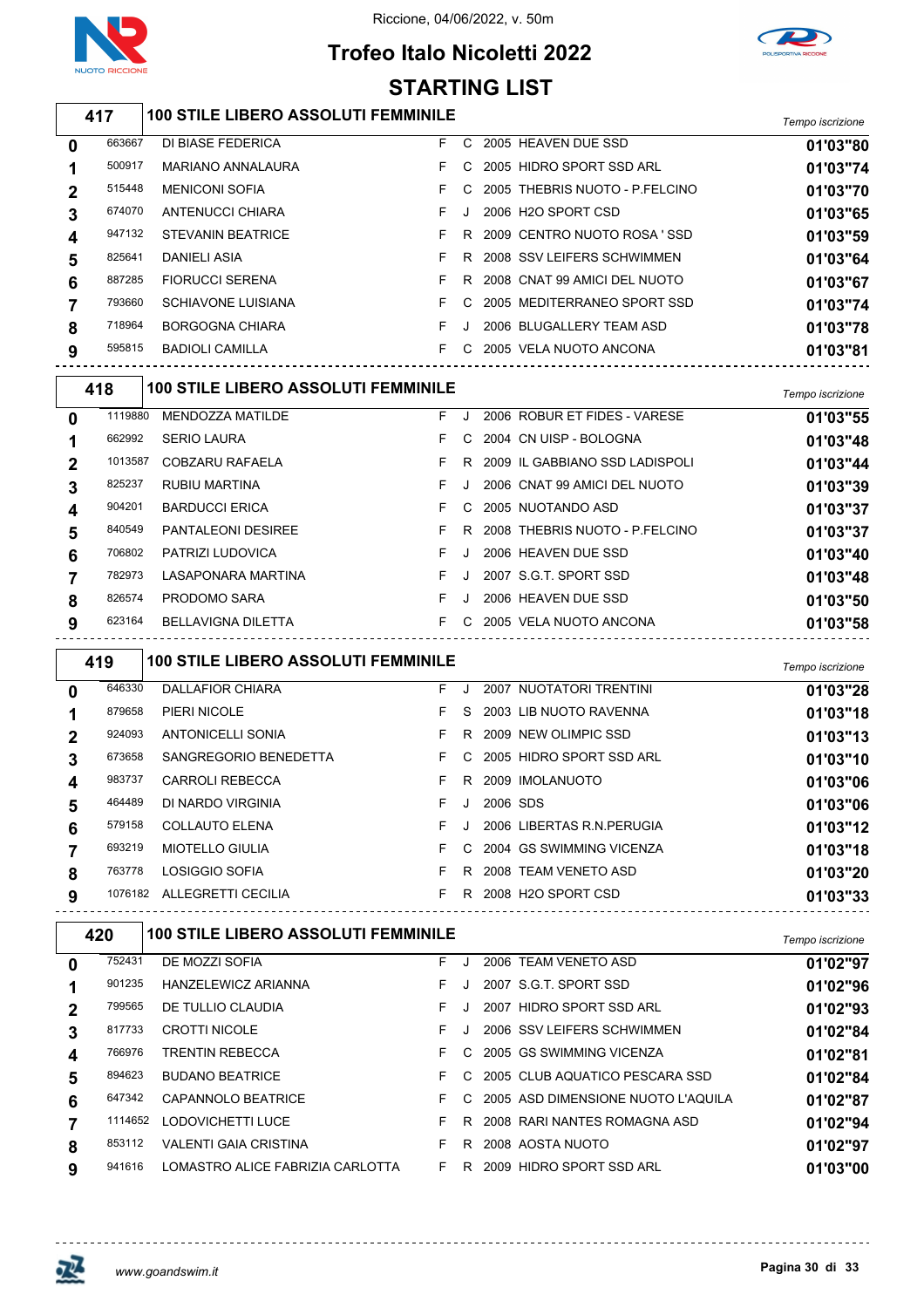

# **Trofeo Italo Nicoletti 2022**



|   | <b>NUOTO RICCIONE</b> |                                            | <b>STARTING LIST</b> |           |                                |                  |
|---|-----------------------|--------------------------------------------|----------------------|-----------|--------------------------------|------------------|
|   | 421                   | <b>100 STILE LIBERO ASSOLUTI FEMMINILE</b> |                      |           |                                | Tempo iscrizione |
| 0 | 714057                | <b>TOMA VITTORIA</b>                       | F.                   |           | 2007 NUOTATORI PUGLIESI ASD    | 01'02"76         |
|   | 878359                | <b>BUCCI GIORGIA</b>                       | F.                   |           | 2006 NUOTANDO ASD              | 01'02"72         |
| 2 | 795849                | LUCCHESI CATERINA                          | F.                   |           | 2007 MEDITERRANEO SPORT SSD    | 01'02"60         |
| 3 | 759312                | <b>MORO SOFIA</b>                          | F.                   |           | 2007 CANOTTIERI BALDESIO       | 01'02"57         |
| 4 | 759395                | <b>GELLI VALENTINA</b>                     | F.                   |           | 2007 RINASCITA TEAM ROMAGNA    | 01'02"48         |
| 5 | 867977                | DI RIDOLFO MIRIAM                          | F.                   |           | R 2009 HIDRO SPORT SSD ARL     | 01'02"49         |
| 6 | 888712                | <b>PESSINA MARIASOLE</b>                   | F.                   |           | R 2008 SSV BOZEN               | 01'02"57         |
| 7 | 945773                | <b>MORGAGNI GIULIA</b>                     | F.                   |           | R 2008 RARI NANTES ROMAGNA ASD | 01'02"69         |
| 8 | 569213                | <b>IACOMONI FABIANA</b>                    | F.                   |           | 2006 BUONCONSIGLIO NUOTO       | 01'02"76         |
| 9 | 804954                | <b>CAVINA SOFIA</b>                        | F.                   |           | R 2008 H2O SPORT CSD           | 01'02"79         |
|   | 422                   | <b>100 STILE LIBERO ASSOLUTI FEMMINILE</b> |                      |           |                                | Tempo iscrizione |
| 0 | 657543                | <b>MARINELLI MARGHERITA</b>                | F.                   | $\cdot$ . | 2006 LIBERTAS R.N.PERUGIA      | 01'02"45         |
| 1 | 695882                | ROSSI AIDA MARTINA                         | F.                   | C.        | 2005 ROBUR ET FIDES - VARESE   | 01'02"28         |
| 2 | 827736                | <b>SANMARTINI ASIA</b>                     | F.                   |           | 2006 DE AKKER TEAM SSD ARL     | 01'02"26         |
| 3 | 1074101               | <b>BUCCI SARA</b>                          | F.                   |           | R 2008 NUOTO PIOMBINO          | 01'02"19         |

| 3 | 1074101 | <b>BUCCI SARA</b>       |     |          | F R 2008 NUOTO PIOMBINO            | 01'02"19 |
|---|---------|-------------------------|-----|----------|------------------------------------|----------|
|   | 548248  | <b>SCIMIA SOFIA</b>     | F C | 2005 SDS |                                    | 01'02"16 |
|   | 706794  | MARIANI ARIANNA         |     |          | F S 2003 HEAVEN DUE SSD            | 01'02"18 |
|   | 875923  | PISCOPO GRETA           |     |          | F R 2008 SPORT CENTER POLISPORTIVA | 01'02"24 |
|   | 1020353 | ORRINO SOFIA NICOLE     |     |          | F R 2009 EMMEDUE SSD               | 01'02"27 |
|   | 629062  | SARACENO SOFIA          |     |          | F C 2004 CANOTTIERI TEVERE REMO    | 01'02"30 |
| 9 | 831476  | <b>GIULIANINI LUCIA</b> |     |          | F C 2005 G.S. FORLI' NUOTO ASD     | 01'02"47 |

|              | 423    | <b>100 STILE LIBERO ASSOLUTI FEMMINILE</b> |    |    |                              | Tempo iscrizione |
|--------------|--------|--------------------------------------------|----|----|------------------------------|------------------|
| $\mathbf{0}$ | 874927 | <b>DELMONTE ASIA</b>                       | F. | R. | 2008 POL COMUNALE RICCIONE   | 01'02"11         |
|              | 758810 | <b>FRANCO CECILIA</b>                      | F. |    | 2006 ROBUR ET FIDES - VARESE | 01'02"10         |
| $\mathbf 2$  | 889305 | <b>CATALINI SARA</b>                       | F. |    | 2007 HEAVEN DUE SSD          | 01'02"02         |
| 3            | 785951 | <b>TESTINO MARTINA</b>                     | F. |    | 2007 NUOTATORI PUGLIESI ASD  | 01'01"86         |
| 4            | 581030 | DE STEPHANIS ALESSIA                       | F. | C. | 2005 OLIMPIONICA SSD         | 01'01"75         |
| 5            | 996141 | SARTORE DESIREE                            | F. | R. | 2008 TEAM VENETO ASD         | 01'01"83         |
| 6            | 558662 | ANCONE ALESSIA                             | F. | S. | 2003 CANOTTIERI BALDESIO     | 01'01"92         |
|              | 819449 | <b>MOLINARI SOFIA</b>                      | F. |    | 2007 ACCADEMIA NUOTO MARINO  | 01'02"10         |
| 8            | 876887 | <b>SCARDOVI LINDA</b>                      | F. |    | 2007 IMOLANUOTO              | 01'02"10         |
| 9            | 464488 | DI NARDO MARTINA                           | F  | C. | 2004 SDS                     | 01'02"14         |
|              |        |                                            |    |    |                              |                  |

|                | 424     | <b>100 STILE LIBERO ASSOLUTI FEMMINILE</b> |    |         |      |                                | Tempo iscrizione |
|----------------|---------|--------------------------------------------|----|---------|------|--------------------------------|------------------|
| 0              | 717982  | <b>FANCELLO ERIKA</b>                      | F. | $\cdot$ | 2007 | LIBERTAS R.N. PERUGIA          | 01'01"57         |
|                | 691528  | <b>MERCANTI GAIA</b>                       | F. | C.      |      | 2005 NS MARCHE SSD             | 01'01"56         |
| $\overline{2}$ | 650729  | <b>GORI ANGELICA</b>                       | F. |         |      | 2007 SPOLETO NUOTO             | 01'01"53         |
| 3              | 625551  | <b>GULMINI AGNESE</b>                      | F. | C.      |      | 2004 CUS FERRARA ASD           | 01'01"50         |
| 4              | 731777  | <b>ZANON CECILIA</b>                       | F. |         |      | 2007 TEAM VENETO ASD           | 01'01"40         |
| 5              | 1056183 | DE FRANCESCO ILARIA                        | F. | R.      |      | 2009 EQUIPE SPORTIVA SRL SSD   | 01'01"43         |
| 6              | 1010072 | <b>ALLORI ARIANNA</b>                      | F. | R       |      | 2009 CN UISP - BOLOGNA         | 01'01"52         |
|                | 823536  | <b>BACHER DENA</b>                         | F. |         |      | 2007 BRESSANONE NUOTO          | 01'01"53         |
| 8              | 592069  | MAZZA ELENA                                | F. |         |      | 2006 CLUB AQUATICO PESCARA SSD | 01'01"57         |
| 9              | 885344  | <b>MOTTA ALICE</b>                         | F. |         |      | 2006 JUVENTUS NUOTO - ROMA     | 01'01"75         |



 $\overline{\phantom{a}}$ 

<u>-------------</u>

 $- - - - - - -$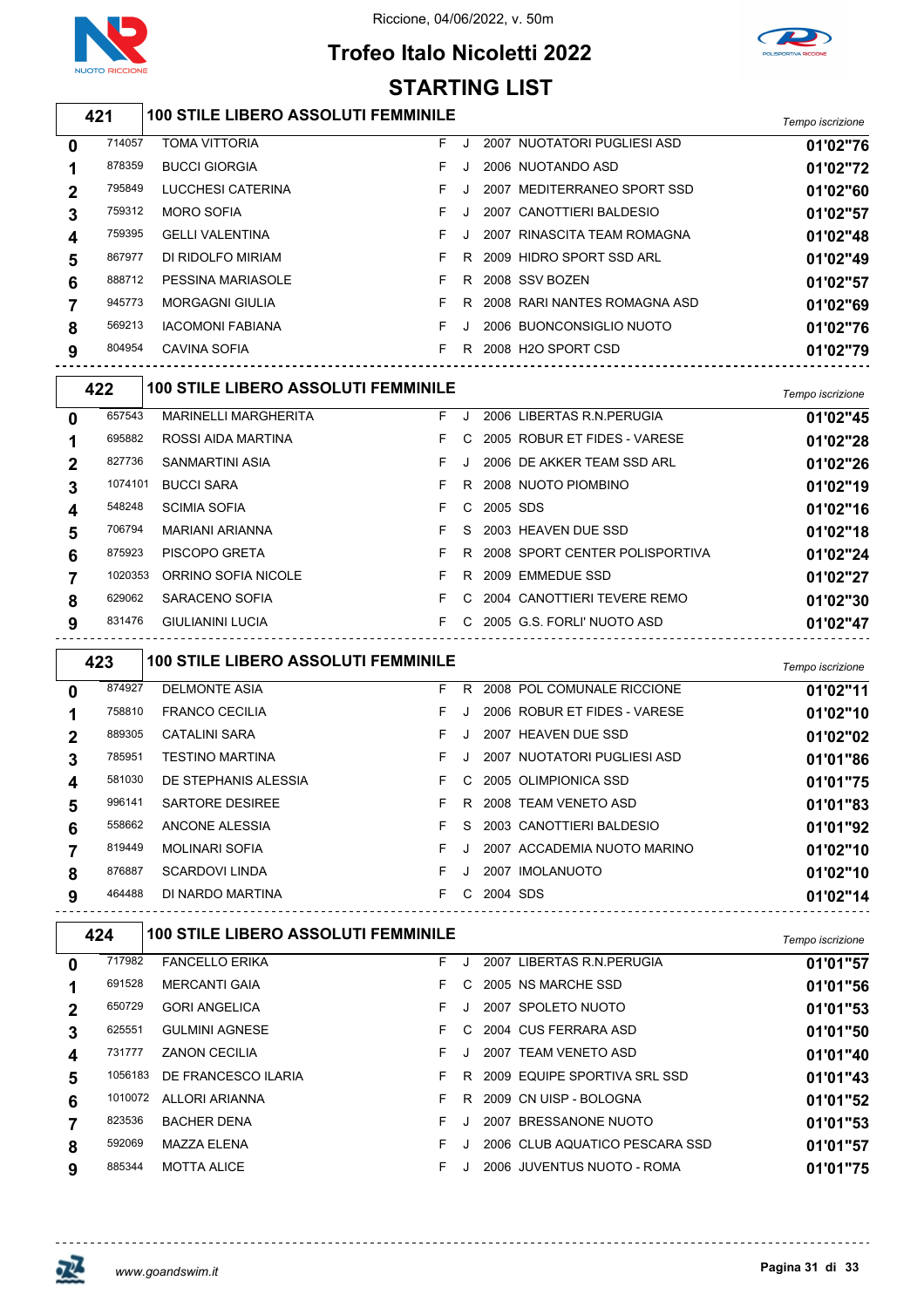

 $\overline{\phantom{a}}$ 

#### Riccione, 04/06/2022, v. 50m





### *Tempo iscrizione* **100 STILE LIBERO ASSOLUTI FEMMINILE**

| 0            | 762822 | <b>MELDOLESI EMMA</b>       | F. | C.           |          | 2005 RINASCITA TEAM ROMAGNA    | 01'01"30 |
|--------------|--------|-----------------------------|----|--------------|----------|--------------------------------|----------|
|              | 720076 | ADDA MATILDA                | F. |              |          | 2007 TEAM VENETO ASD           | 01'01"26 |
| $\mathbf{2}$ | 825463 | SILLETTI SOPHIA AURORA      |    |              |          | 2006 NUOTO CL.AZZURRA 91 - BO  | 01'01"19 |
| 3            | 548243 | <b>GALLI MARIA GIOVANNA</b> | F. | J            | 2006 SDS |                                | 01'01"12 |
| 4            | 825487 | <b>SITA DANILA</b>          |    | J.           |          | 2006 CN UISP - BOLOGNA         | 01'01"09 |
| 5            | 661523 | SPERANZA REBECCA            |    | J.           |          | 2007 CENTRO NUOTO CEPAGATTI    | 01'01"12 |
| 6            | 850040 | SIRRI CATERINA              |    | J.           |          | 2007 RARI NANTES ROMAGNA ASD   | 01'01"18 |
|              | 497205 | ANTENUCCI SABRINA           |    | $\mathsf{C}$ |          | 2005 H2O SPORT CSD             | 01'01"20 |
| 8            | 504374 | <b>TOMMASSINI ERICA</b>     |    | $\cdot$      |          | 2006 SPORT VILLAGE SSD         | 01'01"30 |
| 9            | 533310 | LIPARI CHIARA ENYA          |    | C.           |          | 2004 THEBRIS NUOTO - P.FELCINO | 01'01"33 |
|              |        |                             |    |              |          |                                |          |

|              | 426    | <b>100 STILE LIBERO ASSOLUTI FEMMINILE</b> |    |    |                                  | Tempo iscrizione |
|--------------|--------|--------------------------------------------|----|----|----------------------------------|------------------|
| $\mathbf{0}$ | 732095 | D'AGOSTINO CATERINA                        | F. | R. | 2008 CENTRO NUOTO CEPAGATTI      | 01'01"03         |
|              | 846256 | DANESE GIULIA                              | F. | R. | 2008 S.G.T. SPORT SSD            | 01'01"01         |
| $\mathbf 2$  | 775404 | <b>TARTERINI GIADA</b>                     | F. | R  | 2008 VELA NUOTO ANCONA           | 01'00"98         |
| 3            | 901715 | <b>MONGIA SARA</b>                         | F. |    | 2006 ROSETANA NUOTO              | 01'00"96         |
| 4            | 586697 | PERUZZO ELENA                              | F. | C. | 2004 CENTRO NUOTO ROSA 'SSD      | 01'00"81         |
| 5            | 441919 | ANGELINI CARLOTTA                          | F. |    | S 2001 IL GABBIANO SSD LADISPOLI | 01'00"90         |
| 6            | 760412 | <b>BRAGAGLIA GRETA</b>                     | F. |    | C 2005 CN UISP - BOLOGNA         | 01'00"97         |
|              | 698265 | SAVELLI BIANCA                             | F. | C. | 2004 NUOTO CLUB 2000 FAENZA      | 01'00"99         |
| 8            | 630480 | <b>BIANCHI CHIARA</b>                      | F. | C. | 2004 NS MARCHE SSD               | 01'01"01         |
| 9            | 816770 | CALANCA ELETTRA                            | F. |    | 2007 SWEET TEAM MODENA ASD       | 01'01"04         |
|              |        |                                            |    |    |                                  |                  |

|             | 427    | <b>100 STILE LIBERO ASSOLUTI FEMMINILE</b> |    |    |                                | Tempo iscrizione |
|-------------|--------|--------------------------------------------|----|----|--------------------------------|------------------|
| 0           | 639294 | PENTA CRISTINA                             | F. | J  | 2007 TEAM NUOTO TRENTO ASD     | 01'00"79         |
|             | 694647 | <b>VAI GIORGIA</b>                         | F  | J. | 2007 CANOTTIERI BALDESIO       | 01'00"64         |
| $\mathbf 2$ | 521936 | <b>GENTILE CRISTIANA VIRGINIA</b>          | F. | C. | 2004 MEDITERRANEO SPORT SSD    | 01'00"54         |
| 3           | 690693 | <b>FRISONI SARA</b>                        | F. | C. | 2005 POL COMUNALE RICCIONE     | 01'00"40         |
| 4           | 647263 | <b>LOMBARDI ELLYSON</b>                    | F. | S. | 2003 DE AKKER TEAM SSD ARL     | 01'00"33         |
| 5           | 698205 | <b>BACCI GRETA</b>                         | F. | C. | 2005 ROBUR ET FIDES - VARESE   | 01'00"37         |
| 6           | 632293 | <b>BELFIORI LINDA</b>                      | F. | C. | 2004 SPORT VILLAGE SSD         | 01'00"50         |
|             | 529386 | <b>ITALIANI CATERINA</b>                   | F. | C. | 2004 CLUB AQUATICO PESCARA SSD | 01'00"58         |
| 8           | 796813 | <b>FABIANI GIORGIA</b>                     | F. | R. | 2008 PINGUINO NUOTO - AVEZZANO | 01'00"67         |
| 9           | 759546 | RIMOLDI REBECCA                            | F. | J. | 2006 MIOCLUB SSD               | 01'00"80         |

| 428          |        | <b>100 STILE LIBERO ASSOLUTI FEMMINILE</b> |    |         |                              | Tempo iscrizione |
|--------------|--------|--------------------------------------------|----|---------|------------------------------|------------------|
| 0            | 492792 | <b>VIOLA SOFIA</b>                         | F. | $\cdot$ | 2006 HEAVEN DUE SSD          | 01'00"19         |
|              | 799634 | <b>MUCCITTO GIOVANNA</b>                   |    | R.      | 2008 HIDRO SPORT SSD ARL     | 00'59"99         |
| $\mathbf{2}$ | 757885 | <b>FANTINI STELLA</b>                      | F. | R       | 2008 SSV BOZEN               | 00'59"80         |
| 3            | 921934 | ROSINI ELEONORA VELIA                      | F. |         | 2007 CN UISP - BOLOGNA       | 00'59"76         |
| 4            | 465961 | <b>GUANZATI DOMIZIANA</b>                  | F. | S.      | 2002 TECRI NUOTO - CORNAREDO | 00'59"73         |
| 5            | 691710 | <b>GUANZATI FLAMINIA</b>                   | F. |         | 2006 TECRI NUOTO - CORNAREDO | 00'59"74         |
| 6            | 753748 | ORTLER SAMANTHA                            | F. |         | 2006 SSV BOZEN               | 00'59"80         |
|              | 820806 | SPITALER HANNAH                            | F. |         | 2006 SSV BOZEN               | 00'59"81         |
| 8            | 812288 | <b>VIGANO' MARIA</b>                       | F. | S.      | 2000 TECRI NUOTO - CORNAREDO | 01'00"11         |
| 9            | 790106 | <b>ZANON SOFIA</b>                         | F. | R       | 2008 TEAM VENETO ASD         | 01'00"30         |

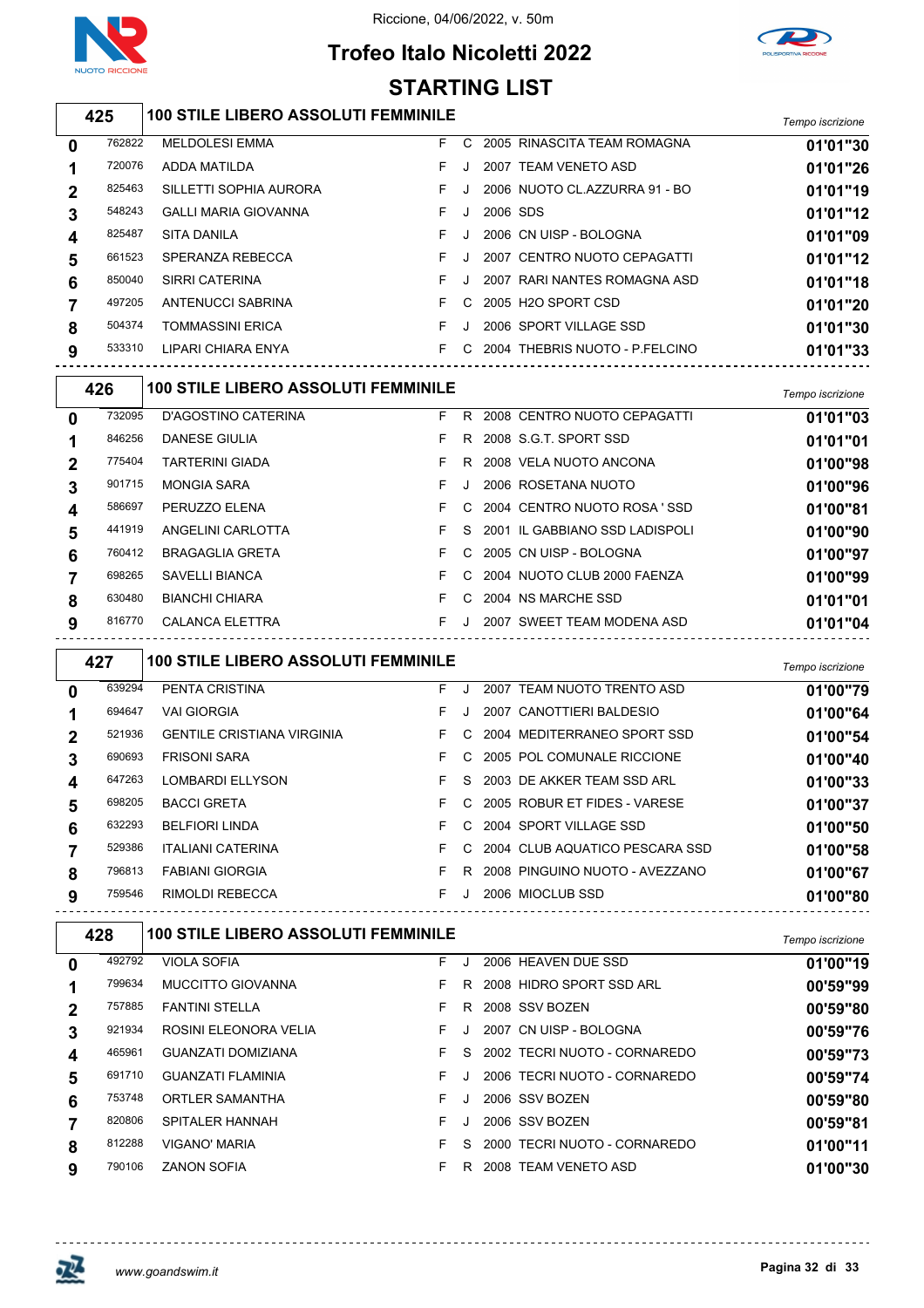

## **Trofeo Italo Nicoletti 2022**



*Tempo iscrizione* **100 STILE LIBERO ASSOLUTI FEMMINILE** PAZZAGLIA SONIA F S 2003 DE AKKER TEAM SSD ARL **00'59"62** TRAPASSO VALENTINA F C 2004 SSV BOZEN **00'59"56** TAGLIABUE SOFIA ANNA TERESA F J 2007 MIOCLUB SSD **00'59"44** LONATI MARTINA F C 2004 H2O SPORT CSD **00'59"13** STEVANATO CRISTIANA F J 2007 TEAM VENETO ASD **00'59"07** CAGNIZZI MARTINA F S 2002 PRIMAVERA CAMPUS APRILIA SSD **00'59"10** SCOMPARIN EMMA F J 2006 TEAM VENETO ASD **00'59"15** CAGNONI LAVINIA F C 2005 SPOLETO NUOTO **00'59"54** RAGAZZINI SOFIA F S 2001 G.S. FORLI' NUOTO ASD **00'59"60** CERBINI ELETTRA F C 2005 THEBRIS NUOTO - P.FELCINO **00'59"66** *Tempo iscrizione* **100 STILE LIBERO ASSOLUTI FEMMINILE** GALLI MATILDE BARBARA F C 2004 IMOLANUOTO **00'58"71** LEVAN GIORGIA F C 2005 JUVENTUS NUOTO - ROMA **00'58"40** PORCARI ANNA F J 2006 TEAM VENETO ASD **00'57"61** 866469 AMBLER AGATA MARIA **F** S 2001 TEAM VENETO ASD **00'56"48**  MORINI SOFIA F S 2003 NUOTO CL.AZZURRA 91 - BO **00'55"15** AMBLER SOFIA CORAL F S 2003 TEAM VENETO ASD **00'56"27** BILOTTA MARIANNA F J 2006 CANOTTIERI TEVERE REMO **00'57"24** WEGER SABRINA F S 2001 SSV BOZEN **00'57"76** MORETTI ALICE F S 2000 VELA NUOTO ANCONA **00'58"57** DECATALDO GIULIA F S 2002 TECRI NUOTO - CORNAREDO **00'58"93 STARTING LIST**

*Tempo iscrizione* **100 STILE LIBERO ASSOLUTI FEMMINILE** BELTRAME ALICE F J 2006 IMOLANUOTO **00'58"67** 817575 SAMA CHIARA **CHIARA F** J 2007 RINASCITA TEAM ROMAGNA **00'58"29**  CHABAT LUNA MARIA F C 2005 LIBERTAS R.N.PERUGIA **00'57"44** FERRAGUTI ALESSIA F S 1998 IMOLANUOTO **00'56"29** VERONA GIULIA F S 1999 IMOLANUOTO **00'55"12** RUBERTI NICOLETTA F S 1995 NUOTO CL.AZZURRA 91 - BO **00'56"04** QUAGGIO VERONICA F J 2006 G.P. NUOTO MIRA **00'56"61** GUIDOTTI ARIANNA F J 2006 IMOLANUOTO **00'57"71** GATTAFONI CHIARA F C 2004 CANOTTIERI TEVERE REMO **00'58"51** PALUMBO GAIA F J 2007 SPOLETO NUOTO **00'58"92**

|              | 432    | <b>100 STILE LIBERO ASSOLUTI FEMMINILE</b> |    |    |                               | Tempo iscrizione |
|--------------|--------|--------------------------------------------|----|----|-------------------------------|------------------|
| $\mathbf{0}$ | 660355 | <b>MARIN IRENE</b>                         | F  |    | 2006 TEAM VENETO ASD          | 00'58"60         |
|              | 759495 | <b>MARISALDI SARA</b>                      | F. |    | 2006 CN UISP - BOLOGNA        | 00'57"89         |
|              | 408397 | <b>GUSPERTI SARA</b>                       | F. | S. | 2001 NUOTO CL.AZZURRA 91 - BO | 00'57"33         |
| 3            | 507027 | MIARI FULCIS ALESSANDRA                    | F. | S. | 2001 NUOTO CL.AZZURRA 91 - BO | 00'56"29         |
| 4            | 521990 | COCCONCELLI COSTANZA                       | F  | S. | 2002 NUOTO CL.AZZURRA 91 - BO | 00'54"76         |
| 5            | 395178 | LAQUINTANA SONIA                           | F. | S. | 2001 NUOTO CL.AZZURRA 91 - BO | 00'55"86         |
| 6            | 22140  | LUTECKA CLAUDIA                            | F. | S. | 1997 JUVENTUS NUOTO - ROMA    | 00'56"60         |
|              | 505360 | <b>MAZZONI SAMANTA</b>                     | F. | S. | 2001 POL COMUNALE RICCIONE    | 00'57"67         |
| 8            | 757577 | <b>TAVA ARIANNA</b>                        | F. | C. | 2005 SSV BOZEN                | 00'58"43         |
| 9            | 589435 | LOSAPIO GIULIA                             | F  | S. | 2003 TECRI NUOTO - CORNAREDO  | 00'58"81         |